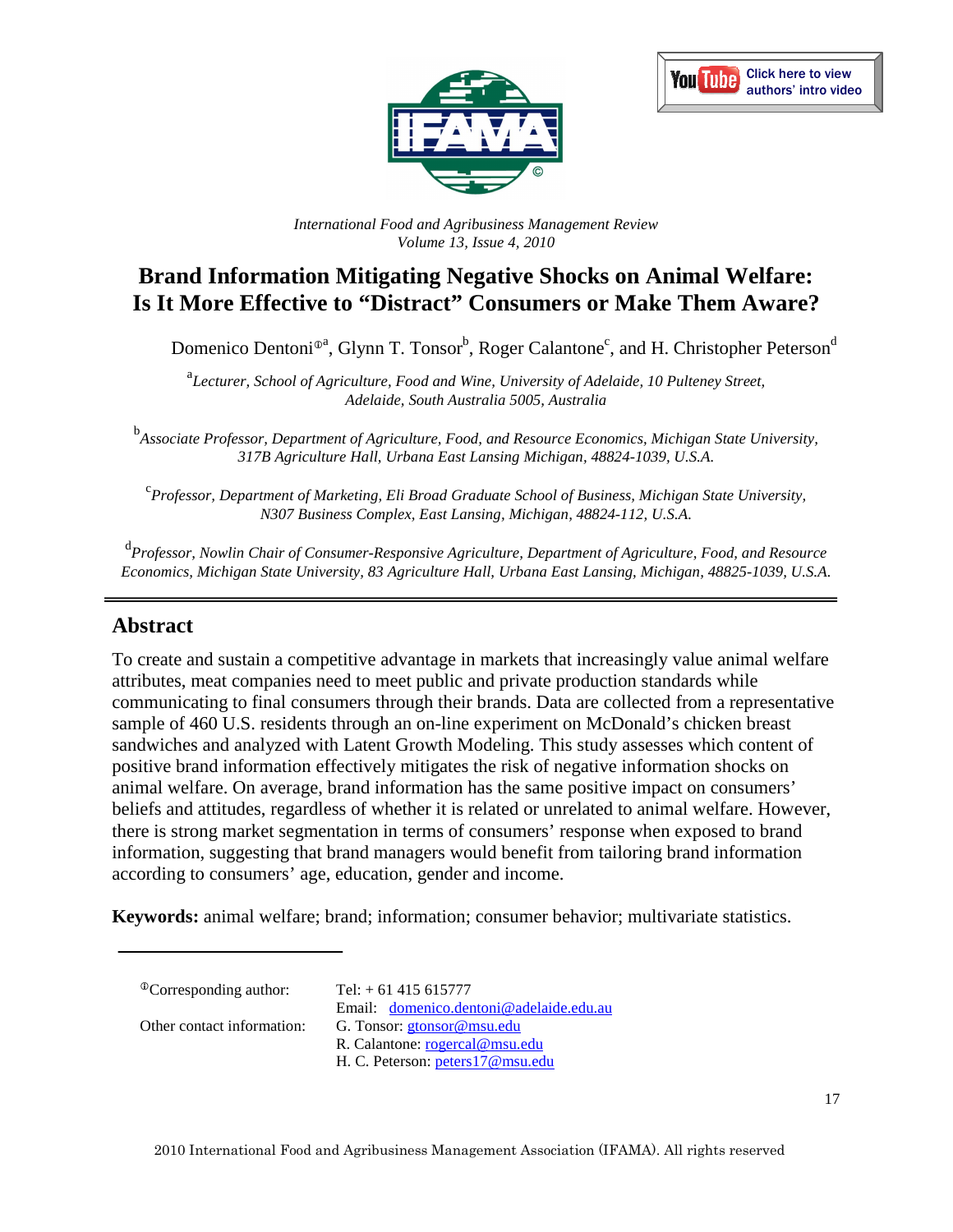# **Introduction**

Animal welfare is currently one of the most contentious issues in animal agriculture (American Veterinary Medical Association 2006, Farm Foundation 2006). While there appears to be no standardized definition of "animal welfare", ongoing public discussions and agricultural economics literature generically use this phrase to define the subject of how production practices impact the treatment of farm animals. From the perspective of meat companies, tackling the issue of animal welfare requires both undertaking a significant change in practices and engaging in a complex net of interactions with governments, retailers, final consumers and non-governmental organizations (NGOs).

First of all, meat companies have to meet public standards of governments banning practices that make animals suffer while raised, transported and slaughtered. In the US, residents have recently expressed ethical concerns for animal welfare issues with successful ballot initiatives banning the use of gestation crates in swine production in three states (Videras 2006). In the European Union (EU), the Commission signed a protocol in 2006 obliging the European Institutions to pay full regard to the welfare requirements of animals when formulating and implementing Community legislation (EU Commission 2009). Furthermore, meat companies often have to meet the private requirements of major players along the supply chain. The European retailers' association GLOBALGAP, which *de facto* controls the access of the majority of food imports in Europe (Reardon et al. 2010), has set animal welfare species-specific standards at the production and processing level. Global fast food chains such as McDonald's and Burger King are sourcing an expanding share of their food from crate free sources (Martin 2007).

As meeting public and private standards on animal welfare brings additional costs to meat companies (Henson and Traill 2000, Stott et al. 2005), estimating consumers' willingness to pay a premium (WTPP) for animal welfare become necessary for assessing industry profitability. A large recent strand of the literature has evidenced that a segment of consumers are willing to pay a premium for pork, chicken and beef with animal welfare attributes (Harper and Nilsson 2006, Lagerkvist et al. 2006, Carlsson et al. 2007, Lijenstolpe 2008, Tonsor et al. 2009a, Tonsor et al. 2009c). Results from this research strand are consistent with qualitative studies on consumers' attitudes and perceptions for "animal welfare" products (Harper and Makatouni 2002, Schröder and McEachern 2004). Consumers' preferences for animal welfare do not seem to vary significantly depending on demographic variables (Nilsson et al. 2006, Carlsson et al. 2007, Tonsor et al. 2009c), although they may vary according to their altruism and tendency of free riding (Lusk et al. 2007).

However, in the new era of global food systems, meat companies cannot limit their efforts in meeting the public standards and their private buyers' requirements. They are also increasingly called to communicate directly to their final consumers by managing their brands effectively, especially to counteract the negative information from NGOs advocating either against the entire meat industry (Verbeke and Viaene 2000) or against targeted firms (Bracke et al. 2005, Fulponi 2006). The case of McDonald's and Burger King responding to negative information by the People for Ethical Treatment of Animals (PETA) (Hudson and Lusk 2004, Martin 2007) is emblematic and similar to other situations currently occurring in other food sectors (Mintel GNPD 2010, Rockwood 2010). Therefore, analyzing which positive information effectively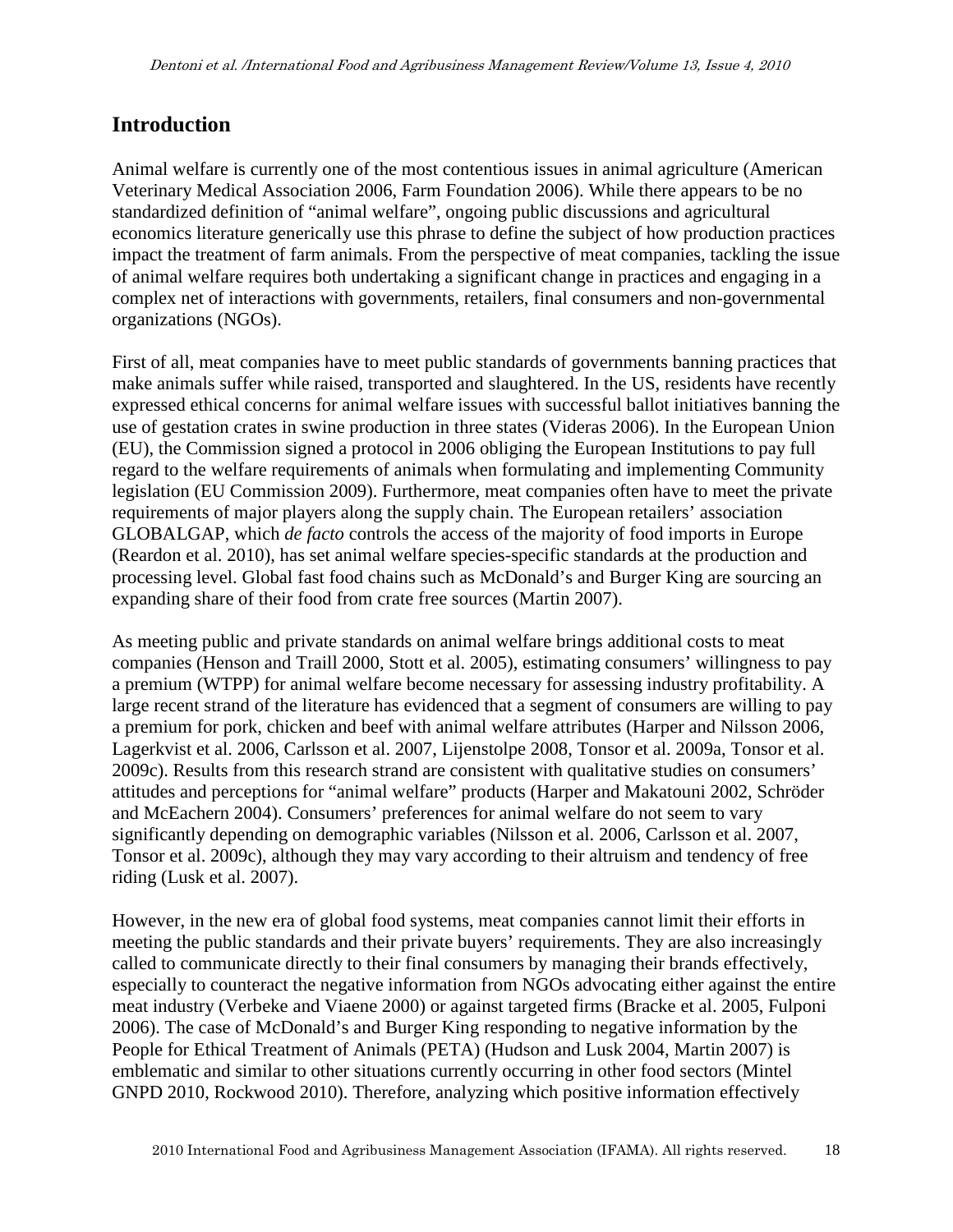mitigates the risk of negative shocks affecting a brand would represent a timely and important implication for food managers.

Therefore, although literature on animal welfare is rapidly expanding, a significant knowledge gap that remains unexplored is how consumers change their perceptions and preferences for meat products when receiving information on animal raising, handling and processing practices. Only Tonsor et al. (2009b) appear to have so far explored the impact of media coverage with animal welfare information on consumer preferences for meat products. However, no study has so far analyzed the impact of different contents of positive information that aims at mitigating the impact of negative information on animal welfare. This paper seeks to start filling this gap by analyzing the differences in the impact on consumers' perceptions and attitudes of positive information which is either (1) about the brand or product but not about the specific issue contained in a negative shock on animal welfare (this is called "distracting" or "unrelated" information, consistently with the term used by Okada and Reibstein 1998), or (2) strictly about the issue in the negative shock (this is called "related" information), in this case, about animal welfare.

In the marketing literature, much research has focused on the effect on consumers of positive information which is directly related to the content of negative information shocks (Tybout et al. 1981, Smith and Vogt 1995, Okada and Rubstein 1998, Klein and Dawar 2004, Roehm and Tybout 2006), but rarely has positive information been given *before* negative information (Smith and Vogt 1995). In many circumstances, however, a company may find it appropriate to anticipate the risk of future negative shocks and provide *ex ante* positive information to effectively manage its brand. Therefore, in this paper we complete our analysis by assessing if results are robust when positive brand information is given either *ex ante* or *ex post* a negative shock on animal welfare.

To analyze the different impact of positive information related and unrelated to animal welfare on consumers' perceptions and buying intentions, data for this study were collected from 460 US residents through an experiment on fast food chicken breast sandwiches. The analysis is conducted with a Latent Growth Modeling (LGM) approach (Duncan et al. 1999), which is an application of structural equation modeling (SEM) to the context of changes in variables over time.

Similarly to SEM and other multi-variate techniques, applying LGM to the context of agri-food marketing provides two key features. First, LGM gives the researcher a means to assess a set of relationships among variables simultaneously as part of a unique model, rather than in separate analyses (Hair et al. 2006). Second, it offers the opportunity of exploring the mediators and the moderators playing a role in explaining the impact of an independent variable on a dependent variable (Kaplan 2009). In turn, this provides the opportunity of exploring *why* and *under which conditions* a piece of information or a claim on food attributes has an impact on consumers' buying intentions. This allows expanding knowledge on how consumers change their food perceptions and values and so ultimately on how they make their food buying and consumption decisions. Therefore, in a market where companies are increasingly pushed to be consumerresponsive to create and sustain competitive advantage by increasing their product benefits, tackling research questions with LGM responds to the needs of food marketing managers.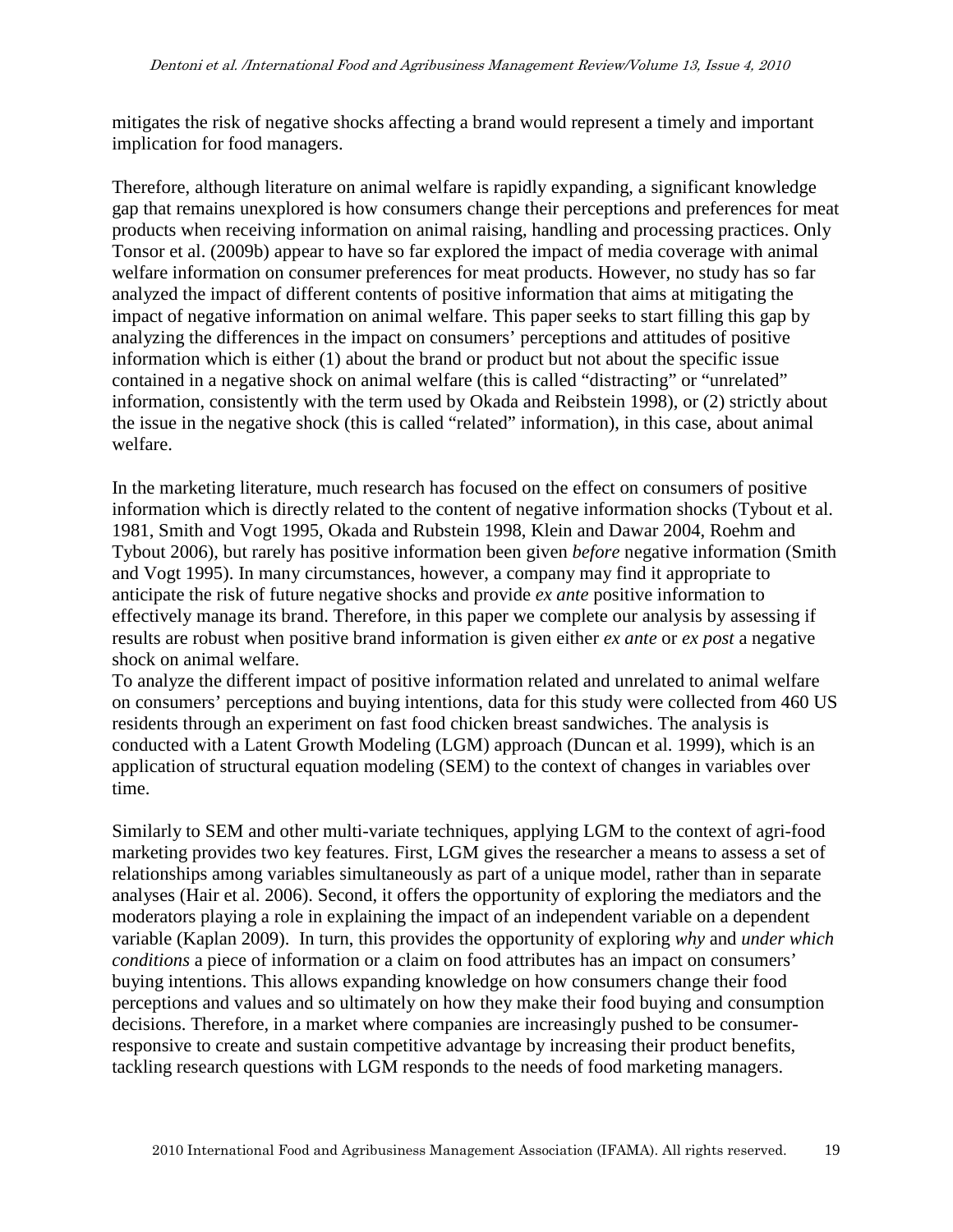The remainder of this paper is organized as follows. In the next section, the literature on brand equity management, negative information shocks, the role of positive brand information and the concepts of consumers' perceptions and attitudes are reviewed. Hypotheses are developed in the following section, before the research methods and the model are presented. After illustrating the results, conclusions are provided in the last section.

# **Literature Review**

## *Managing Brand Equity through Information*

From a customer perspective, brand equity is commonly defined as "the differential of brand knowledge on consumer response to the marketing of the brand" (Keller 1993, p.8). It is established in marketing theory and practice that building and managing brand equity is a primary source of sustainable competitive advantage and long-term financial performance (Aaker 1991; Keller 1993). Building brand equity means creating a brand that is familiar to consumers and that has strong, unique and favorable associations. Managing the brand means creating value by increasing consumers' brand awareness and/or by maintaining, changing or creating new favorable, strong and unique associations (Keller 1993). To effectively manage a brand, it is crucial 1) to understand the rational process that consumers undertake to evaluate and to make decisions related to the brand; 2) to know how consumers would respond to different types of marketing activities (Keller 1993).

For brand managers, a particularly challenging task is protecting the brand from the risk of harmful events (Shocker et al. 1994), such as the arising of sudden negative information shocks (Scott and Tybout 1981; Tybout et al. 1981). Very often, negative information shocks are related to brand attributes that were previously ignored or scarcely taken into consideration by consumers but that become "suddenly salient" attributes once the negative information reaches the consumers. The suspected presence of worms in McDonald's hamburgers (Tybout et al. 1981), the unethical labor conditions in multinationals' suppliers in Asia (Elliott and Freeman 2003) and the practice of sheep *mulesing* mutilation in Australian and New Zealand wool products (Chen 2008) are examples of attributes made "suddenly salient" by negative information shocks. Before the information shock, attributes such as the presence of worms, labor conditions and sheep mutilation practices were ignored, but after the shock these attributes suddenly become important in the evaluation of a brand at least for some consumer segments. Managing the brand and protecting it from the risks of negative information may be particularly difficult when the "suddenly salient" attribute is a credence attribute (Darby and Karni 1973) rather an experience attribute (Nelson 1970). In the case of credence attributes, when consumers are affected by a negative information shock about the brand, managers cannot easily restore consumers' perceptions and attitudes through product trials or other tangible verifying signals, but can only convince consumers through intangible signals such as positive information. Animal welfare is a clear example of credence attribute which suddenly became salient to consumers and so affected brands in different sectors after the release of negative information shocks by advocacy groups such as PETA (Hudson and Lusk 2004, Martin 2007).

In this paper, we investigate how positive information can be used with different contents - either related or unrelated to credence attributes - and at different times - either *ex ante* or *ex post* - to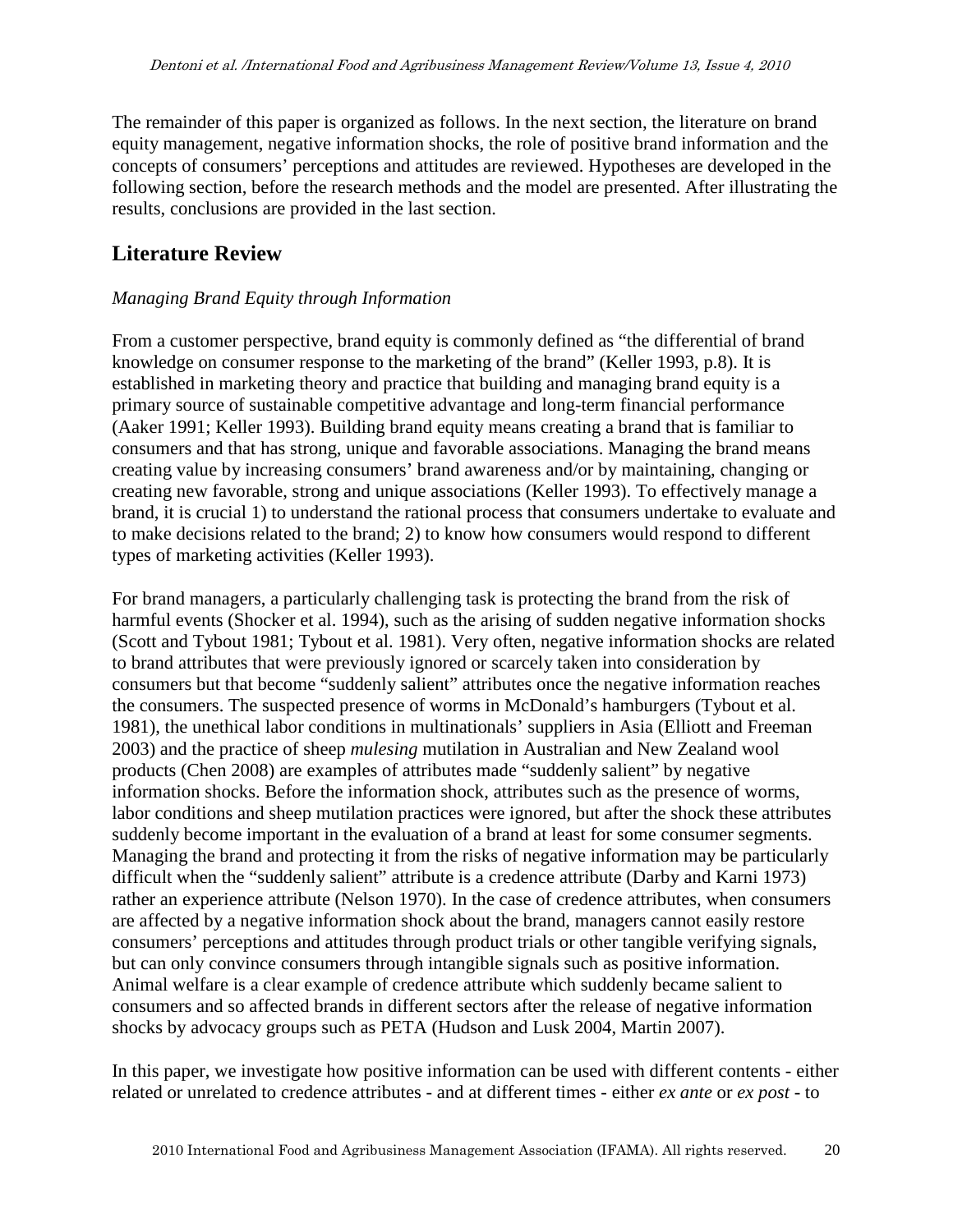prevent the negative effects of information shocks on credence attributes such as animal welfare, which became or is likely to become "suddenly salient" to some consumers groups. Therefore, we integrate the existing branding literature by exploring how brand equity can be managed effectively through information in a novel context, such as when the "suddenly salient" attributes stemming from negative shocks have credence nature.

#### *Negative Information Shocks*

Negative information shocks can be defined as strong evidence from a well defined source that suddenly makes an attribute salient to consumers (Dawar and Pillutla 2000, Klein and Dawar 2004, Roehm and Tybout 2006). In the field of agricultural economics, researchers have analyzed the impact of negative information shocks on consumer demand for food and agricultural products (Brown 1969, Dahlgran and Fairchild 1987, Smith et al. 1988, Robenstein and Thurman 1996, Piggott and Marsh 2004, Kalaitzandonakes et al. 2004). These studies have analyzed the impact of information shocks on food safety and healthiness, but not on animal welfare issues. In marketing, researchers have found negative information shocks can create negative brand associations (Klein and Dawar 2004), affect consumers' attitudes toward the brand, and ultimately harm brand equity (Dawar and Pillutla 2000).

Negative shocks can stem from media information of bad outcomes of the consumption of a brand's product, in the case of product-harm crises (Klein and Dawar 2004) such as food-borne disease outbreaks. Negative shocks can also be brought about by negative publicity of nongovernmental organizations (NGOs) advocating against an industry or company practices, such as unethical treatment of workers (Elliott and Freeman 2003). However, negative information can also come from word-of-mouth (Scott and Tybout 1981, Tybout et al. 1981, Smith and Vogt 1995) and rumors, when the source of information transmitted through the word-of-mouth is not well defined (Kamins et al. 1997). There is evidence that word-of-mouth has a stronger negative effect on consumers' evaluation of an object than rumors (Smith and Vogt 1995). The magnitude of the effect of negative information shocks on consumers' brand evaluations depends on various factors. First of all, it depends on the content of the information shock, which means whether the negative information is a product-harm crisis (Klein and Dawar 2004) or a scandal (Roehm and Tybout 2006). In the case of product-harm crises, such as the consumer outrage at contaminated Coca-Cola cans in Belgium and France in 1999 (Coombs 1999), consumers may perceive a threat for themselves that they were unaware of (Klein and Dawar 2004), experience fear and develop responses to cope with it (Rogers 1975, Floyd et al. 1990, Tanner et al. 1991). In the case of scandals revealing that a firm harms other entities, such as other people (Elliott and Freeman 2003), animals, or the environment, consumers may perceive compassion or solidarity (Batson 1998), as well as egregiousness towards the harming firm (Klein et al. 2004), which may lead to brand boycotting (Klein et al. 2004). However, consumers may also create inferences between scandals and product-harm crises. In the case of animal welfare, researchers have found consumers associate scandals about firms mistreating animals with food safety concerns and specifically to product-harm crises (Verbeke and Viaene 2000, Harper and Makatouni 2002).

A second key factor driving the magnitude of the effect of negative information shocks on consumers' brand attitudes is the initial equity of the targeted brand (Ahluwalia et al. 2000,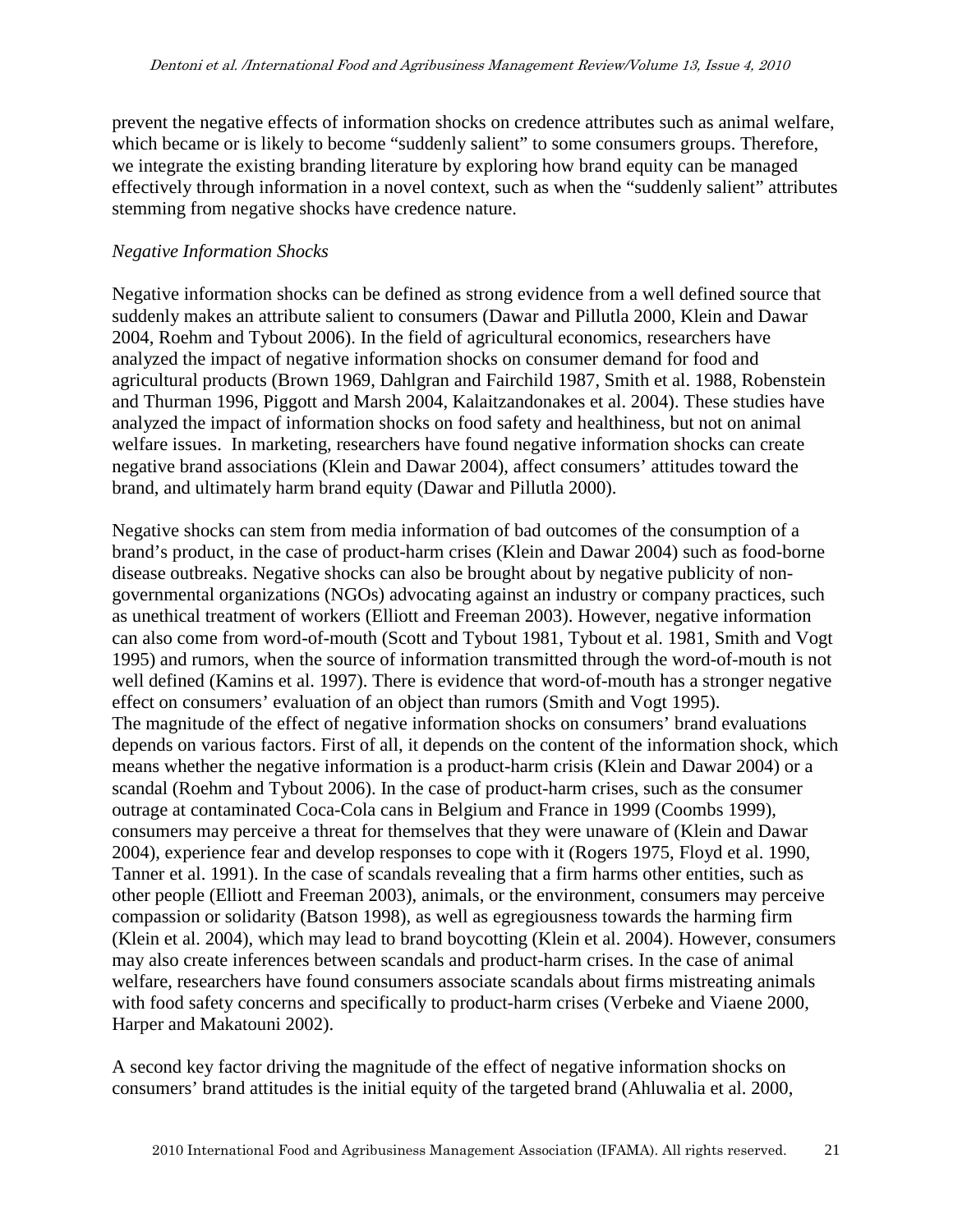Dawar and Pillutla 2000, Pullig et al. 2006). In particular, when consumers have a strong positive attitude towards the targeted brand (Petty and Krosnick 1995) or commitment for it (Ahluwalia et al. 2000), negative information shocks have a weaker effect. Moreover, differentiation of a brand from competitors can limit the negative spillover from information shocks targeting a competing brand (Roehm and Tybout 2006). For example, the presence of strong consumers' beliefs that a brand owner follows corporate social responsibility (CSR) principles is likely to mitigate the effect of negative information shocks about that brand, when the negative information is unrelated to the CSR principles.

A third important factor that explains variation in the effect of negative information shocks on a brand is the target of the information shock. That is if the information shock targets the brand directly, one of its competing brands within the same industry, or instead the whole industry, without any specification about individual brands (Roehm and Tybout 2006). In some circumstances, the negative information shocks targeting a competing brand (Brand B) may have a negative effect on Brand A. In this case, an information shock on Brand B has a "negative spillover" on Brand A (Roehm and Tybout 2006), whereas "spillover" is commonly defined as any phenomenon in which information influences beliefs that are not directly addressed in a communication (Ahluwalia et al. 2000; Balachander and Ghose 2003).

Relative to this literature on negative information shocks, this research provides contributions in the following three areas. First, an analysis is presented on how the impact of negative information shocks on consumers' attitudes varies in the context of a scandal on animal welfare practices. Second, an analysis is done on how the impact of such a negative information shock varies when positive information is given beforehand. Third, an analysis is provided on how the effect of the negative information shock on consumers' attitudes varies according to whether the *ex ante* positive information is related or unrelated to animal welfare issues.

## *Positive Brand Information*

Positive information about the brand can stem from the firm owning the brand, through advertising (Weinberger et al. 1981), or from external sources that are tied to the firm, such as sponsors or CSR partners (Klein and Dawar 2004). Positive brand information usually has the effect of creating or strengthening positive brand associations (Keller 1993) but it has also the role of moderating the effect of negative information shocks about the same brand (Weinberger et al. 1981; Okada and Reibstein 1998). In the agricultural economics literature, many studies on the interaction between negative and positive information has been applied to the case of genetically-modified food products (Fox et al. 2002, Rousu et al. 2002, Lusk et al. 2004, Wachenheim and VanWechel 2004, Nayga et al. 2005). Positive information usually has an impact weaker than negative information shocks (Smith and Vogt 1995, Fox et al. 2002), as it is recognized to attract less attention than negative information shocks (Scott and Tybout 1981, Tybout et al. 1981).

When it is used to moderate the effect of negative information shocks on consumers' brand attitudes, positive brand information has a different outcome according to two major dimensions: the order in which the positive information is received (Smith 1993, Smith and Vogt 1995) and the distance in the content of positive and negative information, that is, whether the two pieces of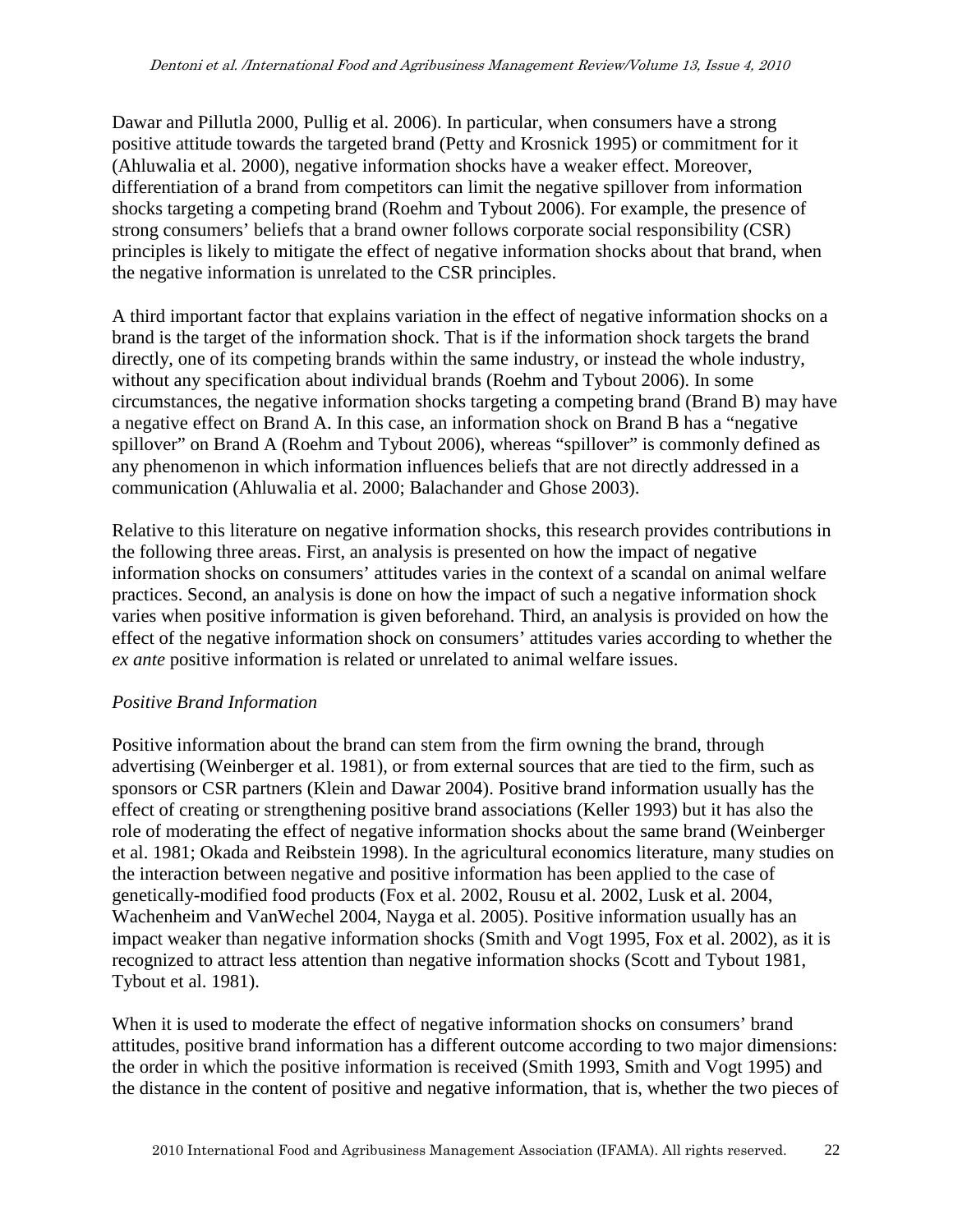information strictly contradict each other or are about different brand attributes (Tybout et al. 1981, Okada and Reibstein 1998, Klein and Dawar 2004). When provided *ex ante*, positive information generally mitigates the negative effect of word-of-mouth (Smith and Vogt 1995) and negative product trial (Smith 1993), even if the positive and the subsequent negative information contradict each other. When the positive information is provided *ex post* and denies a negative information shock or a rumor (i.e., it is "related" to the negative information), it might be ineffective in moderating the negative brand association or even strengthening it (Tybout et al. 1981, Okada and Reibstein 1998). When creating positive associations that are distant from the negative associations, *ex post* positive information (i.e., "unrelated" information) moderates the effect of negative information shocks (Tybout er al. 1981, Klein and Dawar 2004).

A third factor explaining variability of the positive information in mitigating negative shocks to competing brands is the initial brand differentiation (Roehm and Tybout 2006), which means having strength and uniqueness of brand associations (Keller 1993). When Brand A is not clearly differentiated from the brand targeted by the negative shock (Brand B) and the positive information on Brand A is an *ex post* denial message - such as "the bad thing happened to Brand B has not happened to our Brand A" – then the positive information can reduce or eliminate the negative spillover effect (Roehm and Tybout 2006). However, in the same circumstance, when Brand A is clearly differentiated from Brand B, positive information on Brand A that denies what happened to Brand B can create a negative spillover that would not otherwise exist and ultimately damage Brand A (Roehm and Tybout 2006).

Relative to this literature on the role of positive brand information mitigating negative information shocks, this research provides a contribution in the following two areas. First, an analysis is provided on how the mitigating role of positive information varies in the context of a scandal on animal welfare practices. Second, an analysis is presented on how the effect of positive information on consumers' beliefs, attitudes and buying intentions varies according to whether its content is unrelated to the subject of the scandal or directly related to it.

In the attempt to bring such a contribution to the animal welfare debate and to the literature on negative and positive information, this study proposes and tests a theoretical framework that builds upon the theory of attitude formation (Fishbein 1967; Fishbein and Ajzen 1975).

# *Consumers' Beliefs, Attitudes and Buying Intentions*

Consumers' cognitive process to create their attitudes towards brands and ultimately to establish their buying behavior usually starts from evaluating brand attributes (Fishbein 1967). By processing information about the attributes of a brand, consumers establish both evaluations and belief strengths for each attribute, such that the combination of the two determines their attitudes towards the brand (Fishbein 1967). Brand attributes are a category of brand associations, which in turn are a key dimension of brand equity: when a brand has strong, favorable and unique associations, then it is clearly differentiated from other brands (Aaker 1991, Keller 1993). Brand attributes may be observed before consumption (search attributes) or only after consumption (experience attributes, Nelson 1970), but some of them may not be visible either before or after consumption (credence attributes, Darby and Karni 1973). In the case of credence attributes,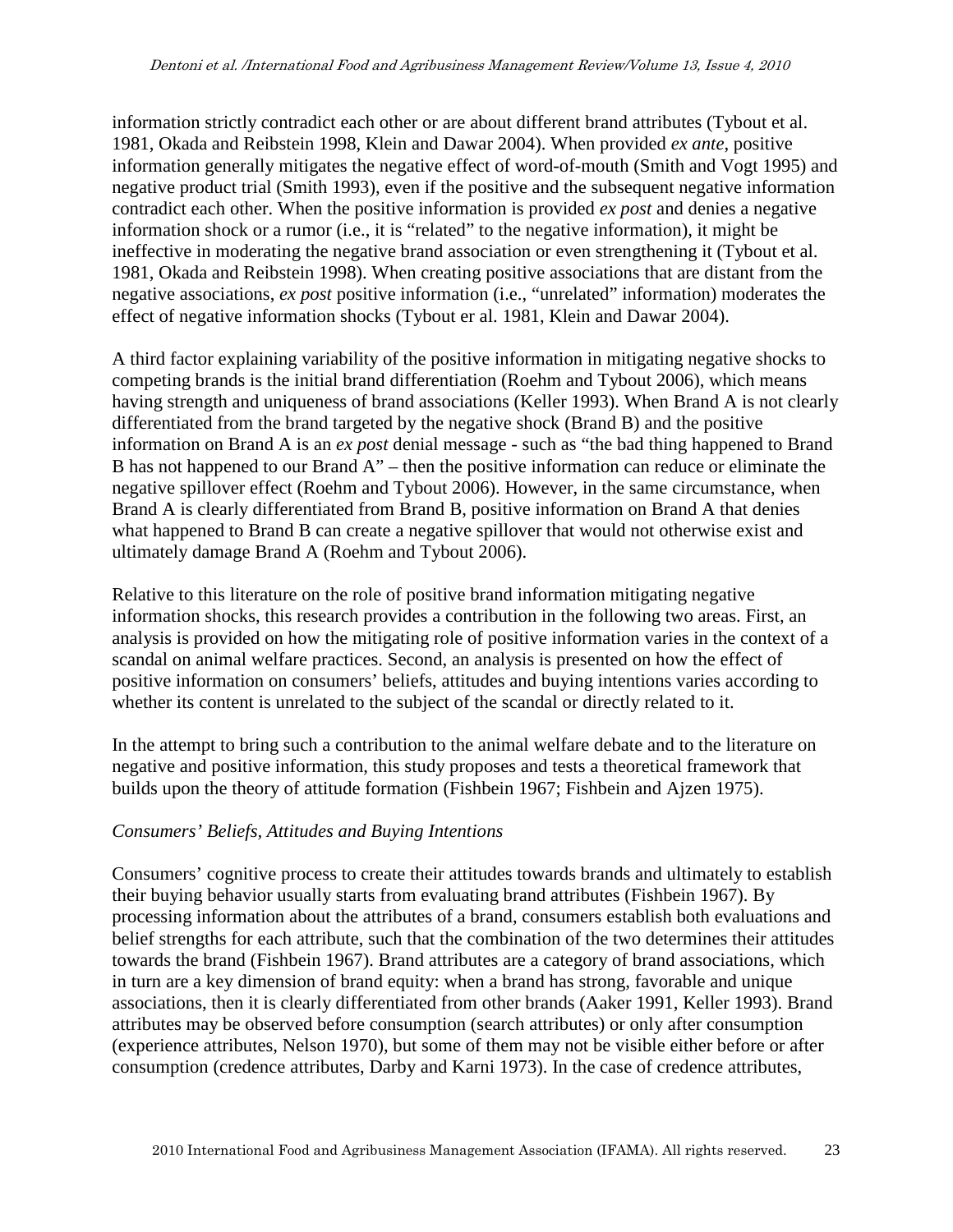consumers' belief strengths play a crucial role in establishing their attitudes towards products, and brand information has a crucial importance in determining consumers' beliefs. However, consumers' attitudes towards a brand do not always predict buying behavior (Fishbein and Ajzen 1975). On the other hand, consumers' attitudes towards buying the brand, moderated by their subjective norms, predict buying intentions much more accurately (Fishbein and Ajzen 1975, Sheppard et al. 1988). In turn, buying intentions predict behavior "unless intent changes prior to performance" or "unless the intention measure does not correspond to the behavioral criterion in terms of action, target, context, time-frame and/or specificity". The intention of buying a brand has various measurable dimensions. The most general one is the willingness to do an effort to perform to the buying action (Fishbein and Ajzen 1975, Eagly and Chaiken 1993), whereas the nature of the effort may vary according to the context: it may be the willingness to pay to obtain a product from that brand, the likelihood to pay a premium for that brand, or the likelihood to buy the product even if it is not sold in a favorite purchasing location. A second key dimension of buying intentions is the choice of the brand among alternatives (Fishbein 1967, Fishbein and Ajzen 1975), which is the process of comparing and selecting among the intentions associated with each alternative in the choice set.

This study borrows from these theories predicting the formation of attitudes and buying intentions to use the concepts of consumers' beliefs in the presence of an attribute associated to the brand and attitudes towards a brand (Fishbein 1967).

# **Hypotheses Development**

The conceptual framework of this study is built upon the theory of attitude formation (Fishbein 1967, Fishbein and Ajzen 1975) and the theories of the interaction between positive and negative information shocks developed in consumer economics (Fox et al. 2002, Rousu et al. 2002, Lusk et al. 2004, Wachenheim and Van Wechel 2004, Nayga et al. 2005) and consumer psychology (Tybout et al. 1981, Smith 1993, Smith and Vogt 1995, Okada and Reibstein 1998, Klein and Dawar 2004, Roehm and Tybout 2006).

When analyzing the interaction between the negative shocks and the positive brand information, two assumptions are made based on the extent literature. First, negative information has a stronger marginal impact than positive information, no matter neither the information sequence nor the content of positive information, as already found by Smith and Vogt (1995), Fox et al. (2002) and Lusk et al. (2004). Second, *ex ante* positive information has a larger effect on mitigating the effect of the negative shock than *ex post* positive brand information, as already tested in extant literature (Smith 1993, Smith and Vogt 1995, Klein and Dawar 2004). This assumption is also consistent with the theory explaining the impact of prior beliefs and the order of information on consumers' evaluations of objects (Russo et al. 1998, Carlson and Pearo 2004, Carlson et al. 2006).

Building upon these assumptions, two major hypotheses are tested. First, *ex ante* brand information which is related to the content of the following negative shock is more effective in moderating the negative effect of the information shock than brand information which aims at distracting from that content (i.e., unrelated information). Providing positive information on environment, social welfare and animal welfare attributes of a brand and of the brand owner may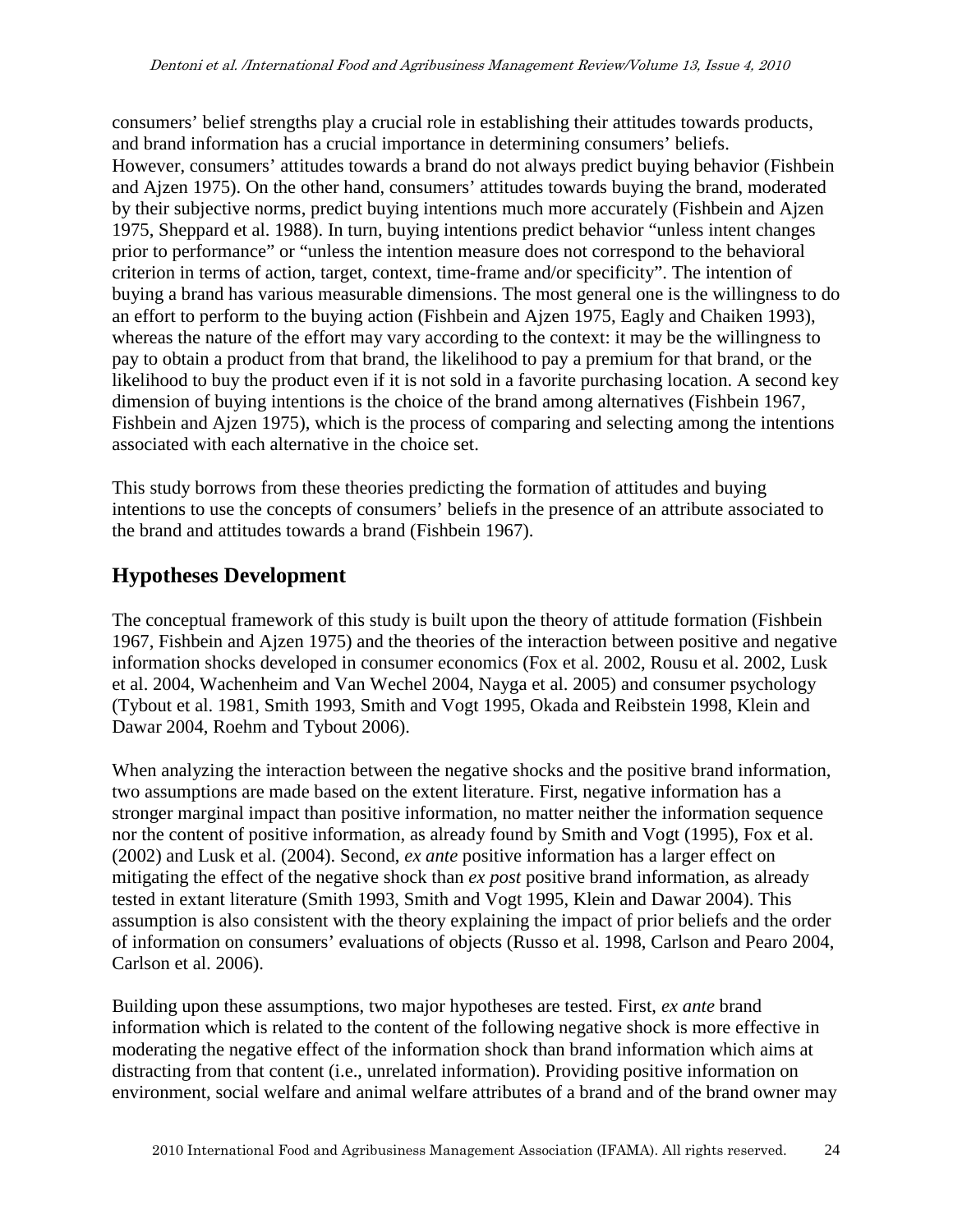be considered the strategy of companies that are trying to minimize the future risk of being affected by future negative information shocks caused by advocating Non-Governmental Organizations (NGOs) or other civil society organizations. From this perspective, major food companies that joined multi-stakeholder dialogue initiatives such as the Sustainable Agriculture Initiative Platform (SAI Platform 2009), may be interested in developing positive brand information on sustainability issues even if their consumers value other attributes of their brands more. Therefore, it is hypothesized:

**H1.** Consumers receiving *ex ante* positive information related to animal welfare discount the following negative information shock on animal welfare more than consumers receiving *ex ante* unrelated positive information.

This hypothesis juxtaposes with findings from previous literature suggesting that positive information is more effective when it "distracts" consumers from the negative shock, as it creates negative associations or rational suspiciousness (Tybout et al. 1981, Okada and Reibstein 1998, Roehm and Tybout 2006). If data provide evidence supporting this hypothesis, then providing *ex ante* positive information on issues that are related to future information shocks may be considered as a form of insurance for protecting the brand from scandals. Moreover, if the positive brand information has the strength of differentiating the brand from competitors, then the brand may become immune to any negative information shocks affecting its industry, consistent with the finding of Roehm and Tybout (2006).

On the other hand, how should a company act when it has already been affected by a negative information shock? Should it react by developing brand information related to the content of the negative information, or should it choose to provide unrelated positive information? Consistent with existing literature on product crises (Tybout et al. 1981, Okada and Reibstein 1998), which highlights the risk that *ex post* information relevant to the negative shock just strengthen consumers' negative associations, it is hypothesized here that unrelated positive information has a more positive effect on consumers' attitudes than related positive information. In other words:

**H2.** Consumers receiving *ex post* positive information unrelated to animal welfare issues after a negative information shock have a stronger increase in attitudes than consumers receiving *ex post* information related to animal welfare.

After these two hypotheses are tested, further exploration will be made of which consumers' demographic and attitudinal characteristics significantly explain variation across the effects of positive brand information related or unrelated to animal welfare issues.

# **Methods**

# *Sample and Product Selection*

To test the hypotheses, data was collected from an on-line experiment focused on fast food boneless chicken sandwiches and animal welfare issues administered to 460 US-based residents in November  $2009<sup>1</sup>$ . Data was collected randomly from a representative sample recruited

<sup>&</sup>lt;sup>1</sup> As we collected primary data from human subjects, before starting the data collection we obtained a formal approval by the Institutional Review Board (IRB) at Michigan State University certifying that the researchers took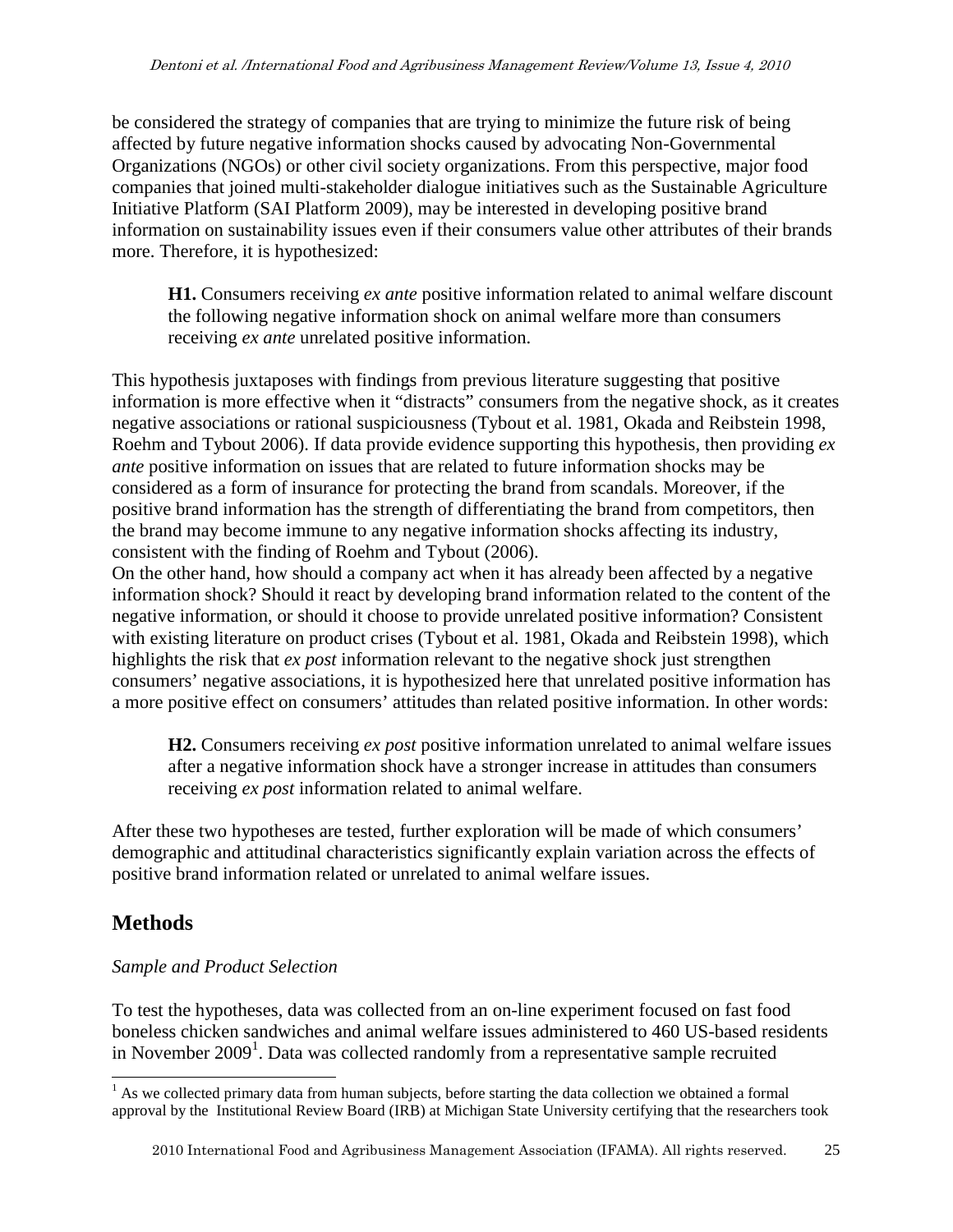according to state, age, ethnic group and education level criteria by a professional survey company. Response rate was around 20%, while on-line questionnaire completion rate was around 75%. As agreed with the professional survey company recruiting the sample, we made sure that the population that completed the questionnaire was representative of the US population according to the criteria established. As some population segments were more responsive than others, it took four more days and one further sample draw to obtain a sufficient number of completed questionnaires from the less responsive population segments. Only one reminder was sent to the people belonging to the less responsive population segments that did not complete the questionnaires within two days from our first contact. On average, respondents took around 14 minutes to complete the questionnaire.

A fast food brand was chosen as the object of our experiment because, similarly to other private actors within the meat industry, they have been recently targeted by negative information shock about their animal welfare practices by advocating NGOs (Hudson and Lusk 2004, Martin 2007). Although other negative information affected both fast foods and other actors competing in different industries, the case of animal welfare and fast foods was chosen because it is a relatively new issue, where respondents are less likely to have strong beliefs prior to the experiment. Therefore, we expect to find more variation after each information treatment on animal welfare than for after treatments on, say, environmental issues, labor issues or genetically-modified issues. On these latter issues, US respondents received a much heavier information load in the past five to ten years and so they are likely to have stronger prior beliefs (Fox et al. 2002, Rousu et al. 2002, Lusk et al. 2004). Furthermore, fast food restaurants have been already the object of previous studies on negative information regarding different attributes (Roehm and Tybout 2006). Finally, chicken boneless sandwiches were chosen as the product of interest because various fast food brands offer a similar product and because many ethical concerns were focused on the quality of life of chickens.

## *Research Design*

After accepting the invitation to participate in this study, respondents were redirected to a web link with the questionnaire page. The experiment was divided in three major parts. First, participants answered questions on demographics, on their food value and their consumption habits related to chicken consumption. In the initial demographics section, along with a few preliminary questions about age, gender, ethnic group and nationality, respondents were asked how much they value origin, naturalness, sustainability and taste when purchasing and consuming food. Moreover, they were asked how often they consume chicken products. Every question has been measured with a seven-point Likert-scale item.

Second, respondents were divided into four groups, each receiving a different set of treatments. The four treatments consisted of positive information *unrelated to* or *related to* animal welfare issues, as well as provided before a negative information shock (i.e. *ex ante*) or after the same shock (i.e. *ex post*) (see Figure 1). The positive brand information consisted of a set of reported declarations from differences sources: an advocating NGO (Greenpeace), a certifying NGO

into consideration all the issues related to voluntariness of recruitment, informed consent, confidentiality and anonymity, research risks and benefits, adverse events and unanticipated problems involving risks to subjects or others, adverse events from exercise testing, and record retention.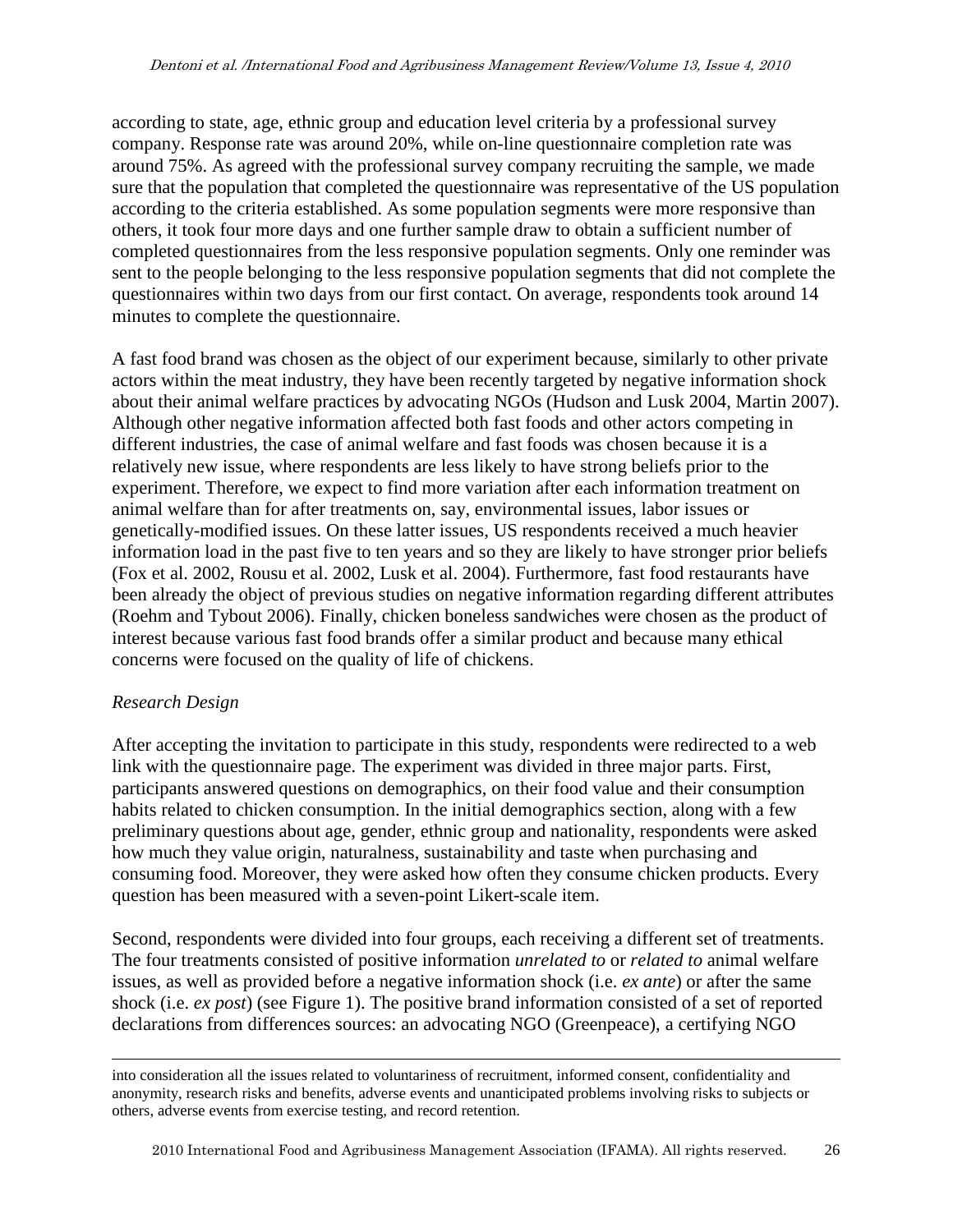(Animal Welfare Society), a university expert on meat and animal welfare and a self-claim from McDonald's. The negative information treatment, published by the People for Ethical Treatment of Animals (PETA), denounced that McDonald's suppliers mistreat chicken and inflict them terrible pains while stocking, transporting and slaughtering them.

| Group 1                                   | Group 3                                 |  |  |  |  |
|-------------------------------------------|-----------------------------------------|--|--|--|--|
| <i>Ex Ante</i> Positive Information       | <i>Ex Ante</i> Positive Information     |  |  |  |  |
| <i>Unrelated</i> to Animal Welfare Issues | <i>Related</i> to Animal Welfare Issues |  |  |  |  |
| Group 2                                   | Group 4                                 |  |  |  |  |
| <i>Ex Post</i> Positive Information       | <i>Ex Post</i> Positive Information     |  |  |  |  |
| <i>Unrelated</i> to Animal Welfare Issues | <i>Related</i> to Animal Welfare Issues |  |  |  |  |

**Figure 1.** The Four Treatments Interacting Positive and Negative Information

Third, after each treatment, participant responses were elicited on animal welfare beliefs, attitudes towards McDonald's chicken sandwiches and willingness-to-pay a premium price (WTPP). Respondents' belief strength in the association between animal welfare and the brands was measured with a seven-point Likert-scale, where the respondents are asked to strongly disagree/strongly agree with the following statement: "I believe that McDonald's takes effective measures to provide proper animal welfare to chickens and hens raised, transported, and processed for production of food products sold in their restaurants." Respondents' attitudes towards the brands were measured with one seven-point Likert-scale question asking "How would you describe your attitudes towards McDonald's?" where the scale was from very negative to very positive. WTPP has been elicited with two consecutive questions. First, respondents were simply asked whether they were willing to pay a premium price or not for a McDonald's chicken sandwich, compared to a similar sandwich by a competing fast food brand. Participants responding "yes" were then asked which interval of price premium, expressed in percentage terms, were willing to pay. Therefore, we modeled WTPP as a continuous variable where the participants responding "no" had a zero value, while the participants responding "yes" had a value equal to the average value of the interval of price premium chosen. As the distribution of the variable WTPP was strongly skewed to the right, we added one point to each value and took the natural logarithm in order to make the WTPP distribution more normally distributed.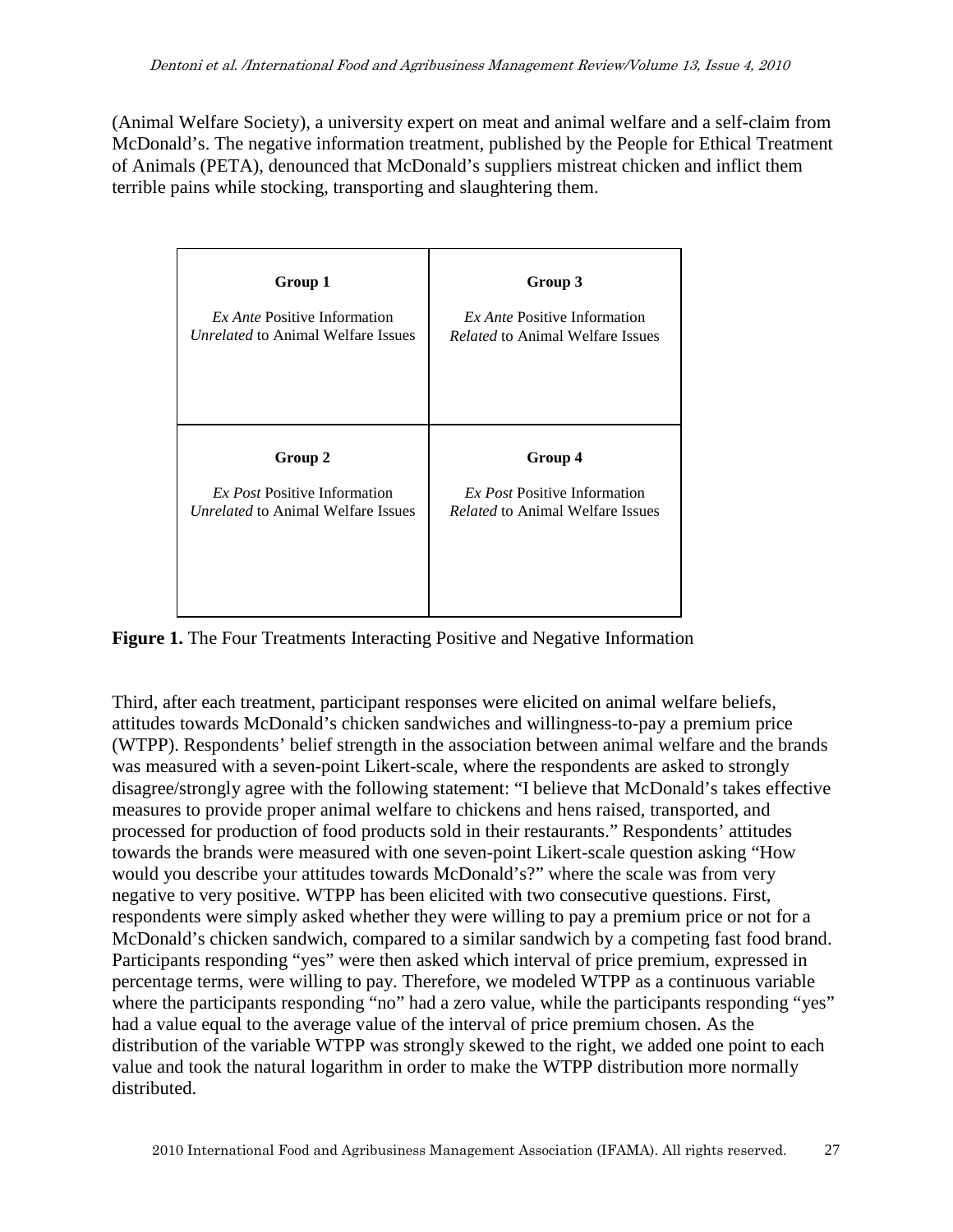### *The Model*

In order to capture the dynamic nature of the data we have collected, analysis was conducted through a set of latent growth models (LGMs). LGMs can be considered a specific category of structural equation models (SEMs) where the latent factors are the intercept and the slope of the growth of a variable across a group of individuals (Duncan et al. 1999). Compared to longitudinal panel modes, LGMs have the advantage of both describing single individual's development trajectory of variables and capturing individual differences in these trajectories over time (Duncan et al. 1999). In particular, the latter characteristic allows the researcher to explore the factors moderating the intercept and slope of the development trajectory. Similarly to SEMs, limitations of LGMs include the assumption of multi-normally distributed variables and the necessity of large samples (Duncan et al. 1999).

As common in use in LGMs (Duncan et al. 1999), we fixed the loadings from factors to the measured variables (i.e., respondents' animal welfare beliefs, attitudes and WTPP) at arbitrary values, while we let the model estimate the factors' means and variances, as well as the covariances among factors. The factors' mean indicates the expected difference between the measurable variables at two different times, while the factors' variance indicates the interindividual variability around the mean. Finally, the co-variance among factors indicates weather the initial levels of beliefs and attitudes are significantly associated with future changes or not.

In this study, to compare the impact of positive information related and unrelated to animal welfare issues, the LGM was built in four sequential steps: (1) with a simple piece-wise LGM for each respondents' group, (2) with an associative LGM for each respondents' group, (3) with a multi-group LGM and (4) with a predictive LGM for each respondents' group. Building the model in sequential steps is common in use in LGM as well as in SEM, such that it is easier to detect which added component to the basic model makes increase or decrease the overall fit with the data. First of all, we test a simple piece-wise LGM as it specifically allows analyzing trends that are affected by structural shocks over time (Duncan et al, 1999). In this study, the structural shocks are the contrasting pieces of information that respondents receive at two different times prior to each measurement of beliefs, attitudes and WTPP. Second, with an associative LGM we explore if changes across respondents' beliefs, attitudes and WTPP are significantly associated. Third, through a multi-group LGM we test the structural growth differences across treatments with different information contents (i.e., relevant versus distracting information). Therefore, with such a multi-group LGM we can formally test our hypotheses. Finally, with a predictive LGM we can explore what are the drivers of change in beliefs, attitudes and WTPP across different individuals. We evaluated each of these models both in terms of overall fit with the data and by analyzing the significance of individual effects among variables (Bagozzi and Yi 1988, Browne and Cudeck 1993, Hu and Bentler 1999).

The generic simple piece-wise LGM applied to the case of *ex ante* positive information treatments has the following form, consistent with LGM literature (Duncan et al. 1999) (see Figure 2):

> (1)  $V_1 = l_{11}F_1 + l_{21}F_2 + l_{31}F_3 + e_1;$ (2)  $V_2 = l_{12}F_1 + l_{22}F_2 + l_{32}F_3 + e_2;$ (3)  $V_3 = 1_{13}F_1 + 1_{23}F_2 + 1_{33}F_3 + e_3;$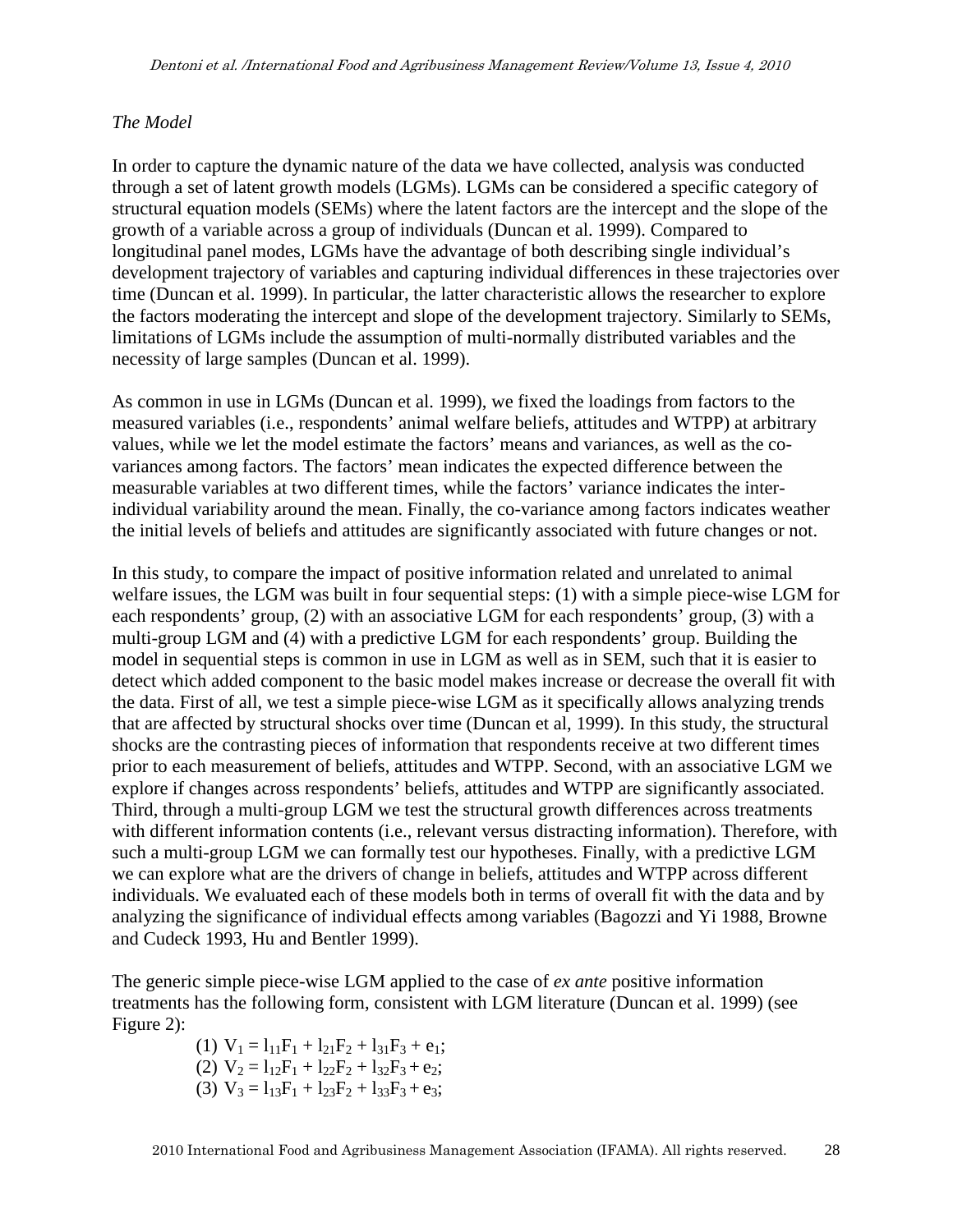(4)  $F_1 = a_1M_1 + b_1D_1$ ; (5)  $F_2 = a_2M_2 + b_2D_2$ . (6)  $F_3 = a_3M_3 + b_3D_3$ .

In these expressions,  $V_1$ ,  $V_2$  and  $V_3$  stand for the measured variables of interest (i.e., respondents' animal welfare beliefs, attitudes and WTPP) at time 0, time 1 and time 2.  $F_1$ ,  $F_2$  and  $F_3$  represent respectively the intercept, the growth factor caused by the positive information and the decrease factor caused by the negative information. Moreover,  $l_{ii}$  represent the fixed loadings from the factors to the measured variables and  $e_i$  are the errors. Along with the loadings, also the measured variable errors are fixed in order to make the model perfectly identified. Moreover, M<sup>i</sup> are the inter-individual means of the intercept and the slope, while  $D_i$  are the inter-individual variances of the intercept of the slope to be estimated. Finally,  $Cov(D_i, D_j)$  is estimated to understand if intercept and slope are significantly associated.





**Legend:** V1: Initial Consumers' Attitudes; V2: Consumers' Attitudes after receiving Positive Information; V3: Consumers' Attitudes after receiving Negative Information; F1: Latent Factor driving Prior Attitudes; F2: Latent Factor driving Attitudes after receiving the Positive Information; F3: Latent Factor driving Attitudes after receiving the Negative Information. M1, M2 and M3 respectively indicate the means of the Latent Factors F1, F2 and F3. D1, D2 and D3 respectively indicate the variances of the Latent Factors F1, F2 and F3. E1, E2 and E3 respectively indicate the estimated errors of V1, V2 and V3.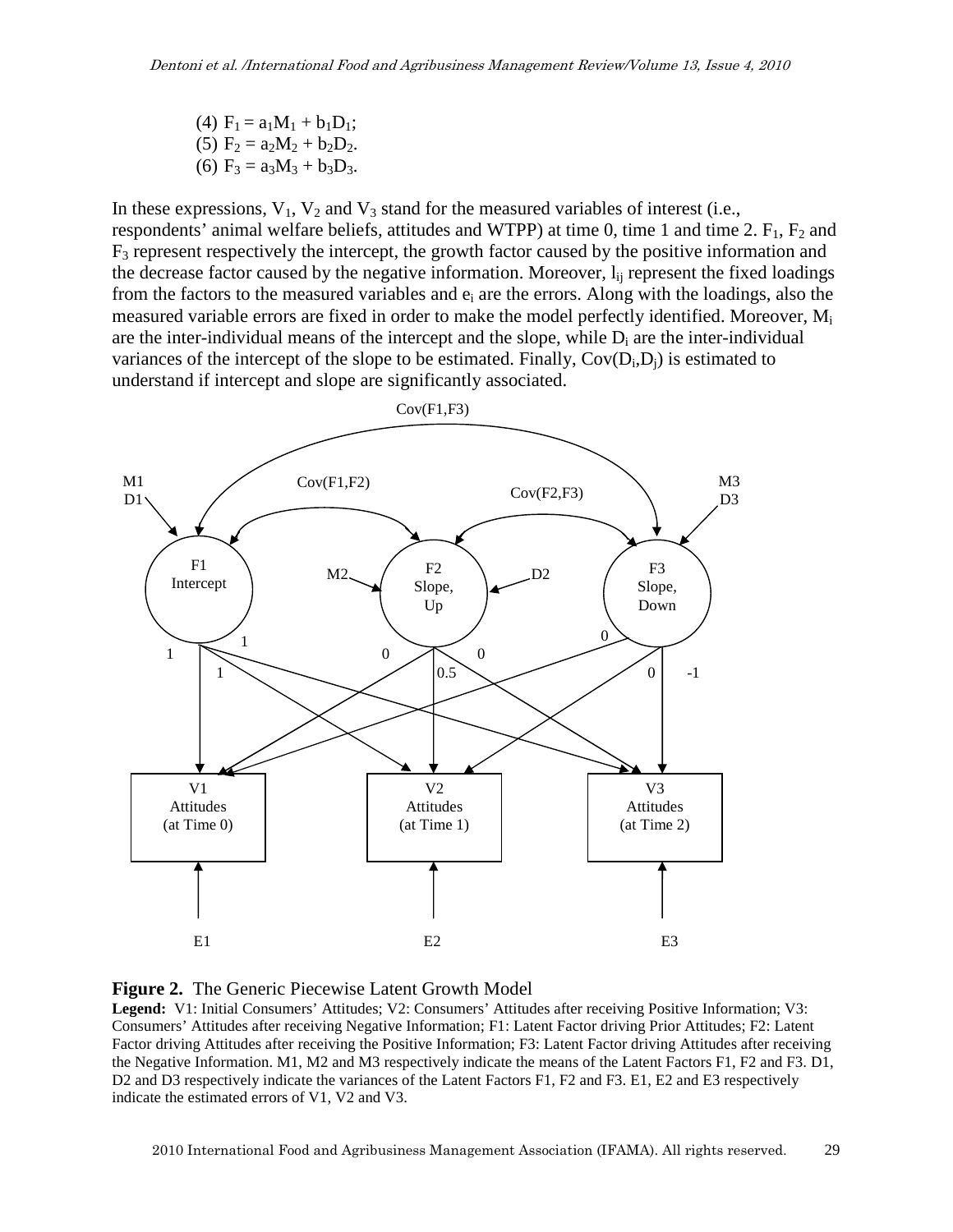# **Results**

#### *Distracting versus Relevant Ex Ante Brand Information*

Results from the set of LGMs with data from the two groups of respondents receiving related and unrelated positive information *before* the negative information provide four major insights. First, respondents' beliefs on animal welfare, attitudes and WTPP increase significantly at 95% level both when they receive related and unrelated positive information. Based on the two associative LGMs with the two respondents' group, we find that when respondents receive positive information unrelated to animal welfare issues at McDonald's, their animal welfare beliefs increase on average from 3.41 points to 3.92 and then decrease to 2.91 points when negative information on animal welfare is provided (see Table 1, first column). This may seem odd, as the provided information aimed at distracting respondents from animal welfare issues, but it is likely that positive information about healthiness of McDonald's products has been used as a cue to increase beliefs on animal welfare. Also, their attitude towards the McDonald's product increase on average from 4.06 to 4.46 points and then decrease to 3.36 points, while their willingness to pay a premium for it increases from 2.8% to 4.6% and then decreases to 2.4%.

|                      | <b>Unrelated Info</b> |          | <b>Related Info</b> |          |                      |           |
|----------------------|-----------------------|----------|---------------------|----------|----------------------|-----------|
|                      | Mean                  | Var.     | Mean                | Var.     | Mean                 | Var.      |
| <b>AWBelief0</b>     | $3.41*$               | $1.894*$ | $3.76*$             | $2.515*$ | $3.98**$             | 0.98      |
| Attitude0            | $4.06*$               | $2.679*$ | $4.53*$             | $2.427*$ | $4.26$ **            | 0.55      |
| WTPP0                | $2.8\% *$             | $0.007*$ | $2.0\% *$           | $0.003*$ | 0.56                 | $28.10**$ |
| <b>AWBelief1</b>     | $3.92*$               | 4.868 *  | $4.79*$             | $7.892*$ | $14.59**$            | $4.40**$  |
| Attitude1            | $4.46*$               | $2.435*$ | $4.93*$             | $4.765*$ | 0.19                 | $14.36**$ |
| WTPP1                | $4.6\% *$             | $0.019*$ | $3.6\%$ *           | $0.015*$ | 0.06                 | 0.74      |
| <b>AWBelief2</b>     | $2.91*$               | $2.357*$ | $3.29*$             | $2.953*$ | 0.01                 | 1.43      |
| Attitude2            | $3.36*$               | $2.070*$ | $3.63*$             | $2.901*$ | 0.93                 | $3.12**$  |
| WTPP2                | 2.4%                  | $0.005*$ | 1.8%                | $0.003*$ | 0.19                 | $9.93**$  |
| Overall Fit Indexes: |                       |          |                     |          |                      |           |
| Chi-                 | 805.25 with 45 d.f.   |          | 745.97 with 45 d.f. |          | 1551.23 with 90 d.f. |           |
| <b>Square</b>        |                       |          |                     |          |                      |           |
| <b>CFI</b>           |                       |          |                     |          | 0.920                |           |
| <b>RMSEA</b>         |                       |          |                     |          | 0.148                |           |

**Table 1.** Multi-Group Associative LGM: Unrelated versus Related *Ex Ante* Positive Information

#### **Legend:**

AWBelief0, Attitude0, WTPP0: initial consumers' Animal Welfare (AW) beliefs, attitudes and percentage of consumers with WTPP (time 0). AWBelief1, Attitude1, WTPP1: consumers' AW beliefs, attitudes and percentage of consumers with WTPP after the positive information shock (time 1). AWBelief2, Attitude2, WTPP2: consumers' AW Beliefs, attitudes and percentage of consumers with WTPP after a subsequent negative information shock (time 2). Note: \*95% probability that the parameter is significantly different from zero; \*\*90% probability of significant drop of chi-Square when the equality constraint is removed.

Similarly, when respondents receive related positive information on animal welfare practices at McDonald's, their beliefs increase on average from 3.76 points to 4.79 and then decrease to 3.29 points when negative information on animal welfare is provided (see Table 1, second column). Also, their attitude towards the product increase on average from 4.53 to 4.93 points and then decrease to 3.63 points, while their willingness to pay a premium increases from 2.0% to 3.6%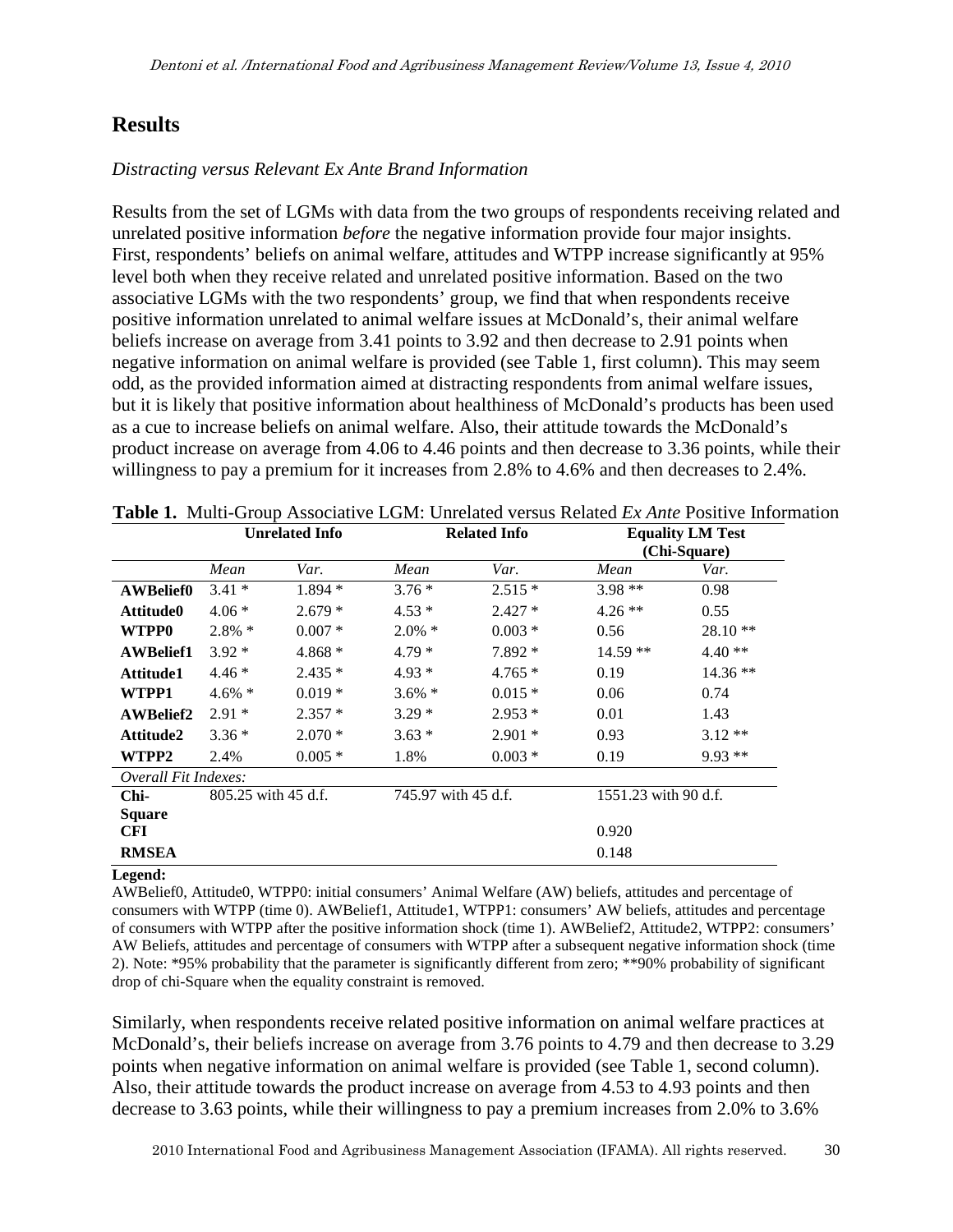and then decreases to 1.8%. However, the analysis reveals that the decrease of respondents' willingness to pay a premium that received the negative information is not significant at 95% level, either when they *ex ante* received related or unrelated positive information. This is probably driven by high censoring of WTPP at 0%, which takes place around 85% of respondents. The two associative models with unrelated and related positive information have both a good overall fit with the data, as their chi-square is respectively 805.25 and 745.97 with 45 degrees of freedom (d.f.).

Second, there is a strong inter-individual variation around the average increase and decrease in respondents' beliefs, attitudes and WTPP. In both the associative LGMs with the two respondents' groups, the variance of all the measured variables is significant at 95% level (see Table 1, first and second column). This provides a strong justification for exploring the individual demographic drivers of changes in beliefs, attitudes and buying intentions as a response to positive and negative information in the following steps of the analysis.

Third, related *ex ante* positive information does not mitigate the effect of negative information significantly more than unrelated *ex ante* positive information. As a result from the multi-group LGM, the Lagrange Multiplier (LM) test does not show that overall fit would improve significantly when the equality constraints of the increase and decrease factors' means were released. As a matter of facts, chi-square would drop of only 0.01, 0.93 and 0.19 points respectively by removing the equality constraints on the factors describing the decrease in animal welfare beliefs, attitudes and WTPP (see Table 1, third column). Therefore, this result provides no evidence supporting hypothesis H1.

Fourth, although the average trend of increase and decrease in respondents' beliefs, attitudes and WTPP is similar across the two groups, there are still significant differences between the impacts of unrelated versus related *ex ante* positive information. As a matter of fact, the overall fit of the restricted multi-group model with the data is poor (chi-square is 1551.23 with 90 d.f., CFI=0.920 and RMSEA=0.148), which means that the two models with unrelated and related positive information cannot be effectively constrained to be equal (see Table 1, third column). Specifically, there are three significant differences across groups. The first difference is that when respondents receive relevant positive information, their animal welfare beliefs are significantly higher than when they receive unrelated positive information. The Lagrange Multiplier (LM) test indicates that the overall fit of the model would increase significantly (with a drop equal to 14.59 chi-square points) if this equality constraint is removed. The second difference is that the initial attitudes and animal welfare beliefs are significantly higher for the group receiving related positive information. We claim that this difference across group is casual rather than due to demographic differences across the two groups, as the differences across average age, income, education, gender and state of residency are not significant. However, from descriptive statistics, we found that the group receiving the relevant positive information had both higher initial attitudes for sustainability, naturalness and taste related to the other group, but obviously this was difficult to be controlled during the sample selection. The third significant difference across groups regards the variances of the increase and decrease factors. Specifically, when respondents receive related positive information, the variance of the increase and decrease factors in attitudes is significantly larger than when they receive unrelated information.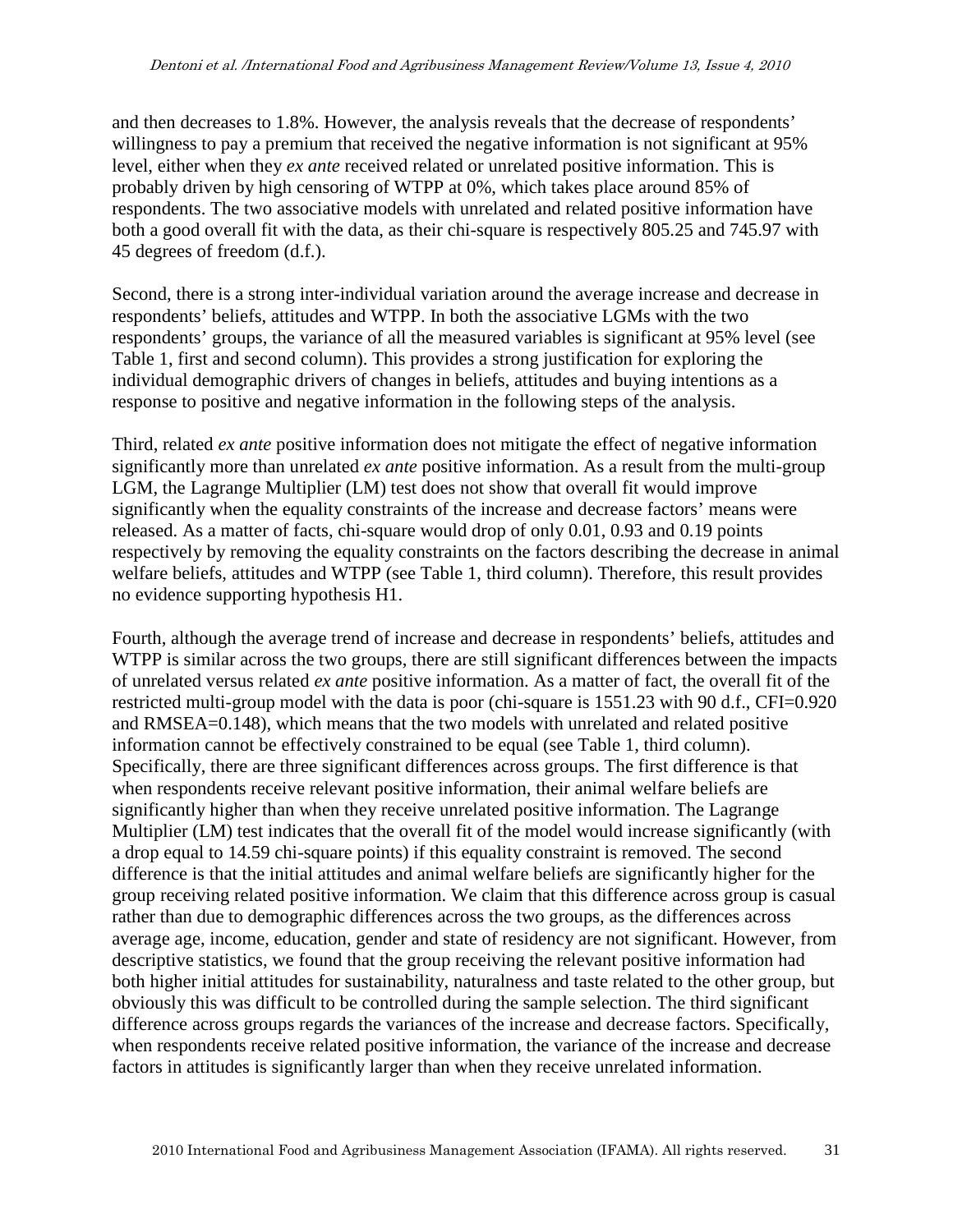Moreover, the variance of the increase in their animal welfare beliefs is higher and the variance of the decrease in their willingness to pay a premium is smaller. This shows that related positive information on animal welfare causes a larger variation of individual responses compared to unrelated positive information. This provides further rationale to the search for demographic variables explaining the change in beliefs, attitudes and buying intentions caused by related positive information on animal welfare practices.

#### *Distracting versus Relevant Ex Post Brand Information*

Results from the set of LGMs with data from the remaining two groups of respondents who received unrelated and related positive information *after* the negative information can be summarized in the following four points.

First, respondents' animal welfare beliefs and attitudes increase at a 95% significance level both when they receive unrelated and related positive information even when positive information follows the negative information shock, but WTPP do not increase. Findings from the associative LGM show that when respondents receive positive information unrelated to animal welfare issues at McDonald's after the negative information shocks, their animal welfare beliefs increase from 3.18 to 3.56 points but are still lower than their initial beliefs before receiving the negative information shock (3.91 points) (see Table 2, first column).

Similarly, their attitudes towards the McDonald's product and their WTPP increase, but they are still lower than their initial attitudes before receiving the negative information shock. However, the analysis reveals that the increase of consumers' WTPP receiving the positive information is not significant at a 95% level. When instead consumers receive *ex post* related positive information on animal welfare practices at McDonald's, their beliefs increase from 2.94 to 3.66 points, which is higher than their initial beliefs before receiving the negative information shock (3.53 points) (see Table 2, second column). On the other hand, consumers' attitudes towards McDonald's and their willingness to pay a price premium for it increase, but they are still lower than their initial attitudes and WTPP before receiving the negative information shock. The two models have both a good overall fit with the data, as their chi-square is respectively 735.56 and 661.90 with 45 d.f. (see Table 2, first and second column).

Second, similarly to the case of *ex ante* positive information, there is strong inter-individual variation around the average decrease and then increase in respondents' beliefs, attitudes and WTPP. As a matter of fact, the variance of all the measured variables is significant at a 95% level. Again, this confirms that it is important to explore the individual demographic drivers of respondents' reaction to negative and positive information in the next stage of the analysis.

Third, similarly to the case of *ex ante* positive information, unrelated *ex post* positive information does not have a significantly more positive effect on respondents' attitudes and WTPP than related *ex post* positive information, nor vice versa. In the multi-group LGM, the LM test does not show that the overall fit would improve significantly when the equality constraints of the increase and decrease factors' means were released (see Table 2, third column). Therefore, our results provide no evidence supporting hypothesis H2. The LM test shows instead that respondents' animal welfare beliefs are significantly higher when they receive information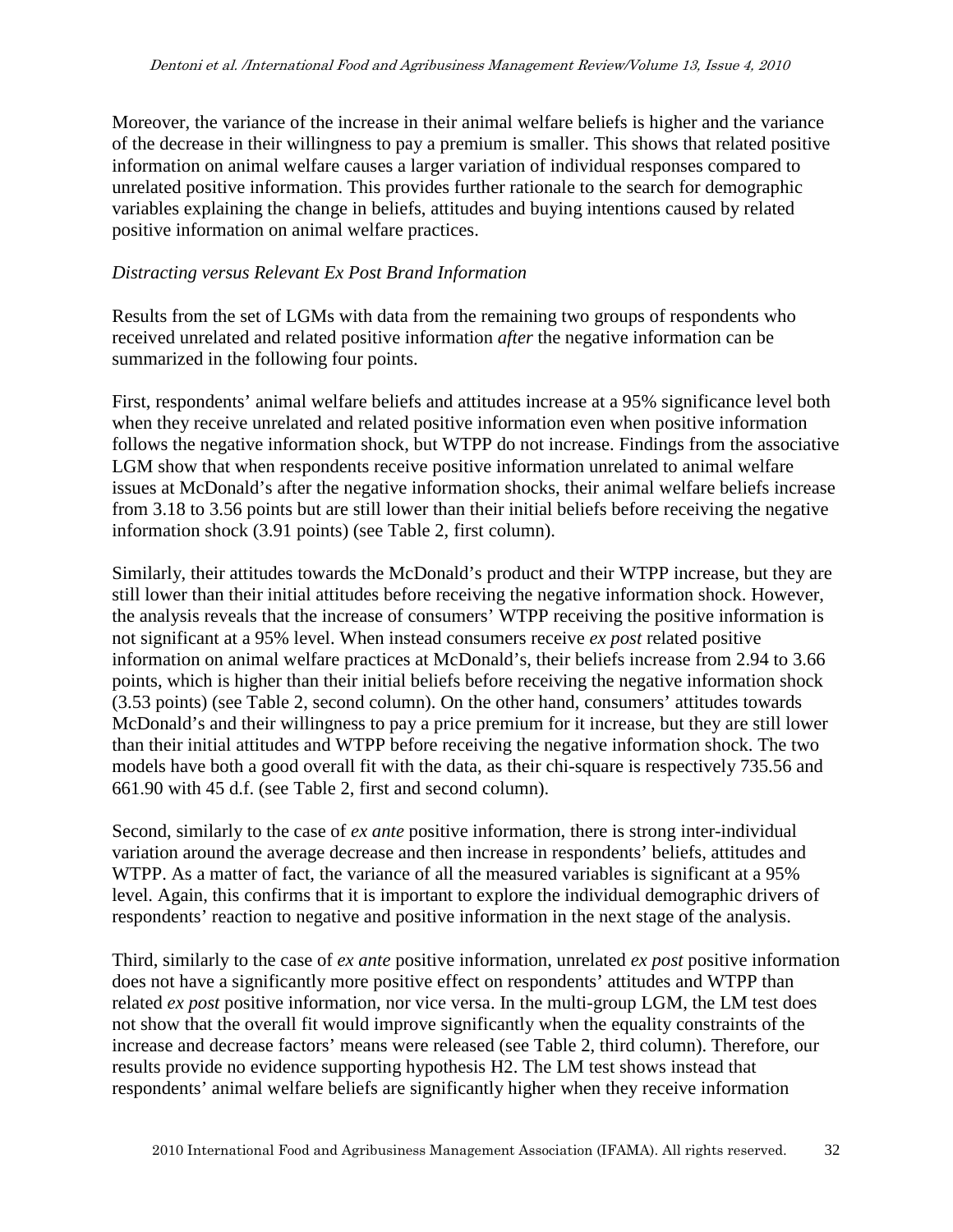related to animal welfare rather than unrelated information, but this difference disappears when comparing respondents' attitudes and buying intentions.

|                      | <b>Unrelated Info</b> |           |           | <b>Related Info</b> |          | <b>Equality LM Test</b><br>(Chi-Square) |
|----------------------|-----------------------|-----------|-----------|---------------------|----------|-----------------------------------------|
|                      | Mean                  | Var.      | Mean      | Var.                | Mean     | Var.                                    |
| <b>AWBelief0</b>     | $3.91*$               | $2.484*$  | $3.53*$   | $2.216*$            | 2.95     | 0.27                                    |
| Attitude0            | $4.44*$               | $2.144*$  | $4.64*$   | $2.267*$            | 0.84     | 0.88                                    |
| <b>WTPP0</b>         | $2.5\%$ *             | $0.006*$  | $2.8\% *$ | $0.008*$            | 0.06     | 1.77                                    |
| <b>AWBelief1</b>     | $3.18*$               | $2.199*$  | $2.94*$   | $2.225*$            | 0.44     | 0.00                                    |
| Attitude1            | $3.47*$               | $2.640*$  | $3.85*$   | $2.412*$            | 2.57     | 1.49                                    |
| WTPP1                | 2.1 %                 | $0.002*$  | $1.5\%$ * | $0.005*$            | $4.60**$ | $5.30**$                                |
| <b>AWBelief2</b>     | $3.56*$               | $6.399*$  | $3.66*$   | $9.765*$            | $6.18**$ | $5.46**$                                |
| Attitude2            | $4.20*$               | $6.077*$  | $4.30*$   | $8.319*$            | 0.19     | 1.18                                    |
| WTPP2                | 2.2%                  | $0.008 *$ | 2.2%      | $0.022*$            | 0.05     | $5.02**$                                |
| Overall Fit Indexes: |                       |           |           |                     |          |                                         |
| <b>Chi-Square</b>    | 735.56 with 45 d.f.   |           |           | 661.90 with 45 d.f. |          | 1715.96 with 90 d.f.                    |
| <b>CFI</b>           |                       |           |           |                     | 1.000    |                                         |
| <b>RMSEA</b>         |                       |           |           |                     | 0.000    |                                         |

**Table 2.** Multi-Group Associative LGM: Unrelated versus Related *Ex Post* Positive Information

Legend: AWBelief0, Attitude0, WTPP0: initial consumers' Animal Welfare (AW) beliefs, attitudes and percentage of consumers with WTPP (time 0). AWBelief1, Attitude1, WTPP1: consumers' AW beliefs, attitudes and percentage of consumers with WTPP after the negative information shock (time 1). AWBelief2, Attitude2, WTPP2: consumers' AW Beliefs, attitudes and percentage of consumers with WTPP after a subsequent positive information shock (time 2). Note: \*95% probability that the parameter is significantly different from zero; \*\*90% probability of significant drop of chi-Square when the equality constraint is removed.

Fourth, differently from the case of *ex ante* positive information, the trends of decrease and increase in average respondents' beliefs, attitudes and buying intentions can be considered equal with a 95% statistical significance. The overall fit of the restricted multi-group LGM with the data is perfect as CFI=1.000 and RMSEA=0, indicating that the two models with unrelated and related positive information can be broadly constrained to be equal (see Table 2, third column). Still, the LM test suggests releasing three equality constraints across the two groups. The first difference is that, consistently with the previous finding, the average increase in consumers' animal welfare beliefs is significantly higher for consumers receiving related information than for those receiving unrelated information, as removing the equality constraint would lead to a drop of 6.18 chi-square points. The second difference is that the decrease in WTPP when negative information is provided is significantly higher in one of the two groups, although no difference in treatments was given beforehand. Also in this case, we believe that this is probably driven by high censoring of WTPP at 0%, which takes place around 85% of respondents. The third difference across groups regards the variances of two measured variables. Specifically, the variance of the WTPP decrease factor and the variance of the beliefs and WTPP increase factors is significantly higher in the group receiving the *ex post* related positive information. These differences in variances confirm that related positive information on animal welfare causes a larger variation of responses compared to unrelated positive information.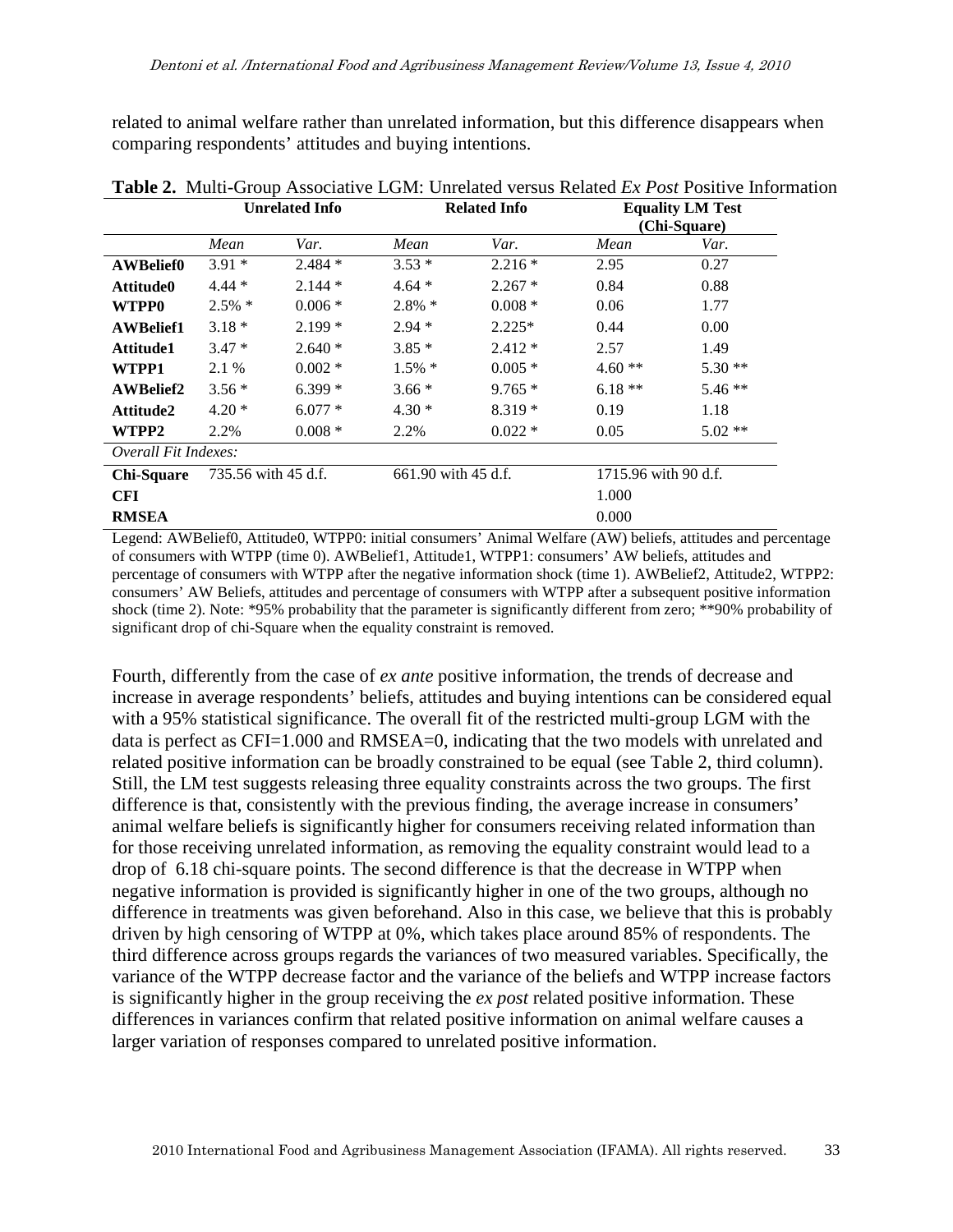#### *Predictors of the Impact of Distracting versus Relevant Information*

Since there is strong inter-individual variation around the mean values of the decrease and increase factors both when positive information is provided *before* and *after* the negative shock, we explore the role of individual demographics and food values as drivers of the change in beliefs, attitudes and buying intentions.

Broadly speaking, results from the predictive LGM confirm that individuals of different age, sex, education, frequency of chicken consumption and food values react differently to different orders and contents of positive information. In particular, results provide the following four insights.

First, when positive information about McDonald's is given *ex ante* and it is distracting from animal welfare issues, respondents with higher income tend to be significantly more sensitive to positive unrelated information at a 95% level and to discount negative information on animal welfare, while males tend to discount positive unrelated information, which is relative to the healthiness of McDonald's products. The overall fit of this predictive LGM with the data is close as CFI is 0.989 and RMSEA is 0.097 (see Table 3, first column).

| <b>Unrelated</b>     | Indep. Var.               | Coeff.   | Std.     | <b>Related Info</b>  | Indep. Var.    | Coeff.                            | Std.           |  |
|----------------------|---------------------------|----------|----------|----------------------|----------------|-----------------------------------|----------------|--|
| <b>Info</b>          |                           |          | Err.     |                      |                |                                   | Err.           |  |
| Intercept (F1)       | Mean                      | $4.23*$  | 0.60     | Intercept            | Mean           | $5.85*$                           | 0.45           |  |
|                      | Male                      | 0.32     | 0.35     | (F4)                 | Education      | $-0.26*$                          | 0.09           |  |
|                      | Age                       | 0.06     | 0.12     |                      | Age            | $-0.01$                           | 0.09           |  |
|                      | Income                    | $-0.13$  | 0.09     |                      | Ev.Sustainable | $-0.15$                           | 0.08           |  |
|                      |                           |          |          |                      | Ev. Taste      | 0.28                              | 0.14           |  |
| Growth (F2)          | Mean                      | 0.20     | 0.49     | Growth (F5)          | Mean           | 0.62                              | 0.64           |  |
|                      | Male                      | $-0.74*$ | 0.29     |                      | Education      | 0.01                              | 0.13           |  |
|                      | Age                       | 0.05     | 0.10     |                      | Age            | $0.34*$                           | 0.12           |  |
|                      | Income                    | $0.20*$  | 0.07     |                      | Ev.Sustainable | 0.06                              | 0.11           |  |
|                      |                           |          |          |                      | Ev. Taste      | $-0.07$                           | 0.20           |  |
| Decrease (F3)        | Mean                      | $1.44*$  | 0.49     | <b>Decrease</b>      | Mean           | $2.73*$                           | 0.57           |  |
|                      | Male                      | $-0.31$  | 0.29     | (F6)                 | Education      | $0.21 *$                          | 0.09           |  |
|                      | Age                       | 0.05     | 0.10     |                      | Age            | $-0.22*$                          | 0.09           |  |
|                      | Income                    | $-0.19*$ | 0.07     |                      | Ev.Sustainable | $0.19*$                           | 0.08           |  |
|                      |                           |          |          |                      | Ev. Taste      | $0.36*$                           | 0.15           |  |
| Covariance Matrix:   |                           |          |          | Covariance Matrix:   |                |                                   |                |  |
|                      | F1                        | F2       | F3       |                      | <b>F4</b>      | F5                                | F <sub>6</sub> |  |
| F1                   | $2.91*$                   |          |          | F <sub>4</sub>       | $2.19*$        |                                   |                |  |
| F2                   | $-0.70*$                  | $1.92 *$ |          | F5                   | $-0.71*$       | $4.45*$                           |                |  |
| F3                   | $0.93*$                   | $-0.31$  | $1.91 *$ | F <sub>6</sub>       | $1.00*$        | $-0.48*$                          | $2.38*$        |  |
| Overall Fit Indexes: |                           |          |          | Overall Fit Indexes: |                |                                   |                |  |
| <b>Chi-Square</b>    | 235.80 with 18 degrees of |          |          | Chi-Square           |                | 184.96 with 24 degrees of freedom |                |  |
|                      | freedom                   |          |          |                      |                |                                   |                |  |
| <b>CFI</b>           | 0.989                     |          |          | <b>CFI</b>           | 1.000          |                                   |                |  |
| <b>RMSEA</b>         | 0.097                     |          |          | <b>RMSEA</b>         | 0.000          |                                   |                |  |

|  |                        |  |  | <b>Table 3.</b> Predictive LGM: Unrelated versus Related Ex Ante Positive Information on |  |
|--|------------------------|--|--|------------------------------------------------------------------------------------------|--|
|  | Respondents' Attitudes |  |  |                                                                                          |  |

**Note:** In the Predictive LGM, n=93 because there are 22 cases with missing income data that were excluded from the analysis.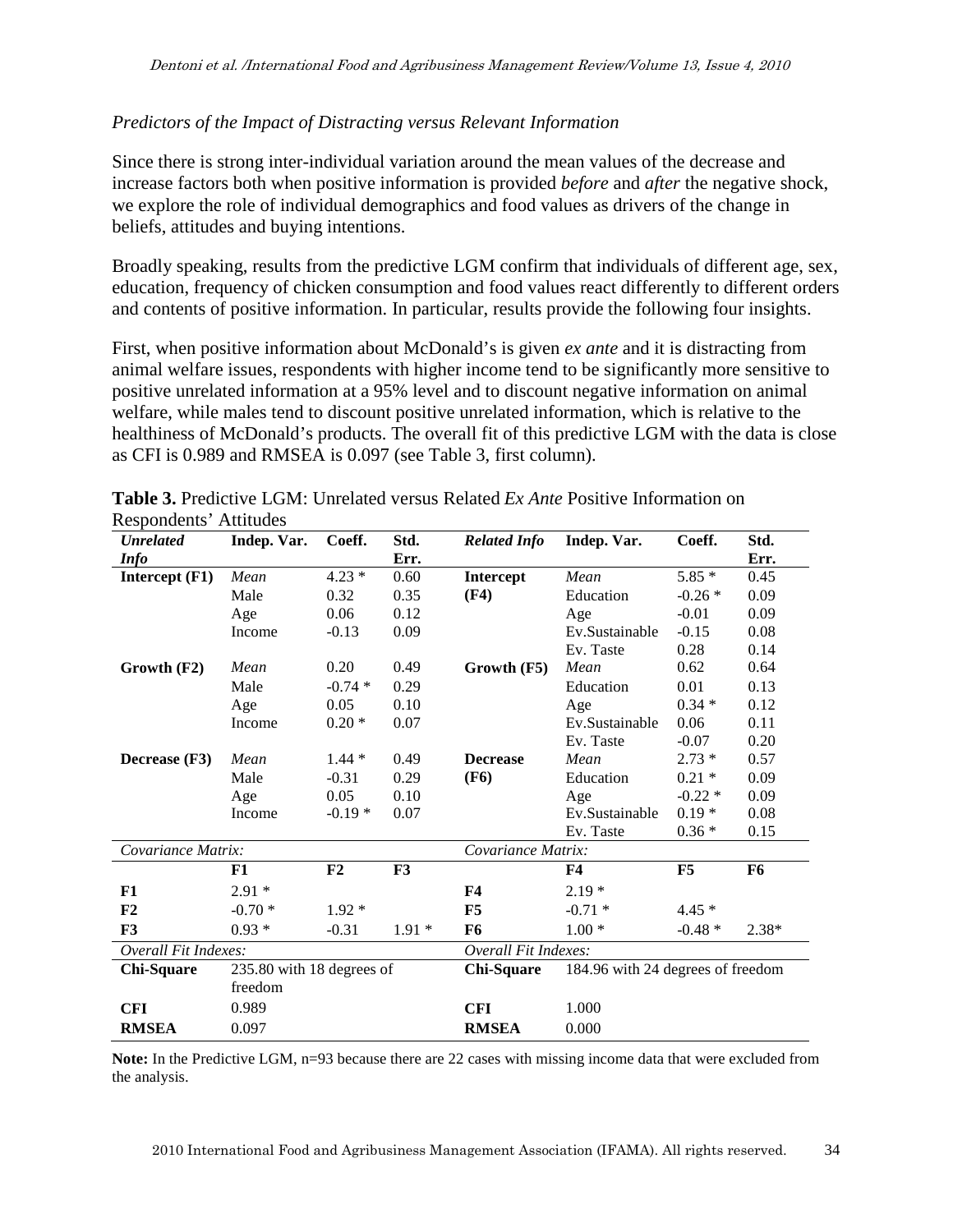Second, when positive information about McDonald's is given *ex ante* and it is related to animal welfare issues, respondents with higher education have lower initial attitudes towards McDonald's chicken sandwich and are more sensitive to negative information on animal welfare issues. On the other hand, elder individuals tend to be significantly more sensitive to positive related information while they tend to discount negative information. Finally, respondents with higher values for food sustainability and flavor tend to be more sensitive to negative information on animal welfare. The overall fit of this predictive LGM with the data is perfect as CFI is 1.000 and RMSEA is 0.000 (see Table 3, second column).

Third, when positive information about McDonald's is given ex post and it is unrelated to animal welfare issues, respondents with higher income tend to discount negative information on animal welfare, while people consuming chicken more frequently tend to be more sensitive to negative information on animal welfare. This direct association between frequency of chicken consumption and sensitiveness to negative information on animal welfare seems to contradict the common perception that frequent consumers of meat tend to discount information on animal welfare. A possible explanation of this association may be that frequent chicken consumers in the US are strengthening their inferences across the animal welfare attributes and both food safety and flavor, which are obviously salient attributes for frequent meat consumers. However, the overall fit of the model is poor, as RMSEA=0.145 and CFI=0.916 (see Table 4, first column).

Fourth, when positive information about McDonald's is given *ex post* and it is related to animal welfare issues, respondents with higher education have lower initial attitudes towards McDonald's products and they are more sensitive to positive information on animal welfare. The overall fit of the model is perfect, as RMSEA=0.000 and CFI=1.000 (see Table 4, second column).

Finally, independently from the individual demographics and food values, from the predictive LGM we could learn also how prior individual beliefs, attitudes and buying intentions influence respondents' response to positive and negative information.

Broadly speaking, consistently with established consumer psychology literature (Russo et al. 1998, Carlson and Pearo 2004, Carlson et al. 2006), results confirm that prior beliefs and attitudes can significantly explain individual response to information in the case of McDonald's chicken sandwiches with animal welfare attributes. In particular, results provide three major interesting insights.

First, respondents with higher initial attitudes towards McDonald's generally have a lower marginal increase in positive information and a higher marginal decrease in negative information, no matter whether the content of the positive information. As a matter of fact, when *ex ante* positive information is given, the covariance between F1 and F2 and between F4 and F5 is negative and significant (respectively -0.70 and -0.71), while the covariance between F1 and F3 and between F4 and F6 is positive and significant (respectively 0.93 and 1.00, see Table 3). This partially contrasts the findings of Lusk et al. (2004), who found that consumers with stronger priors are less sensitive to genetically-modified information. Moreover, when *ex post* positive information is given, the stronger the decrease in attitudes, the weaker the following effect of positive information, no matter if related or unrelated to animal welfare issues (as covariance between F2 and F3 is -1.83 and covariance between F5 and F6 is -2.76).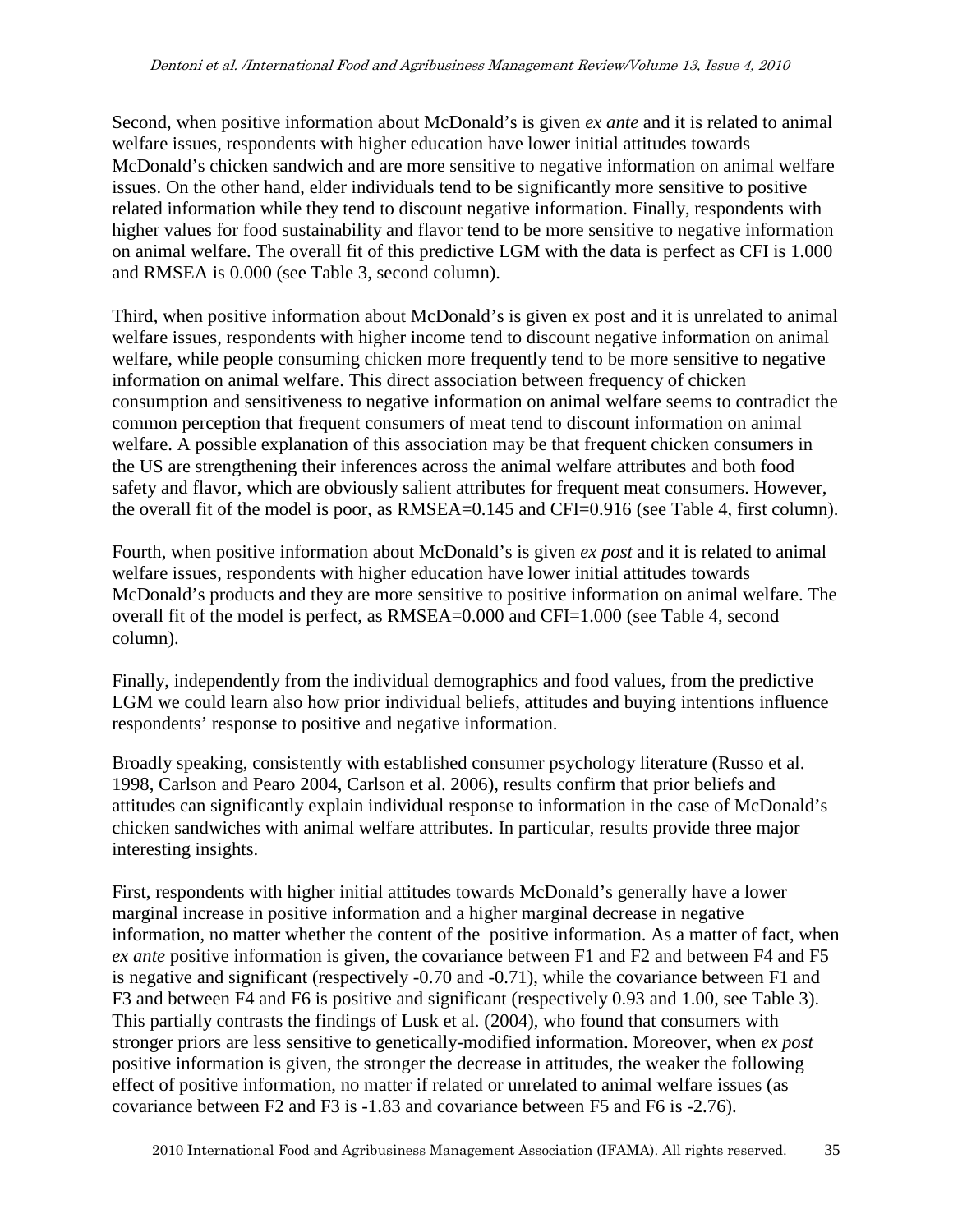Second, as an exception to the previous point, when *ex post* positive information tackles the animal welfare issue, initial attitudes are positively associated with the attitude increase. As a matter of fact, the covariance between F4 and F6 is 1.57 and is significant at a 95% level. On the other hand, this effect is not present in the case of *ex post* unrelated positive information (as the covariance between F4 and F6 is -0.63 and is not significant at a 95% level). This is an important point, as it illustrates that, once a negative shock occurred, related positive information on animal welfare can be more useful than unrelated information to restore the initial attitudes of those consumers that really like McDonald's.

| <b>Unrelated</b>     | Indep. Var.               | Coeff.   | Std.    | <b>Related</b>           | Indep. Var.               | Coeff.   | Std.           |  |
|----------------------|---------------------------|----------|---------|--------------------------|---------------------------|----------|----------------|--|
| <b>Info</b>          |                           |          | Err.    | <b>Info</b>              |                           |          | Err.           |  |
| <b>Intercept</b>     | Mean                      | $4.34*$  | 1.07    | <b>Intercept</b>         | Mean                      | 5.22     | 0.43           |  |
| (F1)                 | Income                    | $-0.12$  | 0.07    | (F4)                     | Education                 | $-0.22*$ | 0.10           |  |
|                      | Freq. Cons.               | 0.19     | 0.17    |                          | Ev.Sustainable            | 0.02     | 0.08           |  |
|                      | Ev.Sustainable            | 0.01     | 0.08    |                          |                           |          |                |  |
|                      | Ev. Taste                 | $-0.08$  | 0.09    |                          |                           |          |                |  |
| <b>Decrease</b>      | Mean                      | 0.08     | 1.12    | <b>Decrease</b>          | Mean                      | 0.94     | 0.45           |  |
| (F2)                 | Income                    | $-0.20*$ | 0.07    | (F5)                     | Education                 | $-0.19$  | 0.10           |  |
|                      | Freq. Cons.               | $0.36*$  | 0.17    |                          | Ev.Sustainable            | 0.11     | 0.08           |  |
|                      | Ev.Sustainable            | 0.13     | 0.08    |                          |                           |          |                |  |
|                      | Ev. Taste                 | $-0.09$  | 0.09    |                          |                           |          |                |  |
| Growth (F3)          | Mean                      | $-0.13$  | 0.11    | Growth                   | Mean                      | $-2.03$  | 0.84           |  |
|                      | Income                    | 0.20     | 0.11    | <b>(F6)</b>              | Education                 | $0.42*$  | 0.19           |  |
|                      | Freq. Cons.               | $-0.47$  | 0.27    |                          | Ev.Sustainable            | 0.04     | 0.15           |  |
|                      | Ev.Sustainable            | 0.19     | 0.13    |                          |                           |          |                |  |
|                      | Ev. Taste                 | 0.08     | 0.14    |                          |                           |          |                |  |
| Covariance Matrix:   |                           |          |         | Covariance Matrix:       |                           |          |                |  |
|                      | F1                        | F2       | F3      |                          | <b>F4</b>                 | F5       | F <sub>6</sub> |  |
| F1                   | $2.06*$                   |          |         | F4                       | $2.16*$                   |          |                |  |
| F2                   | $0.60*$                   | $2.28*$  |         | F <sub>5</sub>           | $0.78 *$                  | $2.30*$  |                |  |
| F3                   | $-0.63$                   | $-1.83*$ | $5.24*$ | F <sub>6</sub>           | $1.57*$                   | $-2.76*$ | $7.97*$        |  |
| Overall Fit Indexes: |                           |          |         | Overall Fit Indexes:     |                           |          |                |  |
| <b>Chi-Square</b>    | 163.92 with 24 degrees of |          |         | Chi-                     | 144.26 with 13 degrees of |          |                |  |
|                      | freedom                   |          |         | freedom<br><b>Square</b> |                           |          |                |  |
| <b>CFI</b>           | 0.916                     |          |         | <b>CFI</b>               | 1.000                     |          |                |  |
| <b>RMSEA</b>         | 0.145                     |          |         | <b>RMSEA</b>             | 0.000                     |          |                |  |

**Table 4.** Predictive LGM: Unrelated vs. Related Ex Post Positive Information on Respondents' Attitudes

**Note:** In the Predictive LGM, n=93 because there are 22 cases with missing income data that were excluded from the analysis.

Third, only when information tackles *ex ante* the animal welfare issue, individuals whose attitudes increase most will be less sensitive to any following negative information on the same issue. In other words, when *ex ante* related positive information is given, the stronger their growth in attitudes with *ex ante* positive information, the smoother their decrease in attitudes following the negative information shock. As a matter of fact, the covariance between F5 and F6 is -0.48 and significant at a 95% level (see Table 3, second column). On the other hand, the same negative association is not significant in the case of respondents receiving *ex ante* unrelated positive information (as covariance between F2 and F3 is -0.31 and is not significant at a 95% level, see Table 3, first column). Therefore, related positive information is more useful than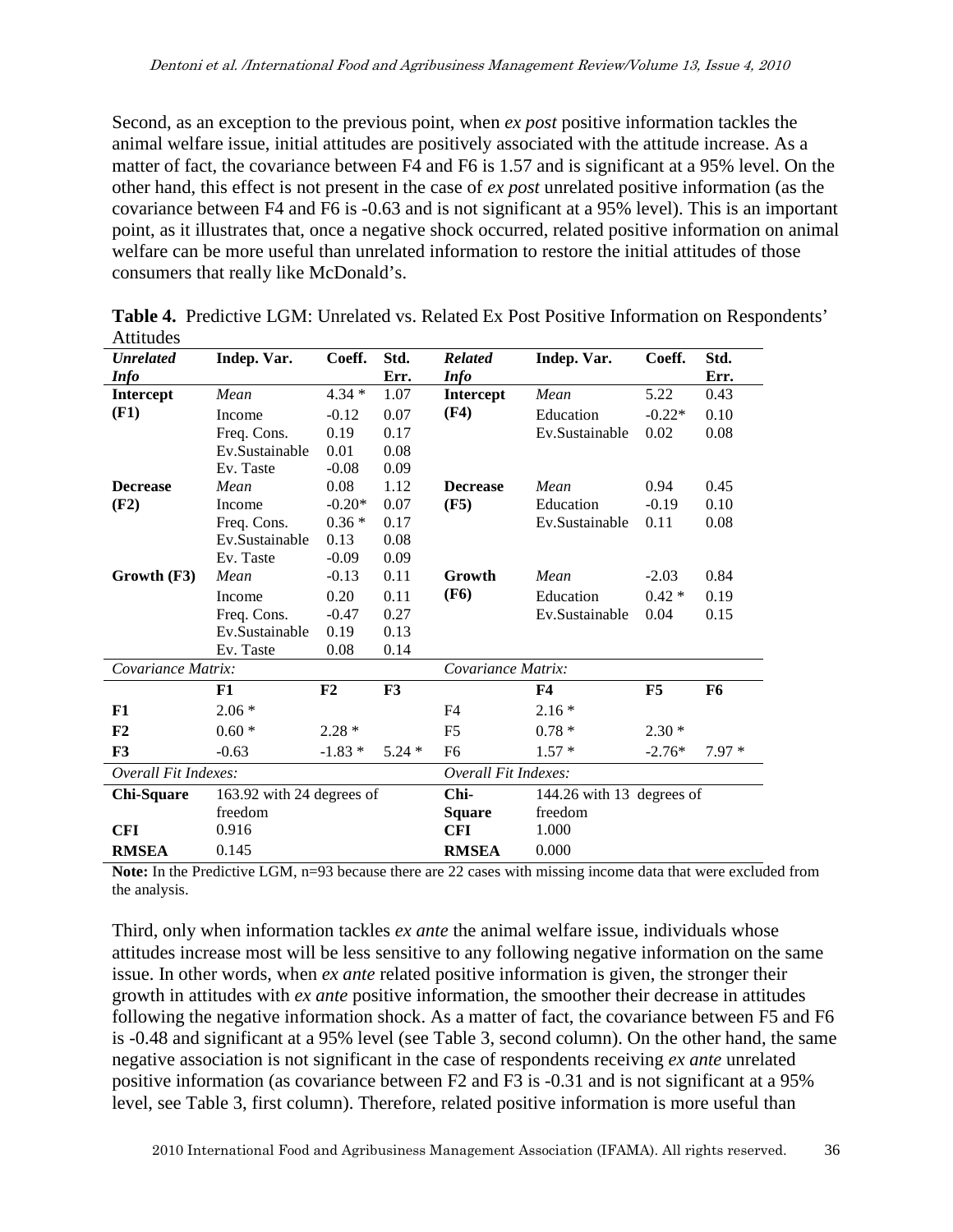unrelated information to mitigate the effect of negative information for those consumers that are more sensitive to positive information.

# **Conclusions**

In the new era of global food systems, effective communication of food quality attributes to final consumers through brands is becoming a managerial task that goes far beyond meeting public and private standards imposed by governments and private retailers.

This study provides insights for fast food company managers that are responsible for communicating the quality attributes of their brands to final consumers and that need to tailor brand information to specific consumer characteristics. To do that, we investigate which content and order of positive brand information is more effective to protect a brand from information shocks on animal welfare and which consumers are more sensitive to different information content. Results show that on average consumers' attitude growth and decrease do not differ significantly across different content of information, but different consumer groups have very different reactions when exposed to animal welfare information.

Specifically, results from this study provide relevant information to managers of a fast food company such as McDonald's on two possible scenarios. When negative information shock on animal welfare at McDonald's is released first, managers should consider that the most affected individuals would be frequent consumers of chicken and lower income individuals. Moreover, individuals having initial higher attitudes towards McDonald's would be more sensitive to related subsequent positive information. Finally, individuals with higher education, although less likely to have high initial attitudes towards McDonald's, would be more responsive to subsequent positive related information. In the scenario that positive information anticipates the negative shock on animal welfare at McDonald's, managers should instead consider that individuals with higher income would be more sensitive to unrelated information and then less sensitive to the negative shock. On the other hand, elder individuals would be more sensitive to related positive information and to the negative information shock. Moreover, males would be less sensitive to unrelated positive information than females. Finally, individuals with stronger values for food sustainability and flavor would be more sensitive to negative shocks.

By tackling such a research question and providing these insights to the industry, this study contributes to the rapidly expanding animal welfare literature (Lagerkvist et al. 2006, Carlsson et al. 2007, Lijenstolpe 2008, Tonsor et al. 2009a, Tonsor et al. 2009c), where only a few studies have so far analyzed how media coverage affects consumers' preferences for meat products (Tonsor et al. 2009b). Specifically, this appears to be the first study analyzing the interaction of positive and negative information about animal welfare on consumers' perceptions and intentions to buy a product. Outside the boundaries of the animal welfare literature, this study also attempts to integrate current knowledge on the impact of sequences of positive and negative information shocks on consumer behavior, developed across the fields of economics (Fox et al. 2002, Rousu et al. 2002, Lusk et al. 2004, Wachenheim and Van Wechel 2004, Nayga et al. 2005) and psychology (Russo et al. 1998, Smith and Vogt 1995, Roehm and Tybout 2006), by analyzing inter-individual and inter-group differential effects with a Latent Growth Modeling (LGM) approach (Duncan et al. 1999).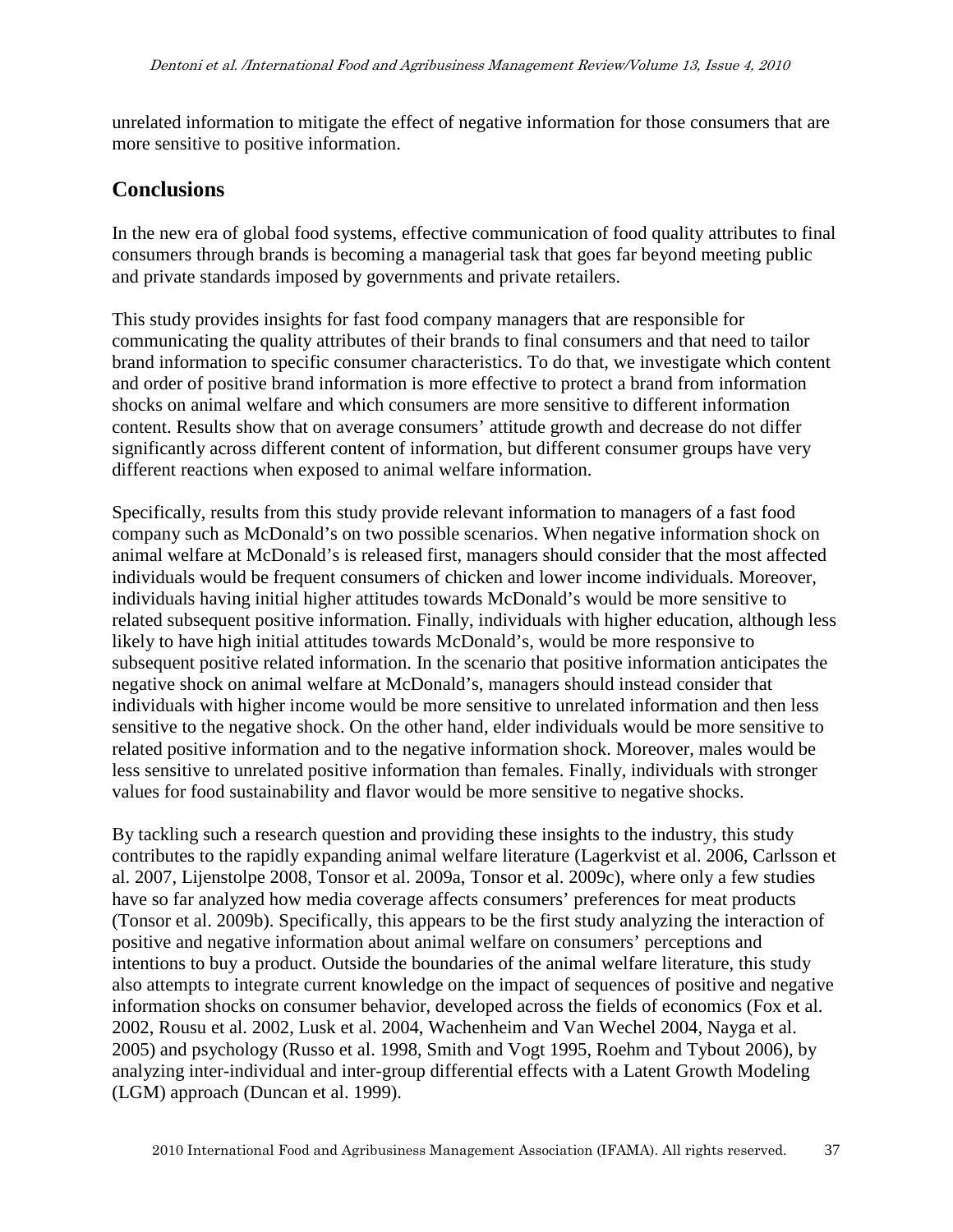Although results have useful managerial implications, the analysis of this study has a number of limitations. First, we conducted this analysis only on one specific fast food brand, i.e. McDonald's, without any comparison with other competing brands. Therefore, although we captured initial respondents' beliefs, attitudes and buying intentions for McDonald's to avoid the presence of confounding effects, we did not tackled the question of how information affects different initial levels of consumers' perceptions and attitudes. By comparing initial consumers' attitudes towards competing brands, future research can investigate how different brands with different levels of initial equity would react to information on animal welfare. Second, the analysis of this paper is limited to the context of fast food industry and to the case of animal welfare. Future research should seek for a generalization of these results across industries and across content of attribute information. For example, it would be interesting to test if the same conclusion could be drawn in the same industry when consumers are exposed to environmental friendly production or on labor conditions. Moreover, it would be interesting to test if, when exposed to the same animal welfare attribute negative and positive information, consumers' perceptions change across meat products, across individual brands or across different levels of the supply chain of the product. Finally, in this study we created the treatments by choosing the information content and source arbitrarily, but other contents, images and source of information may have different effects. In future research, it would be useful to analyze how different contents and different sources of positive information act on mitigating the negative impact of information shocks. We believe that the suggested future research questions could be effectively tackled by applying the LGM analysis introduced in this study while changing the set of information treatments appropriately.

#### **References**

- Aaker, D. 1991. *Managing Brand Equity: Capitalizing on the Value of a Brand Name*. New York, NY: The Free Press.
- Ahluwalia, R., R.E. Burnkrant and H.R. Unnava. 2000. Consumer response to negative publicity: The moderating role of commitment. *Journal of Marketing Research*, 37: 203-214.
- American Veterinary Medical Association. 2006. American Veterinary Policy Statements. www.avma.org (accessed December 15, 2006).
- Bagozzi , R. and Y. Yi. 1988. On the Evaluation of Structural Equation Models. *Journal of the Academy of Marketing Science,* 16 (1): 74-94.
- Browne, M. and R. Cudeck. 1993. Alternative Ways of Assessing Model Fit. In *Testing Structural Equation Models,* edited by K.A. Bollen and J.S. Long, 136-162. Thousand Oaks, CA: Sage.
- Carlson, K.A. and L.K. Pearo. 2004. Limiting predecisional distortion by prior valuation of attribute components.*Organizational Behavior and Human Decision Processes,*94:48-59.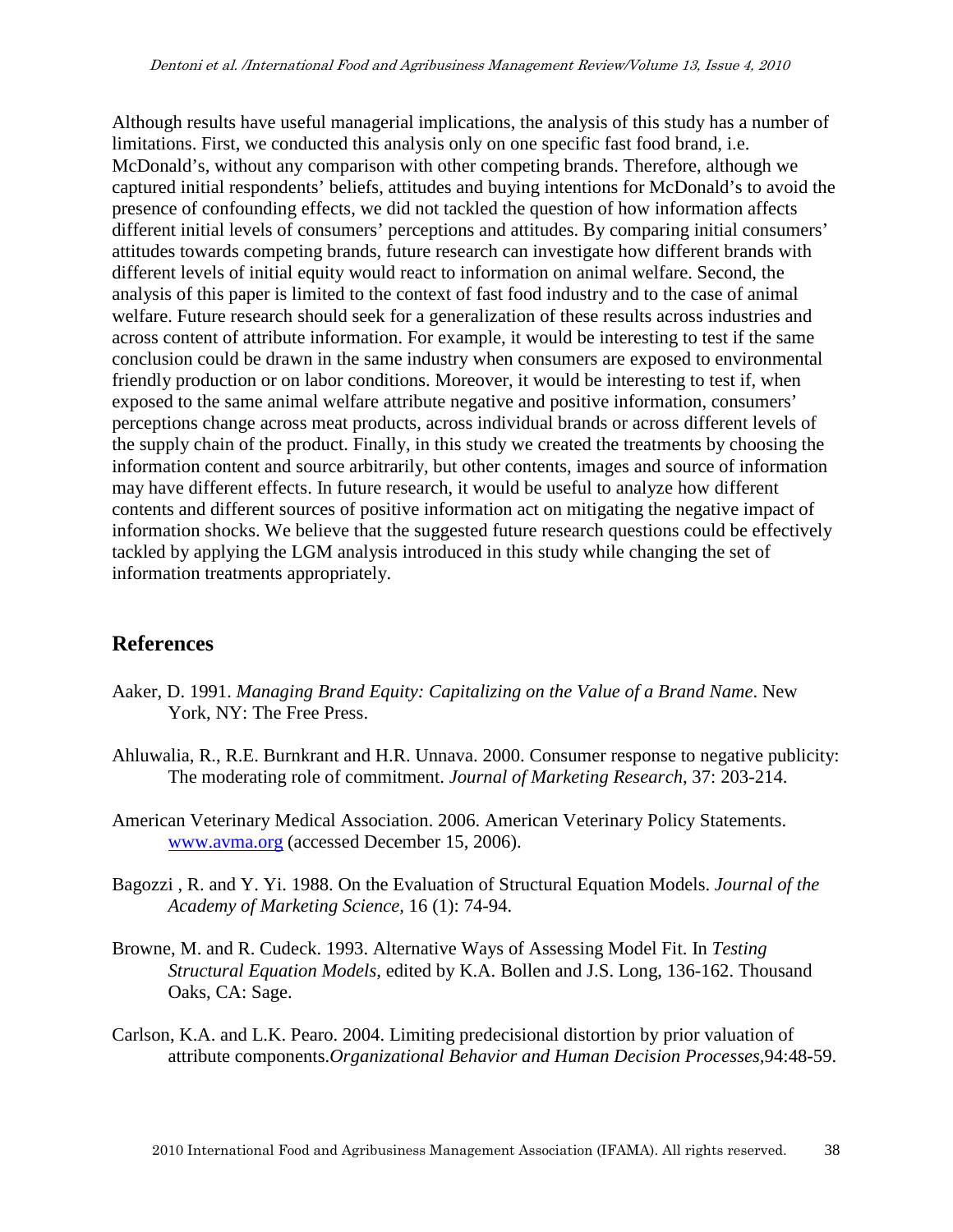- Carlson, K.A., M.G. Meloy and J.E. Russo. 2006. Leader-Driven Primacy: Using Attribute Order to Affect Consumer Choice. *Journal of Consumer Research,* 32: 513-518.
- Carlsson, F., P. Flykblom and C.J. Lagerkvist. 2007. Consumer willingness to pay for farm animal welfare: mobile abattoirs versus transportation to slaughter. *European Review of Agricultural Economics,* 34 (3): 321-344.
- Darby, M. and E. Karni. 1973. Free competition and the optimal amount of fraud. *Journal of Law and Economics* 16 (1): 67-88.
- Dawar, N. and M.M. Pillutla. 2000. Impact of product-harm crises on brand equity: The moderating role of consumer expectations. *Journal of Marketing Research,* 37: 215-227.
- Duncan, T.E., S.C. Duncan, L.A. Strycker, F. Li and A. Alpert. 1999. *An introduction to latent variable growth curve modeling*. Mahwah, NJ: Erlbaum.
- Eagly, A. and S. Chaiken. 1993. *The psychology of attitudes*. Fort Worth, TX: Harcourt Brace Jovanovich.
- Coombs, T.W. 1999. Coca Cola: Bad For You. *The Economist*, June 19.
- Elliot, K.A. and R.B. Freeman. 2003. *Can Labor Standards Improve Under Globalization?* Washington, DC: Institute for International Economics.
- EU Commission. 2009. Animal Welfare Protocol. ec.europa.eu (accessed 15 November 2009).
- Farm Foundation. 2006. *Future of Animal Agriculture in North America.* Oak Brook, IL: Farm Foundation.
- Fishbein, M. 1967. A Behavior Theory Approach to the Relations between Beliefs about an Object and the Attitude toward the Object. In *Readings in Attitude Theory and Measurement*, New York, NY: John Wiley, 389-400.
- Fishbein, M. and I. Ajzen. 1975. *Belief, Attitude, Intention and Behavior: An Introduction to Theory and Research*. Reading, MS: Addison-Wesley.
- Floyd, D.L., S. Prentice-Dunn and R.W. Rogers. 2000. A Meta-Analysis of Research on Protection Motivation Theory. *Journal of Applied Social Psychology,* 30 (2): 407-429.
- Fox, J.A., D.J. Hayes and J.F. Shogren. 2002. Consumers Preferences for Food Irradiation: How favorable and unfavorable descriptions affect preferences for irradiated pork in experimental auctions. *Journal of risk and Uncertainty,* 24 (1): 75-95.
- Hair, J.F., W.C. Black, B.J. Babin, R.E. Anderson and R.L. Tatham. 2006. *Multivariate Data Analysis,* Upper Saddle River, NJ: Pearson Prentice Hall.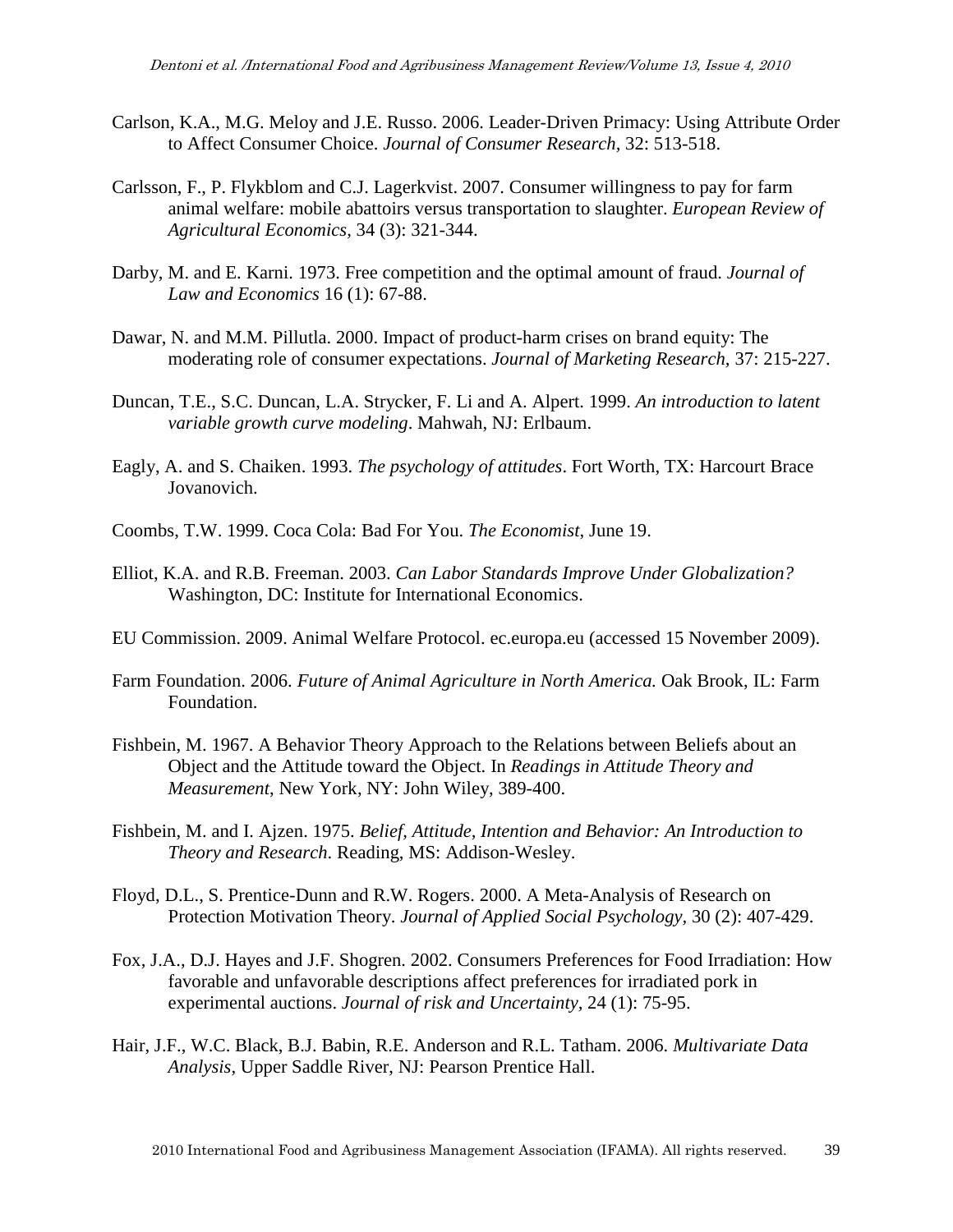- Harper, G.C. and A. Makatouni. 2002. Consumer perception of organic food production and farm animal welfare. *British Food Journal,* 104 (3-5): 287-299.
- Hayes, D.J., J.A. Fox and J.F. Shogren. 2002. Experts and activists: how information affects the demand for food irradiation. *Food Policy,* 27 (2): 185-193.
- Henson, S., and W. Traill. 2000. Measuring perceived performance of the food system and consumer food-related welfare. *Journal of Agricultural Economics,* 51: 388–404.
- Hu, L. and P.M. Bentler. 1999. Cutoff Criteria for Fit Indexes in Covariance Structure Analysis: Conventional Criteria Versus New Alternatives. *Structural Equation Modeling,* 6 (1): 1- 55.
- Hudson, D. and J. Lusk. 2004. Activists and Corporate Behavior in Food Processing and Retailing: A Sequential Bargaining Game. *Journal of Agricultural and Resource Economics*, 29 (1): 79-94.
- Kamins, M.A., V.S. Folkes and L. Perner. 1997. Consumer Responses to Rumors: Good News, Bad News. *Journal of Consumer Psychology,* 6 (2): 165-187.
- Kaplan, D. 2009. *Structural Equation Modeling: Foundations and Extensions*. Thousand Oaks, CA: Sage.
- Keller, K.L. 1993. Conceptualizing, Measuring, and Managing Customer-Based Brand Equity. *Journal of Marketing,* 57 (1): 1-22
- Klein, J. and N. Dawar. 2004. Corporate social responsibility and consumer's attributions and brand evaluations in a product harm crisis. *International Journal of Research in Marketing,* 21: 203-217.
- Klein, J.G., N.C. Smith and A. John. 2004. Why We Boycott: Consumer Motivations for Boycott Participation. *Journal of Marketing,* 68: 92-109.
- Lagerkvist, C.J., F. Carlsson and D. Viske. 2006. Swedish Consumer Preferences for Animal Welfare and Biotech: A Choice Experiment. *Journal of Agrobiotechnology Management and Economics,* 9(1): 51-58.
- Liljenstolpe, C. 2008. Evaluating Animal Welfare with Choice Experiments: An Application to Swedish Pig Production. *Agribusiness,* 24 (1): 67–84.
- Lusk, J.L., L.O. House, C. Valli, S.R. Jaeger, M. Moore, J.L. Morrow and W.B. Traill. 2004. Effect of information about benefits of biotechnology on consumer acceptance of genetically modified food: evidence from experimental auctions in the United States, England, and France. *European Review of Agricultural Economics* 31(2): 179-204.

Martin, A. 2007. Burger King Shifts Policy on Animals. *The New York Times*, March 28.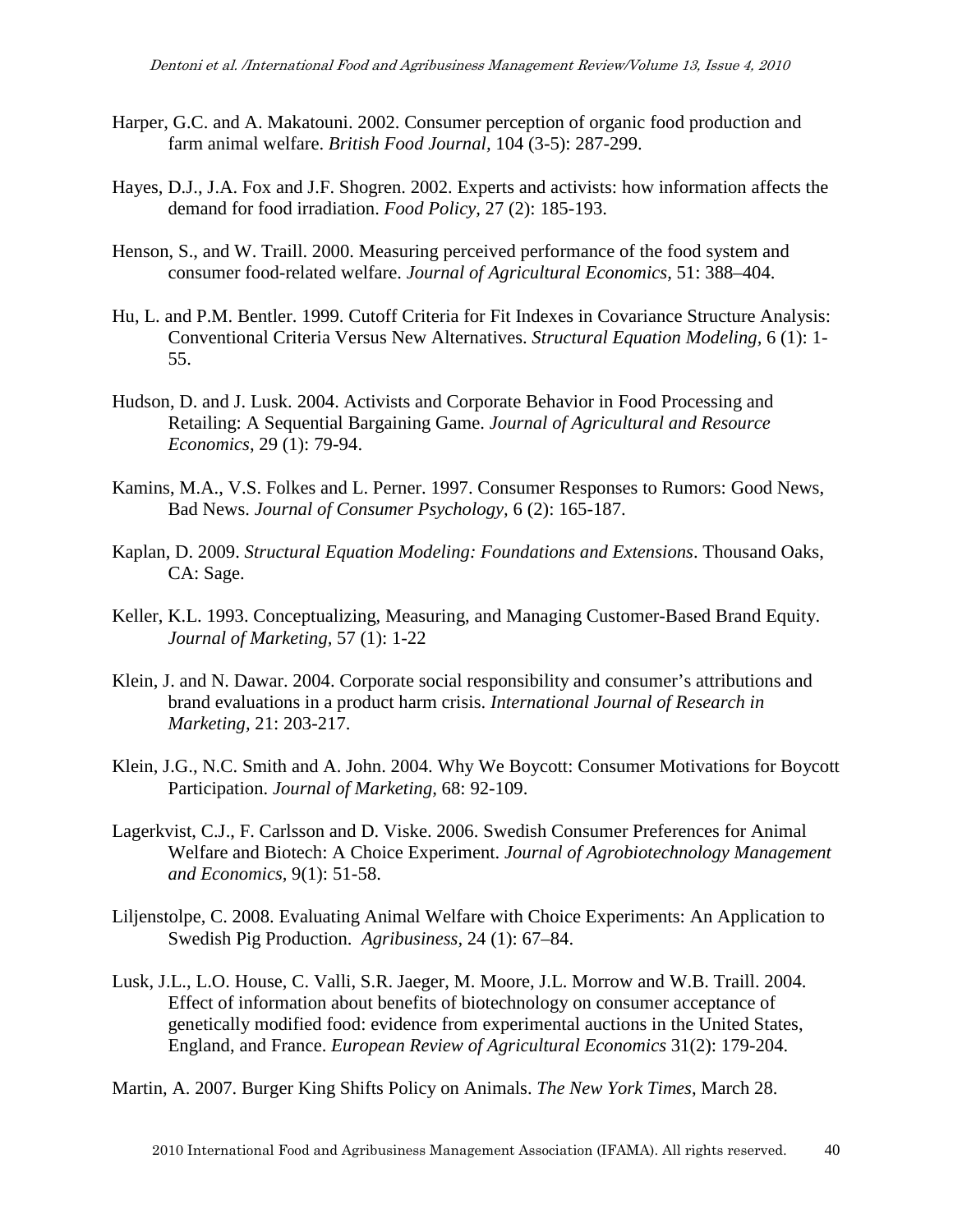McDonald's. 2009. Values in Action. www.mcdonalds.com (Accessed November 15)

- Mintel GNPD. 2010. Mintel Global New Product Database. www.gnpd.com (Accessed February 1).
- Nayga, R.M., W. Aiew and J.P. Nichols. 2005. Information Effects on Consumers' Willingness to Purchase Irradiated Food Products. *Review of Agricultural Economics,* 27 (1): 37-48.
- Nelson, P. 1970. Information and Consumer Behavior. *Journal of Political Economy,* 78 (2): 311-329.
- Nilsson, T., K. Foster and J.L. Lusk. 2006. Marketing Opportunities for Certified Pork Chops. *Canadian Journal of Agricultural Economics*, 54 (4): 567–583.
- Okada, E. M. and D.J. Reibstein. 1998. When !@#? (bad stuff) happens: Effects of related and unrelated positive associations on the influence of negative secondary associations. In *Advances in Consumer Research,* edited by J. W. Alba and J.W. Hutchinson. Provo, UT: Association for Consumer Research, 349-356.
- Pullig, C., R.G. Netemeyer and A. Biswas. 2006. Attitude basis, certainty, and challenge alignment: A case of negative brand publicity. *Journal of the Academy of Marketing Science,* 34: 528-543.
- Reardon, T., S. Henson and A. Gulati. 2010. Links between Supermarkets and Food Prices, Diet Diversity and Food Safety in Developing Countries. In *Trade, Food, Diet and Health: Perspectives and Policy Options*, edited by C. Hawkes, C. Blouin, S. Henson, N. Drager, and L. Dube', New York, NY: Blackwell Publishing Ltd.
- Rockwood, K. 2010. Will Walmart's "Sustainability Index" Actually Work? www.fastcompany.com (Accessed February 1).
- Roehm, M.L. and A.L. Tybout. 2006. When Will a Brand Scandal Spill Over, and How Should Competitors Respond? *Journal of Marketing Research,* 43: 366–373.
- Rogers, R.W. 1975. A Protection Motivation Theory of Fear Appeals and Attitude Change. *Journal of Psychology,* 91: 93-114.
- Rousu, H. and T. Shogren. 2002. The value of verifiable information in a controversial product market: evidence from lab auctions of genetically modified foods. *Staff Working Paper 3*, Iowa State University, IA.
- Russo, J.E., M.G. Meloy and V.H. Medvec. 1998. Predecisional Distortion of Product Information. *Journal of Marketing Research,* 35 (4): 438-452.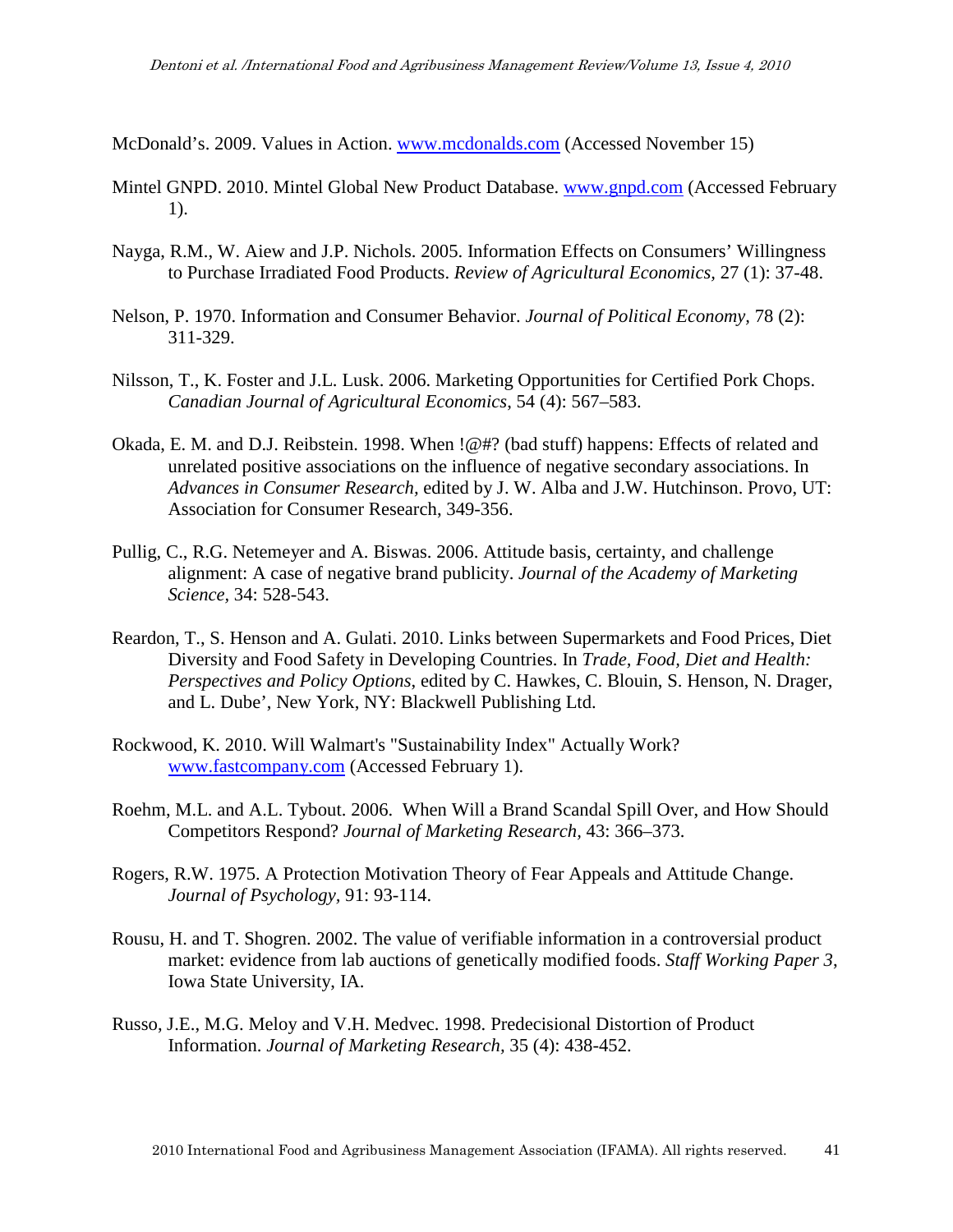- SAI Platform. 2009. Sustainable Agriculture Initiative Platform Home Page. http://www.saiplatform.org/ (Accessed November 25)
- Schröder, M.J.A. and M.G. McEachern. 2004. Consumer value conflicts surrounding ethical food purchase decisions: a focus on animal welfare. *International Journal of Consumer Studies*, 28 (2): 168–177.
- Scott, C.A. and A.M. Tybout. 1981. Theoretical Perspectives on the Impact of Negative Information: Does Valence Matter? In *Advances in Consumer Research,* edited by B. Kent and B. Monroe, Ann Arbor, MI: Association for Consumer Research, 408–409.
- Smith, R.E. 1993. Integrating information from advertising and trial: Processes and effects on consumer response to product information. *Journal of Marketing Research,* 30: 204-219.
- Smith, R.E. and C.A. Vogt. 1995. The effects of integrating advertising and negative word-ofmouth communication on message processing and response. *Journal of Consumer Psychology,* 4: 133-151.
- Stott, A.W., C.E. Milne, P.J. Goddard and A. Waterhouse. 2005. Projected effect of alternative management strategies on profit and animal welfare in extensive sheep production systems in Great Britain. *Livestock Production Science,* 97: 161–171.
- Tanner, J.F., J.B. Hunt and D.R. Eppright. 1991. The Protection Motivation Model: A Normative Model of Fear Appeals. *The Journal of Marketing,* 55 (3): 36-45.
- Tonsor, G.T., N. Olynk and C. Wolf. 2009a. Consumer Preferences for Animal Welfare Attributes: The Case of Gestation Crates. *Journal of Agricultural and Applied Economics*, Forthcoming.
- Tonsor, G.T., N. Olynk and C. Wolf. 2009b. Media Coverage of Animal Handling and Welfare: Influence on Meat Demand. Paper prepared for presentation at the *American Agricultural Economics Association Annual Meetings*, Milwaukee, WI.
- Tonsor, G.T., C. Wolf and N. Olynk. 2009c. Consumer voting and demand behavior regarding swine gestation crates. *Food Policy* 34: 492–498.
- Tybout, A.M., B.J. Calder and B. Sternthal. 1981. Using Information Processing Theory to Design Marketing Strategies. *Journal of Marketing Research,* 18 (1): 73-79.
- Verbeke, V.A.J. and J. Viaene. 2000. Ethical Challenges for Livestock Production: Meeting Consumer Concerns about Meat Safety and Animal Welfare. *Journal of Agricultural and Environmental Ethics,* 12: 141–151.
- Videras, J. 2006. Religion and animal welfare: Evidence from voting data. *Journal of Socio-Economics,* 35(4): 652-659.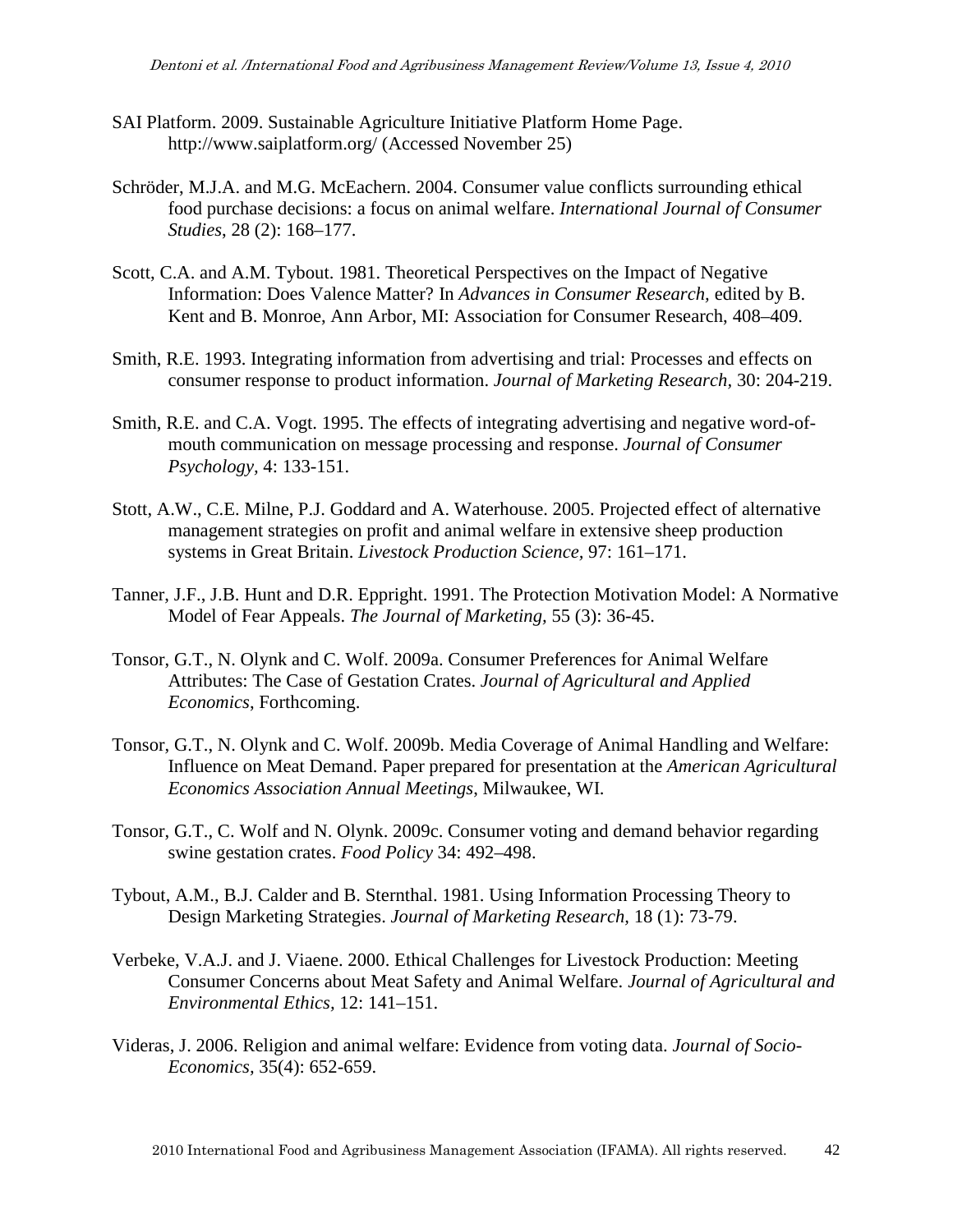- Wachenheim, C.J. and T. VanWechel. 2004. The Influence of Environmental-Impact Information on Consumer Willingness to Pay for Products Labeled as Free of Genetically Modified Ingredients. *Journal of Food Distribution Research,* 35 (2): 1-13.
- Weinberger, M.G., C.T. Allen and W.R. Dillion. 1981. The impact of negative marketing communications: The consumers' union/Chrysler controversy. *Journal of Advertising,* 10: 20-28.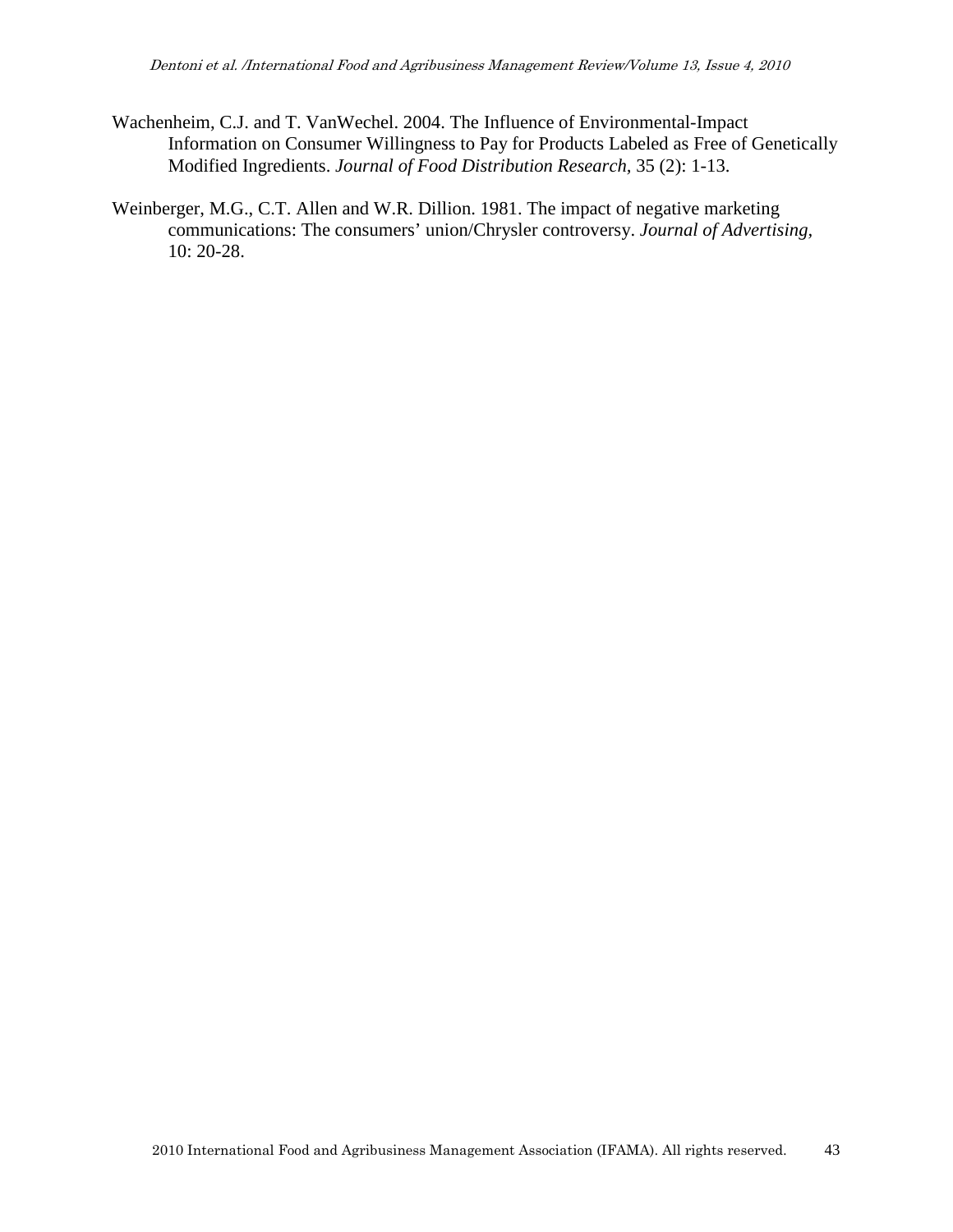# **Appendix 1 Survey Instrument**

Thank you for participating to this research study. This study is conducted by the Department of Agricultural, Food and Resource Economics and the Department of Marketing at Michigan State University. Mr. Domenico Dentoni is the research coordinator and Prof. Christopher H. Peterson is the responsible principal investigator.

From this study, we hope to learn insights on how consumers perceive various attributes of meat products and process product information. You will be asked questions about both beef steak and chicken breast. Your participation to this research project is completely voluntary and we will preserve the confidentiality of your information. Your participation in this study will take no more than 20 minutes.

Feel free to ask the researchers any questions you may have at the following contacts:

- Mr. Domenico Dentoni, 409 Agricultural Hall, Michigan State University, 48825 East Lansing, Michigan. Email: dentonid@msu.edu. Phone: 517-488-9277.
- Prof. Christopher H. Peterson, 83 Agriculture Hall, Michigan State University, 48825, East Lansing, Michigan. Email: peters17@msu.edu. Phone: 517-355-1813.

# **Demographics**

- 1. I am: Male Female
- 2. I am \_\_\_\_\_ years old (fill-in the blank or drop down).
- 3. The best description of my educational background is:
	- a. Did not graduate from high school
	- b. Graduated from high school, Did not attend college
	- c. Attended College, No Degree earned
	- d. Attended College, Associates or Trade Degree earned
	- e. Attended College, Bachelor's (B.S. or B.A.) Degree earned
	- f. Graduate or Advanced Degree (M.S., Ph.D., Law School)
	- g. Other (please explain):
- 4. There are <u>equall</u> and <u>equal children living in my household</u> (please fill-in the two blanks)
- 5. My ZIP code is: \_\_\_\_\_\_\_\_\_.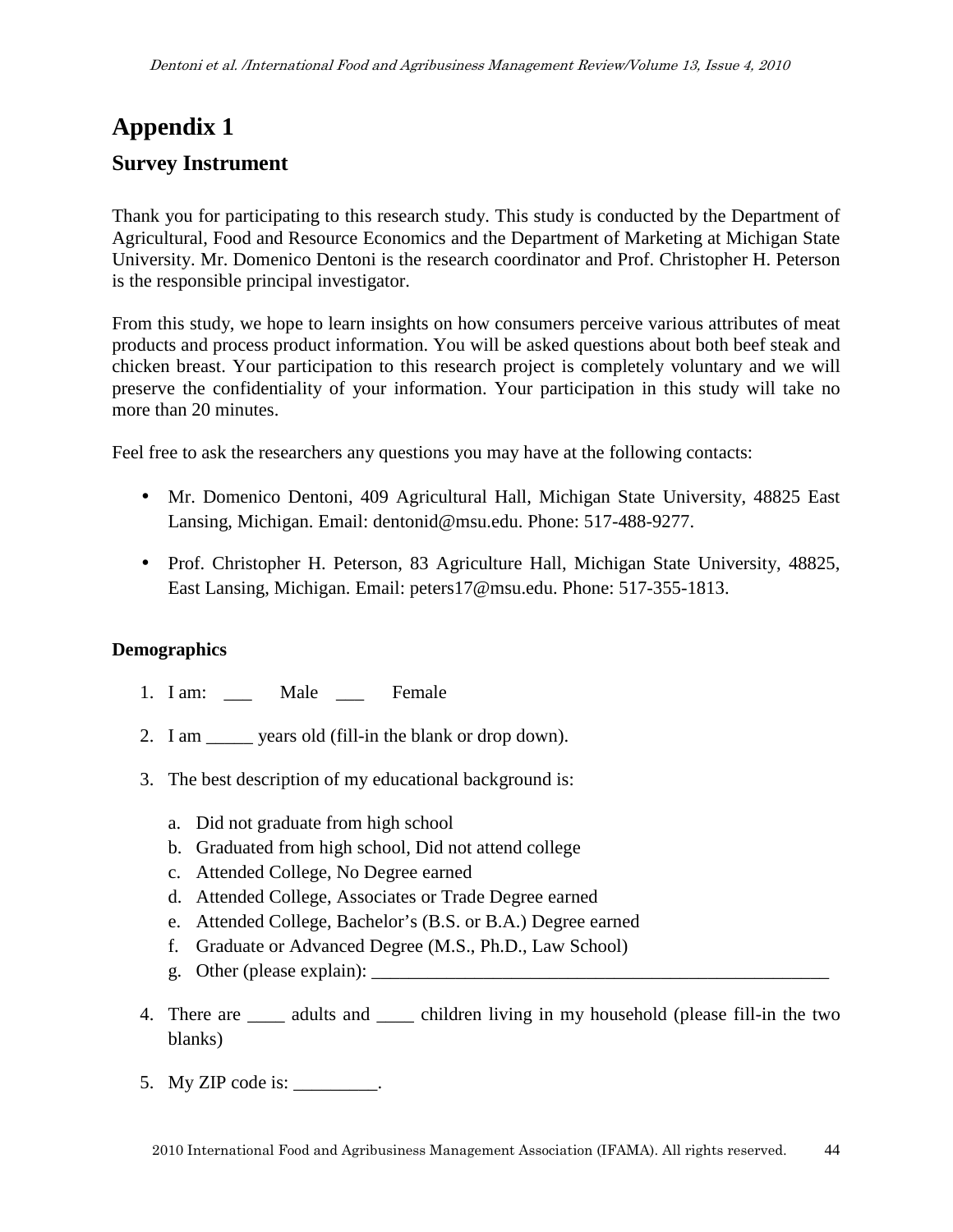- 6. What best describes your race?
	- a. White, Caucasian
	- b. Black, African American
	- c. Asian, Pacific Islander
	- d. Mexican, Latino
	- e. American Indian
	- f. Other (please describe): \_\_\_\_\_\_\_\_\_\_\_\_

#### **Food Attitudes and Values**

7. How frequently do you consume the following meat products at any meal, either at home or away from home consumption:

|         | 4 or more<br>times per week | 2-3 times<br>per week | Once per<br>week | $2-3$ times<br>per month | Once per<br>month or less | <b>Never</b> |
|---------|-----------------------------|-----------------------|------------------|--------------------------|---------------------------|--------------|
| Chicken |                             |                       |                  |                          |                           |              |
| Beef    |                             |                       |                  |                          |                           |              |

- 8. How much time have you spent residing outside the US during your entire life?
	- a. None, I've always lived in the US
	- b. Between 1 month and 6 months
	- c. Between 6 months and 1 year
	- d. Between 1 year and 2 years
	- e. Between 2 years and 5 years
	- f. Between 5 years and 10 years
	- g. Between 10 and 20 years

Please rate to what extent you agree or disagree with the following statements:

- 9. When I choose the food I eat, an important thing I consider is the country or region where it is produced. (Seven-point scale, from 1. Strongly Disagree to 7. Strongly Agree)
- 10. When I choose the food I eat, an important thing I consider is if it is natural (that is, if it is produced without modern technologies) (Seven-point scale, from 1. Strongly Disagree to 7. Strongly Agree)
- 11. When I choose the food I eat, an important thing I consider is if it is "sustainable" (that is, if it is produced by a company that respects the social and environment conditions within the area of production). (Seven-point scale, from 1. Strongly Disagree to 7. Strongly Agree)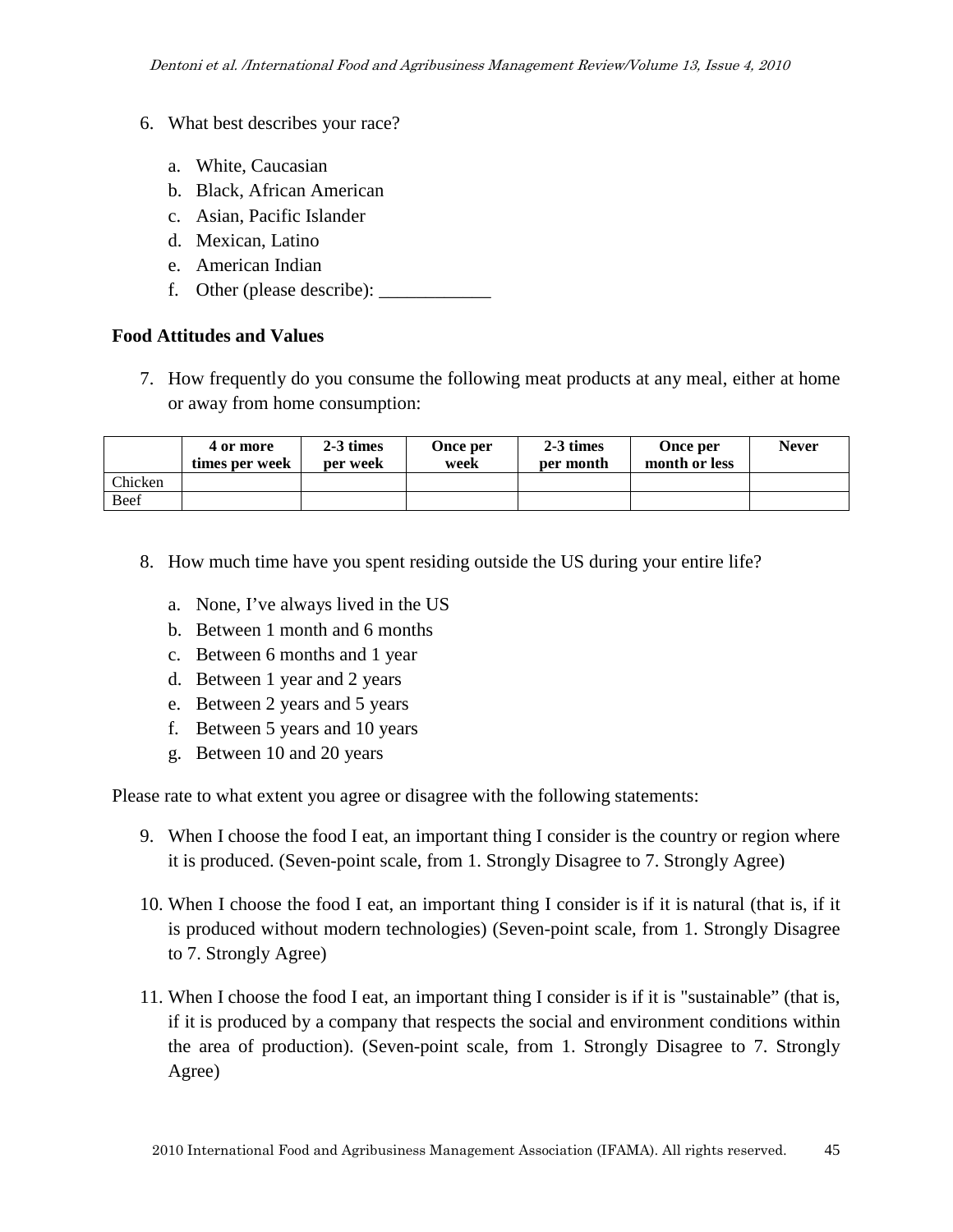12. When I choose the food I eat, an important thing I consider is its taste and appearance (Seven-point scale, from 1. Strongly Disagree to 7. Strongly Agree)

#### **Initial McDonald's Brand Equity**

Please answer the following questions about McDonald's.

#### **A McDonald's logo is placed here.**

13. How would you describe your attitude towards McDonald's? (Seven-point scale, from 1. Very Negative to 7. Very Positive)

Please rate to what extent you agree or disagree with the following statement.

- 14. I believe that McDonald's takes effective measures to provide proper animal welfare to chickens and hens raised, transported, and processed for production of food products (e.g., chicken nuggets and eggs) sold in their restaurants. (Seven-point scale, from 1. Strongly Disagree to 7. Strongly Agree)
- 15. Do you believe that McDonald's takes MORE, EQUAL or LESS effective measures to provide proper animal welfare to chickens and hens raised, transported, and processed for production of food products (e.g., chicken nuggets and eggs) sold in their restaurants relative to its competitors?
	- a. More
	- b. Equal
	- c. Less
	- d. I don't know

Now please answer the following questions about Burger King.

#### **A Burger King logo is placed here.**

16. How would you describe your attitude towards Burger King? (Seven-point scale, from 1. Very Negative to 7. Very Positive)

Please rate to what extent you agree or disagree with the following statement.

17. I believe that Burger King takes effective measures to provide proper animal welfare to chickens and hens raised, transported, and processed for production of food products (e.g., chicken nuggets and eggs) sold in their restaurants. (Seven-point scale, from 1. Strongly Disagree to 7. Strongly Agree)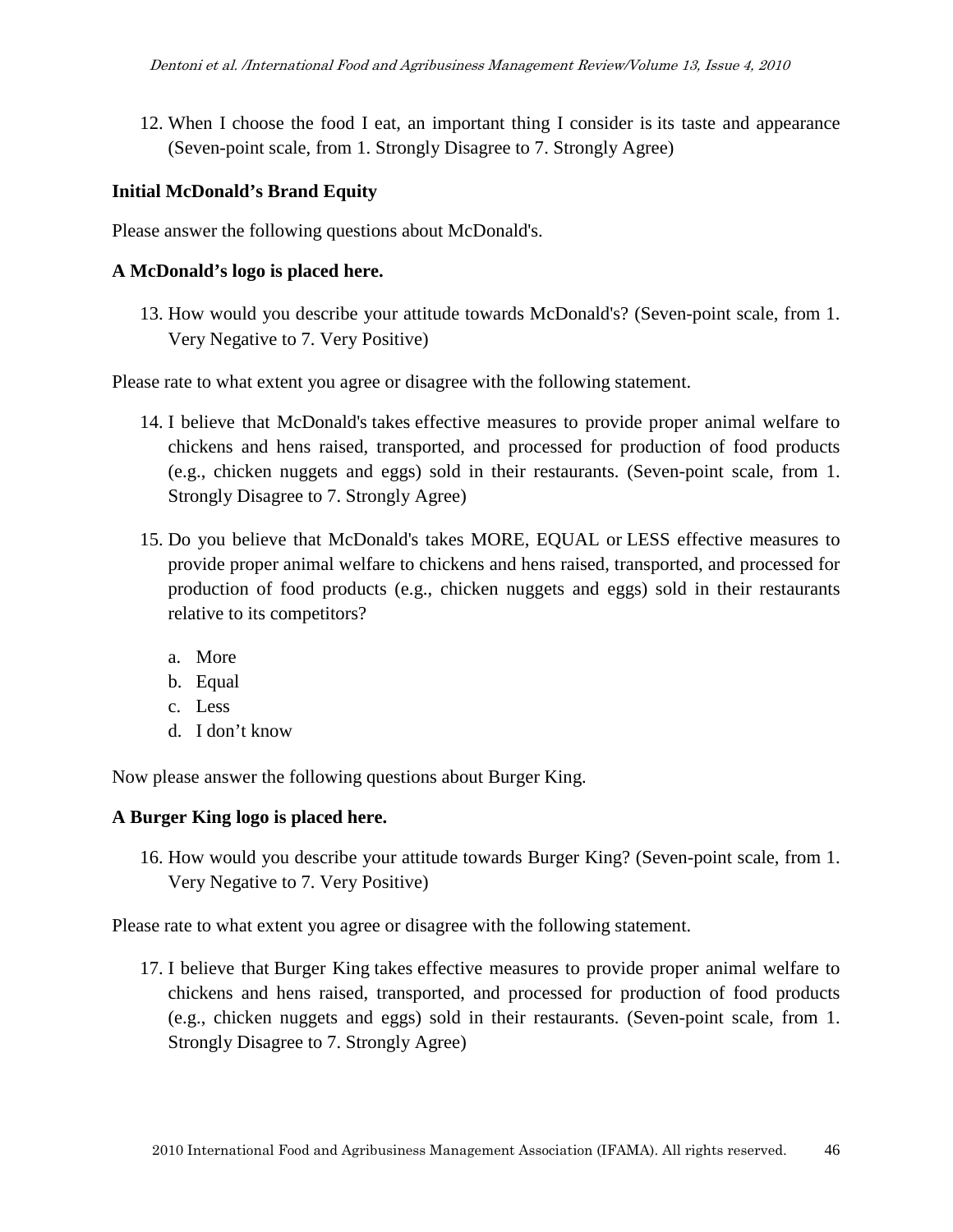- 18. Do you believe that Burger King takes MORE, EQUAL or LESS effective measures to provide proper animal welfare to chickens and hens raised, transported, and processed for production of food products (e.g., chicken nuggets and eggs) sold in their restaurants relative to its competitors?
	- a. More
	- b. Equal
	- c. Less
	- d. I don't know
- 19. If the price of a Boneless Chicken Sandwich were the same across the following brands, which brand would you choose?
	- a. McDonald's
	- b. Burger King
	- c. Kentucky Fried Chicken
	- d. Wendy's
	- e. Others
	- f. None
- 20. Would you be willing to pay a premium if it costs more to purchase a McDonald's Chicken Sandwich than another brand's Chicken Sandwich?
	- a. Yes
	- b. No
- 21. How much more are you willing to pay to get a McDonald's Chicken Sandwich rather than another brand of Chicken Sandwich?
	- a. Between 0% and 10% more
	- b. Between 10% and 20% more
	- c. Between 20% and 40% more
	- d. Between 40% and 60% more
	- e. Between 60% and 80% more
	- f. Between 80% and 100% more
	- g. At least 100% more

# **Information Treatment 1**

Please read this further piece of information about McDonald's.

Havin' fun!!!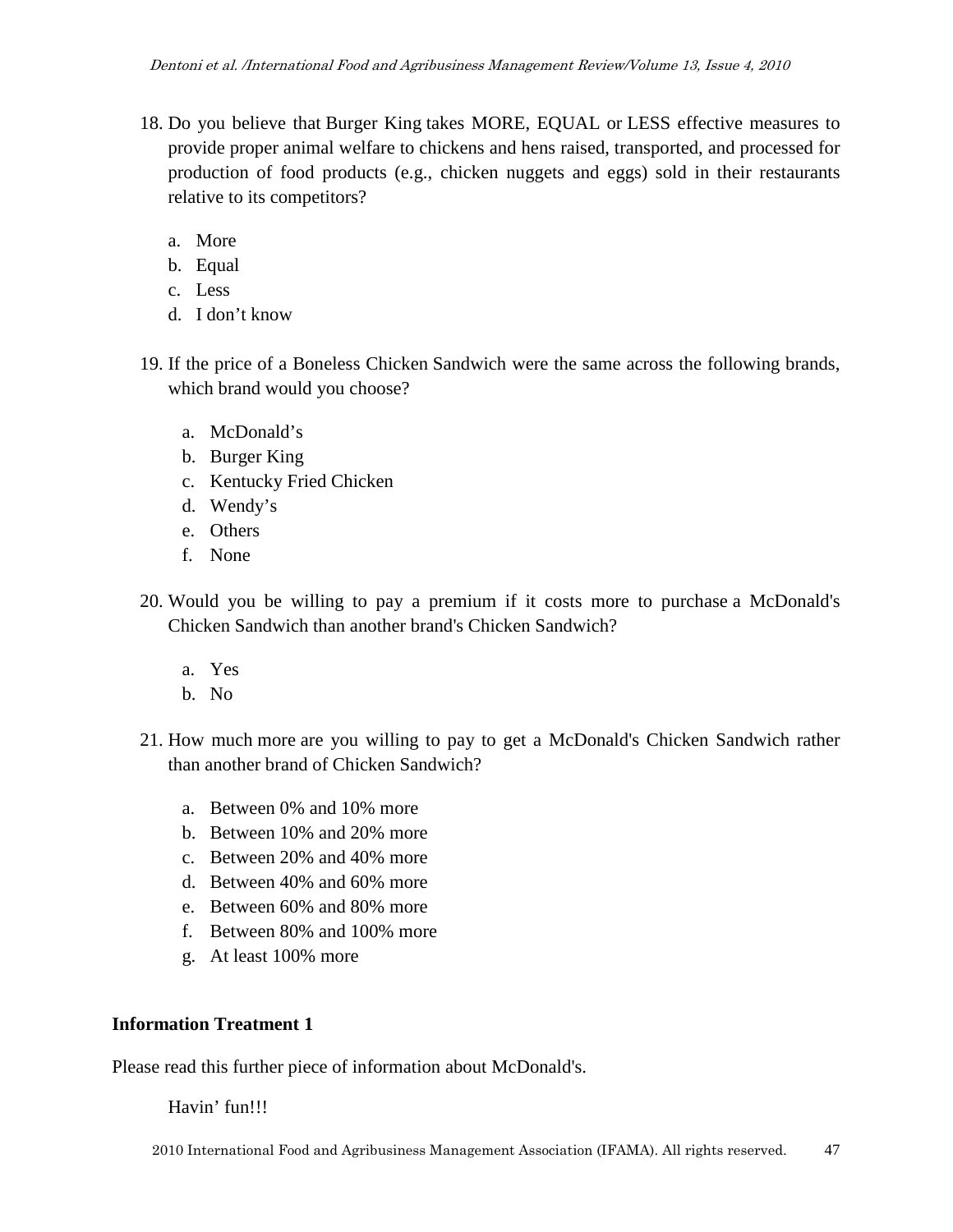McDonald's is one of life's many small pleasures that millions of people around the world enjoy every day. Great food. Fun to eat. Casual environment. Local and familiar. And always something new!

You want the very best for your kids, and so do we at McDonald's. That's why we've made quality a top priority:

- a. McDonald's coffee is made with 100% pure Arabica coffee beans.
- b. McDonald's burger patties are cooked straight on the grill with no added fat or oil.
- c. McDonald's Premium Chicken Sandwiches are made with all white meat real chicken.
- d. McDonald's premium salads contain no preservatives, and are assembled fresh in the restaurant daily.
- e. McDonald's Happy Meal Milk jugs contain real 1% low fat white or chocolate milk.
- f. McDonald's Apple Dippers are made with farm-fresh apples selected for their crispness, color and texture.

## **A picture with a group of McDonald's products is placed here.**

Now please answer the following questions about McDonald's.

## **A McDonald's logo is placed here.**

22. How would you describe your attitude towards McDonald's? (Seven-point scale, from 1. Very Negative to 7. Very Positive)

Please rate to what extent you agree or disagree with the following statement about McDonald's.

- 23. I believe that McDonald's takes effective measures to provide proper animal welfare to chickens and hens raised, transported, and processed for production of food products (e.g., chicken nuggets and eggs) sold in their restaurants. (Seven-point scale, from 1. Strongly Disagree to 7. Strongly Agree)
- 24. Do you believe that McDonald's takes MORE, EQUAL or LESS effective measures to provide proper animal welfare to chickens and hens raised, transported, and processed for production of food products (e.g., chicken nuggets and eggs) sold in their restaurants relative to its competitors?
	- a. More
	- b. Equal
	- c. Less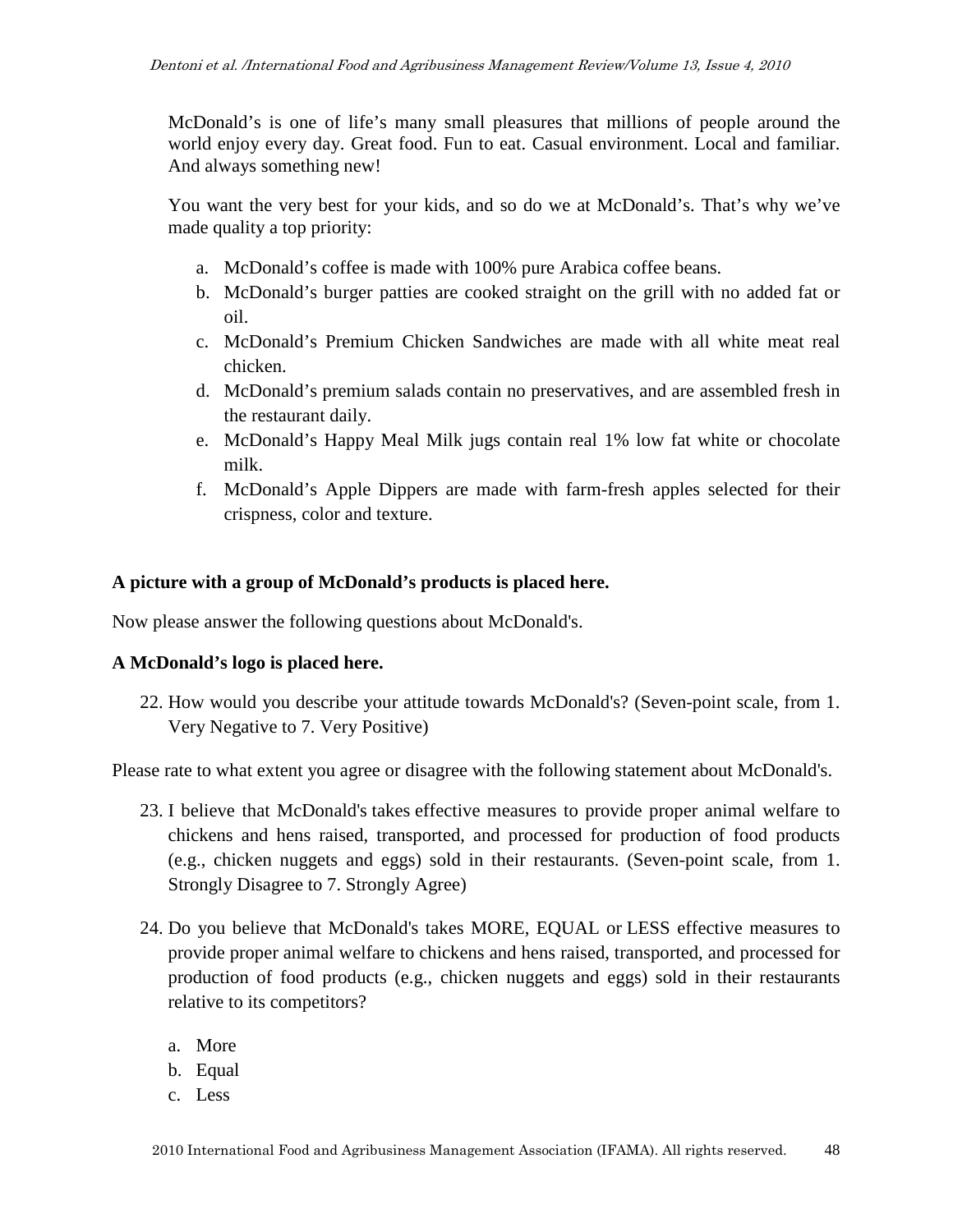- d. I don't know
- 25. Would you be willing to pay a premium if it costs more to purchase a McDonald's Chicken Sandwich than another brand's Chicken Sandwich?
	- a. Yes
	- b. No
- 26. How much more are you willing to pay to get a McDonald's Chicken Sandwich rather than another brand of Chicken Sandwich?
	- a. Between 0% and 10% more
	- b. Between 10% and 20% more
	- c. Between 20% and 40% more
	- d. Between 40% and 60% more
	- e. Between 60% and 80% more
	- f. Between 80% and 100% more
	- g. At least 100% more

Now please answer the following questions about Burger King.

## **A Burger King logo is placed here.**

27. How would you describe your attitude towards Burger King? (Seven-point scale, from 1. Very Negative to 7. Very Positive)

Please rate to what extent you now agree or disagree with the following statement about Burger King.

- 28. I believe that Burger King takes effective measures to provide proper animal welfare to chickens and hens raised, transported, and processed for production of food products (e.g., chicken nuggets and eggs) sold in their restaurants. (Seven-point scale, from 1. Strongly Disagree to 7. Strongly Agree)
- 29. Do you believe that Burger King takes MORE, EQUAL or LESS effective measures to provide proper animal welfare to chickens and hens raised, transported, and processed for production of food products (e.g., chicken nuggets and eggs) sold in their restaurants relative to its competitors?
	- a. More
	- b. Equal
	- c. Less
	- d. I don't know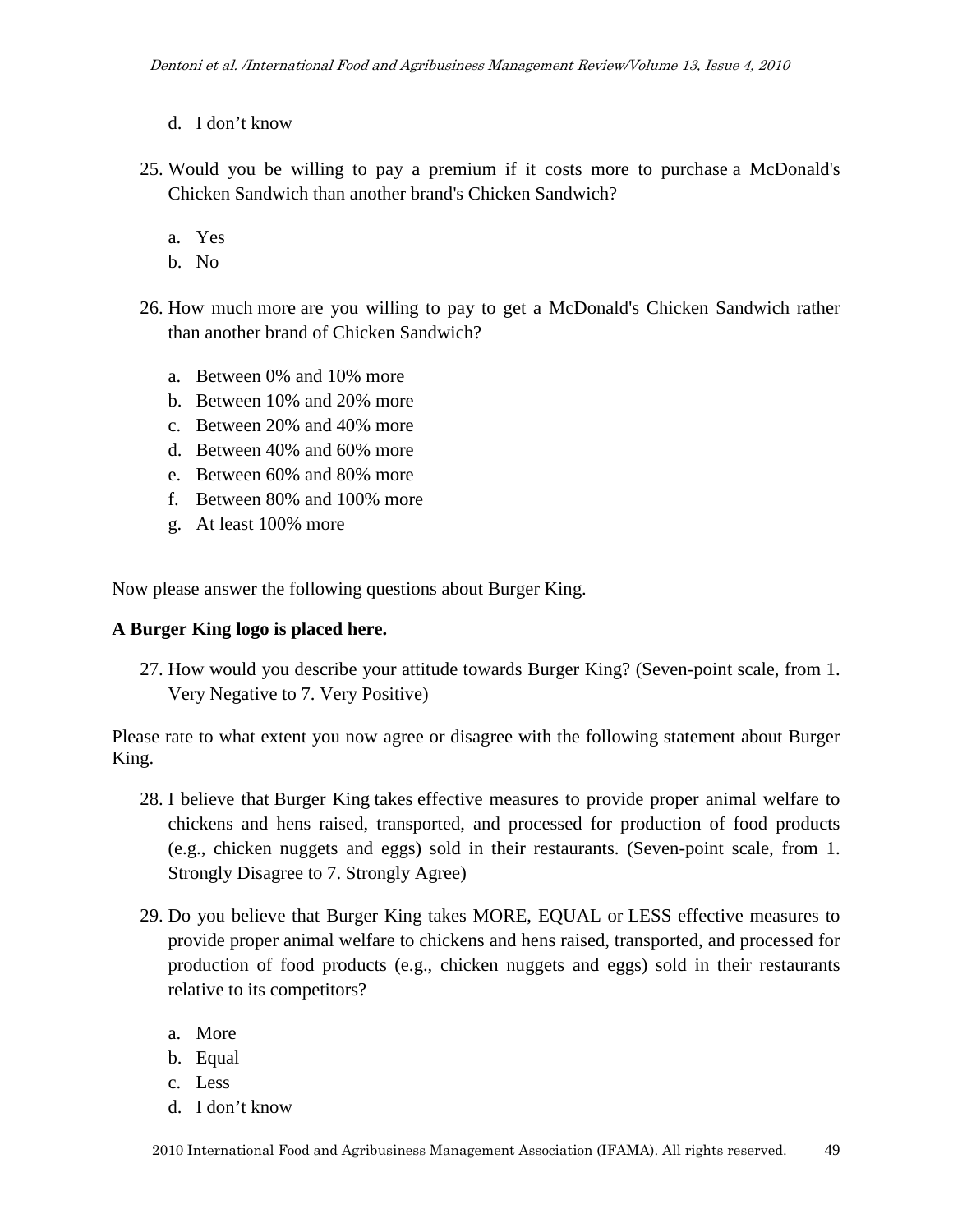- 30. If the price of a Boneless Chicken Sandwich were the same across the following brands, which brand would you choose?
	- a. McDonald's
	- b. Burger King
	- c. Kentucky Fried Chicken
	- d. Wendy's
	- e. Others
	- f. None

## **Information Treatment 2**

Please read this further piece of information about production practices at McDonald's.

PETA's "McCruelty – I'm hatin' it" campaign message:

 "McDonald's chicken suppliers in the United States kill birds with cruel methods. Chickens typically suffer broken limbs, they have their throats cut while they are still conscious and are often scalded to death in defeathering tanks.

 It would cost McDonald's NOTHING to demand that its chicken suppliers switch to a far less cruel slaughter method. But McDonald's refuses.

Tell McDonald's to stop the cruelty."

## **A "McCruelty: I'm hatin it" logo by PETA is placed here.**

Now please answer the following questions about McDonald's.

## **A McDonald's logo is placed here.**

31. How would you describe your attitude towards McDonald's? (Seven-point scale, from 1. Very Negative to 7. Very Positive)

Please rate to what extent you now agree or disagree with the following statement about McDonald's.

- 32. I believe that McDonald's takes effective measures to provide proper animal welfare to chickens and hens raised, transported, and processed for production of food products (e.g., chicken nuggets and eggs) sold in their restaurants. (Seven-point scale, from 1. Strongly Disagree to 7. Strongly Agree)
- 33. Do you believe that McDonald's takes MORE, EQUAL or LESS effective measures to provide proper animal welfare to chickens and hens raised, transported, and processed for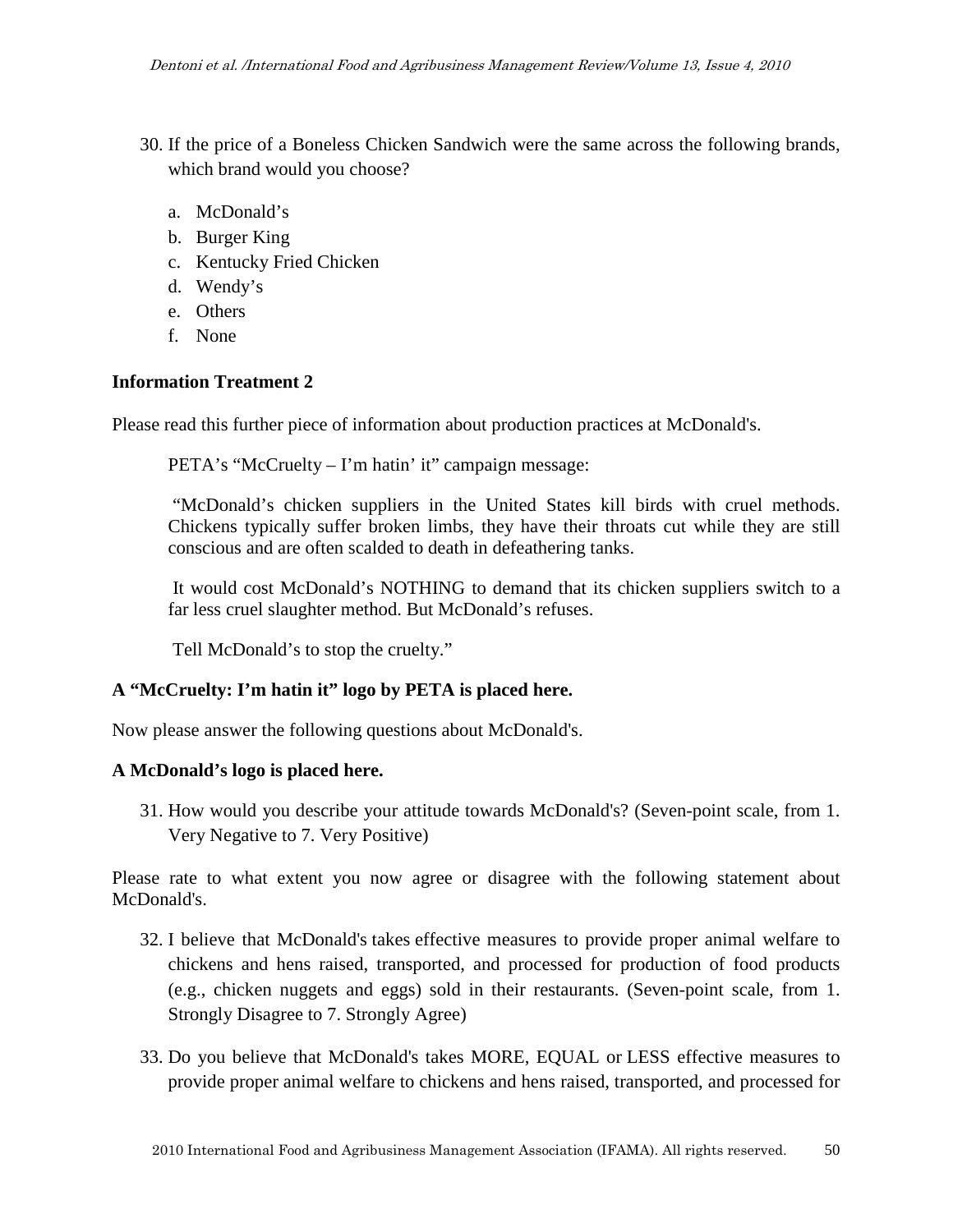production of food products (e.g., chicken nuggets and eggs) sold in their restaurants relative to its competitors?

- a. More
- b. Equal
- c. Less
- d. I don't know
- 34. Would you be willing to pay a premium if it costs more to purchase a McDonald's Chicken Sandwich than another brand's Chicken Sandwich?
	- a. Yes
	- b. No
- 35. How much more are you willing to pay to get a McDonald's Chicken Sandwich rather than another brand of Chicken Sandwich?
	- a. Between 0% and 10% more
	- b. Between 10% and 20% more
	- c. Between 20% and 40% more
	- d. Between 40% and 60% more
	- e. Between 60% and 80% more
	- f. Between 80% and 100% more
	- g. At least 100% more

## **A Burger King logo is placed here.**

36. How would you describe your attitude towards Burger King? (Seven-point scale, from 1. Very Negative to 7. Very Positive)

Please rate to what extent you now agree or disagree with the following statement about Burger King.

- 37. I believe that Burger King takes effective measures to provide proper animal welfare to chickens and hens raised, transported, and processed for production of food products (e.g., chicken nuggets and eggs) sold in their restaurants. (Seven-point scale, from 1. Strongly Disagree to 7. Strongly Agree)
- 38. If the price of a Boneless Chicken Sandwich were the same across the following brands, which brand would you choose?
	- a. McDonald's
	- b. Burger King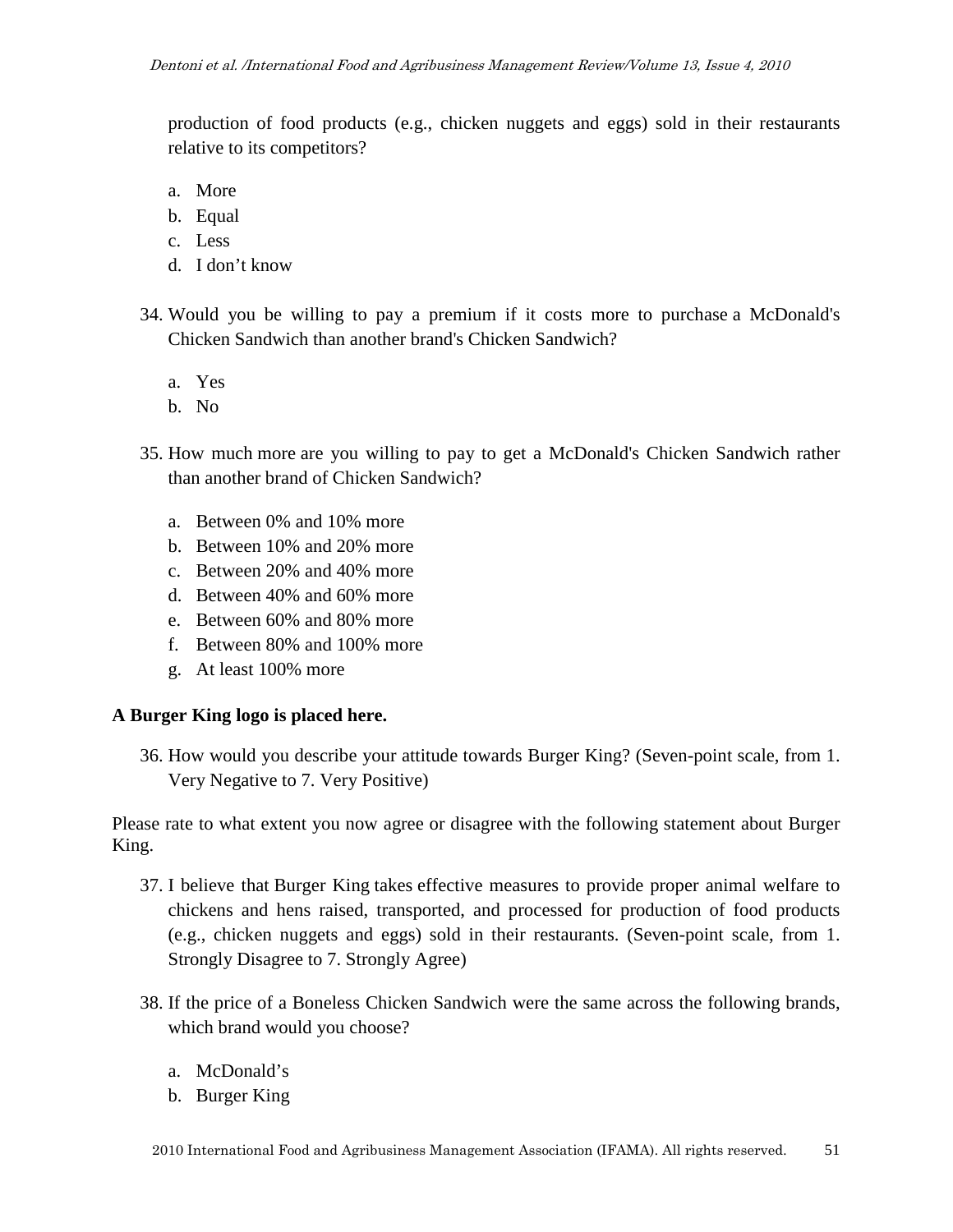- c. Kentucky Fried Chicken
- d. Wendy's
- e. Others
- f. None

Please rate to what extent you agree or disagree with the following statement.

- 39. When I buy meat products, I like to receive detailed information about product quality. I am not particularly bothered by receiving too much information on the product. (Sevenpoint scale, from 1. Strongly Disagree to 7. Strongly Agree)
- 40. My annual pre-tax, household income is:
	- a. Less than \$ 20,000
	- b. \$ 20,000-\$ 39,999
	- … j. 180,000 \$ or more
- 41. When you buy a beef steak for your consumption, which one of this two products would you choose assuming that they have the same price:
	- a. A USDA-certified beef steak which is produced with animal welfare, environment friendly practices, from grass-fed animals.
	- b. A beef steak which is "simply a beef steak".
	- c. None of the two.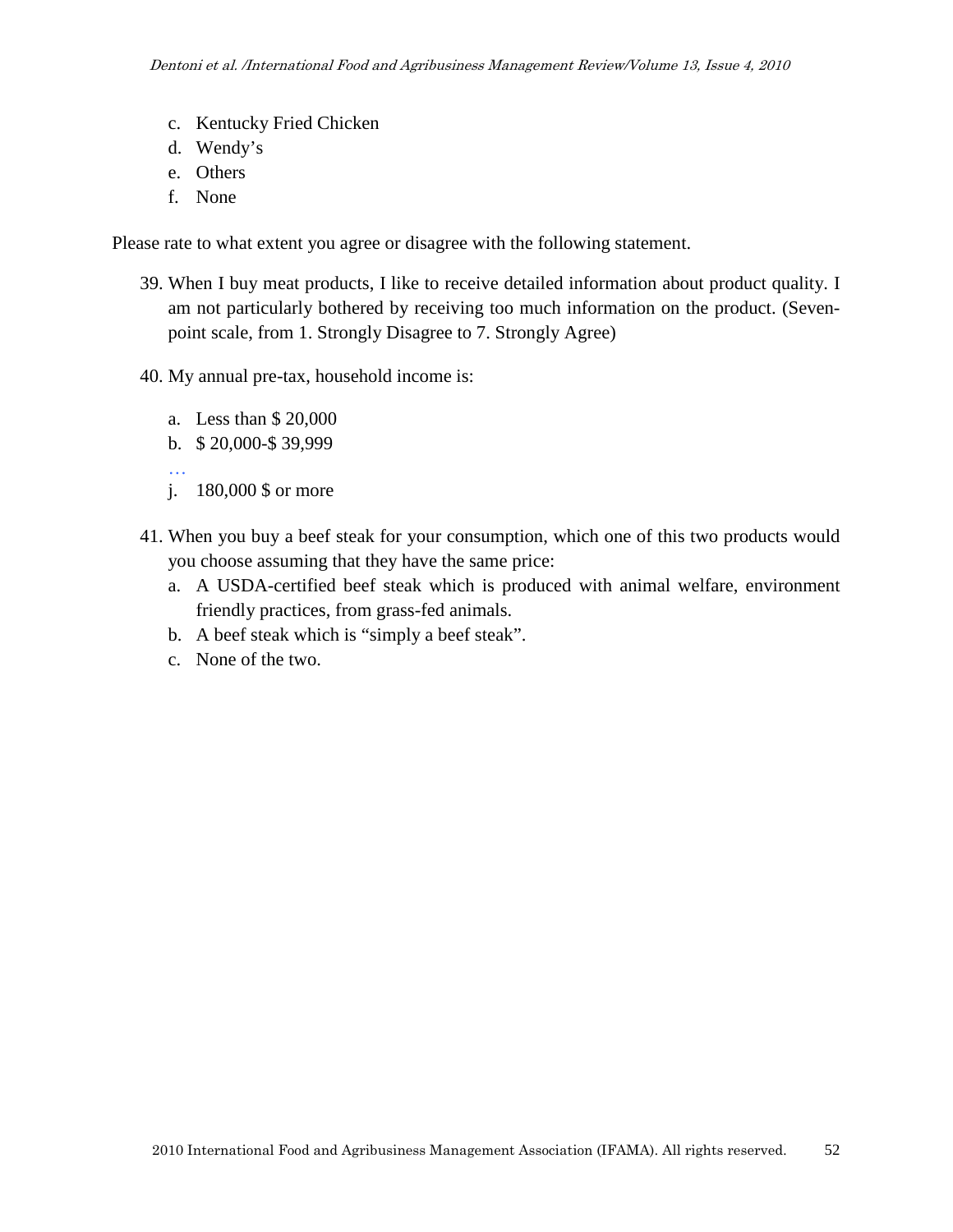# **Appendix 2**

# **Methodological Note**

This methodological note provides a detailed report of the analysis conducted as part of this study. Results obtained from the analysis described within the paper are derived after undertaking the following intermediate steps:

- Simple Piecewise LGM
- Associative LGM
- Curve-of-Factors LGM
- Multi-group Associative LGM
- Predictive LGM with WTPP
- Predictive LGM with Attitudes

The entire analysis has been performed with the structural equation program EQS, copyright by P.M. Bentler, Multivariate Software, Inc., Version 6.1, 1985-2006 (B91).

# **Simple Piecewise LGM**

Piecewise LGM represent a specific case of LGM that describes structural changes in observed measures over time (Duncan et al., 1999). Therefore, in this study piecewise LGM is used to describe structural changes in consumers' beliefs, attitudes and WTPP created by the sequence of positive and negative information treatments. When building the models, the difference between piecewise LGMs and general LGMs is only in the arbitrary choice of the values of the fixed parameters (i.e., loadings) linking the factors to the observed variables. In general LGMs, the values of these loading is linearly dependent for all factors, such as:

- (1)  $V1 = 1*F_1 + 0*F_2 + 0*F_3 + e_1;$ (2)  $V2 = 1*F_1 + 1*F_2 + 2*F_3 + e_2;$ (3)  $V3 = 1*F_1 + 2*F_2 + 4*F_3 + e_3;$ (4)  $F_1 = a_1M_1 + b_1D_1;$ (5)  $F_2 = a_2M_2 + b_2D_2;$
- (6)  $F_3 = a_3M3 + b_3D_3;$

where the loadings of the linear growth  $F_2$  are 0, 1, 2 and the loadings of the quadratic growth factor are 0, 2, 4 (Duncan et al., 1999). The interpretation of the parameters is the same as in the text of the paper. In a piecewise model describing a structural change, the fixed parameters of the loadings are not necessarily linearly dependent and can be of opposite directions among factors. For example, in the piecewise LGM described in Figure 2, the loadings of  $F_2$  are 0, 0.5, 0, while the loadings of  $F_3$  are 0, 0, -1. Then, in this case  $F_2$  has to be interpreted as an increase factor, while  $F_3$  as a decrease factor after the structural change (i.e., the negative information treatment) occurs.

A simple piecewise LGM model is first built for each measure individually. This provides information about the individual significance of coefficients describing growth and decrease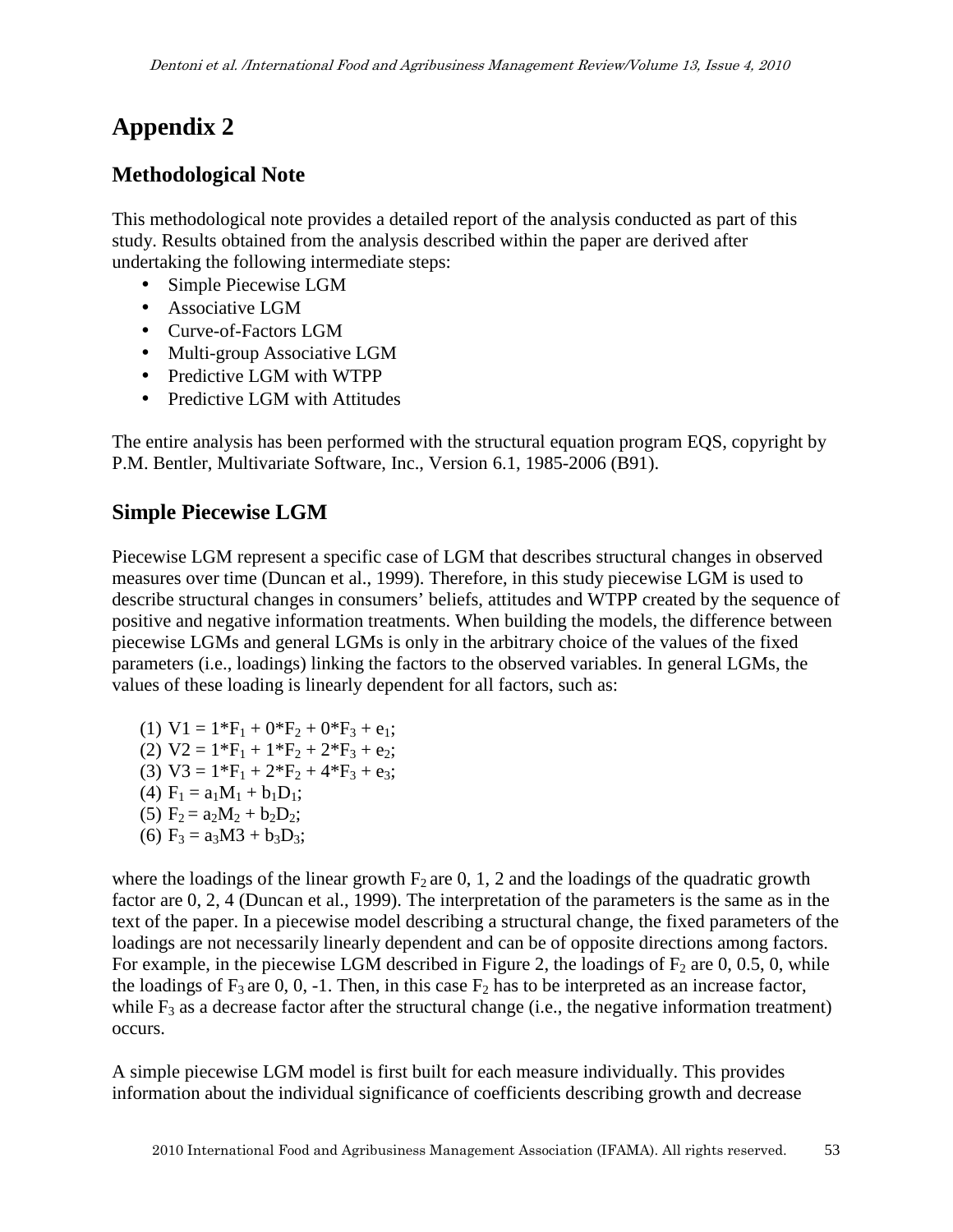after the shocks (Mi), as well as a measure of each factor variance (Di). Results of the piecewise LGM for attitudes of respondents included in Group 1 of the experiment are reported in Table 5.

|                   | <b>Mean</b> | Std. Dev.              |    | Mi      | Di      |  |  |
|-------------------|-------------|------------------------|----|---------|---------|--|--|
| V1                | 4.07        | 1.64                   | F1 | $4.07*$ | $0.36*$ |  |  |
| V2                | 4.46        | 1.56                   | F2 | $0.78*$ | $0.39*$ |  |  |
| V3                | 3.36        | 1.68                   | F3 | $0.70*$ | $3.56*$ |  |  |
| <b>Chi-Square</b> |             | $0.000$ with $-3$ d.f. |    |         |         |  |  |
| <b>CFI</b>        | 0.987       |                        |    |         |         |  |  |

**Table 5.** Simple Piecewise LGM with Consumer Attitudes in Group 1

**Legend:** V1 to V3 indicate observed measures of attitudes from Time 0 to Time 2. F1 = Intercept Factor of Attitudes; F2 = Increase Factor of Attitudes; F3 = Decrease Factor of Attitudes. **Note:** the asterisk (\*) indicates significance at the 95% level.

Results provide evidence that the growth and decrease trends are significant when the information treatment is given and that variance is significantly large. The model is underidentified because the number of free parameters to be estimated is higher than the number of known parameters; therefore we add parameters in the following steps of building a LGM. A similar piecewise LGM model has been run for the measures of animal welfare beliefs and WTPP of respondents in Group 1 and for all respondents' measures in Groups 2, 3 and 4.

# **Associative LGM**

The associative LGM is one large model that describes the change factors for several measures at the same time to analyze if there is covariance among the change across the measures (Duncan et al., 1999). An associative LGM is built where the increase and decrease factors load to measures of beliefs, attitudes and WTPP simultaneously, where the co-variances among each of the nine factors (three factors for each measure) are estimated. The factor loadings are the same as in the simple piecewise LGM for each of the three variables. The co-variance matrix from the associative LGM is reported in Table 6.

|                | F1       | F2       | F3      | F <sub>4</sub> | F5       | F6      | F7      | F8      | F9      |
|----------------|----------|----------|---------|----------------|----------|---------|---------|---------|---------|
| F1             | $2.68*$  |          |         |                |          |         |         |         |         |
| F2             | $1.36*$  | 1.89*    |         |                |          |         |         |         |         |
| F <sub>3</sub> | 0.02     | 0.00     | $0.01*$ |                |          |         |         |         |         |
| F <sub>4</sub> | $-0.86*$ | $-0.03$  | $0.03*$ | $2.43*$        |          |         |         |         |         |
| F <sub>5</sub> | $0.79*$  | $-0.71*$ | $0.05*$ | 0.26           | $4.87*$  |         |         |         |         |
| F6             | 0.02     | 0.01     | 0.00    | $0.04*$        | $0.08*$  | $0.02*$ |         |         |         |
| F7             | $0.97*$  | $0.38*$  | 0.00    | $-0.57*$       | 0.21     | 0.00    | $2.07*$ |         |         |
| F <sub>8</sub> | 0.24     | $0.80*$  | $-0.02$ | 0.20           | $-1.21*$ | 0.00    | $1.31*$ | $2.36*$ |         |
| F <sub>9</sub> | 0.00     | $-0.01$  | 0.00    | 0.02           | 0.00     | $-0.01$ | $0.03*$ | 0.02    | $0.01*$ |

**Table 6.** Co-variance Matrix of the Associative LGM with Consumer Attitudes in Group 1

**Legend:** F1 = Intercept Factor of Attitudes; F2 = Intercept Factor of Beliefs; F3 = Intercept Factor of WTPP; F4 = Increase Factor of Attitudes; F5= Increase Factor of Beliefs; F6 = Increase Factor of WTPP; F7 = Decrease Factor of Attitudes; F8= Decrease Factor of Beliefs; F9 = Decrease Factor of WTPP.

**Note:** values on the diagonal are factor variances Di; the asterisk (\*) indicates significance at the 95% level.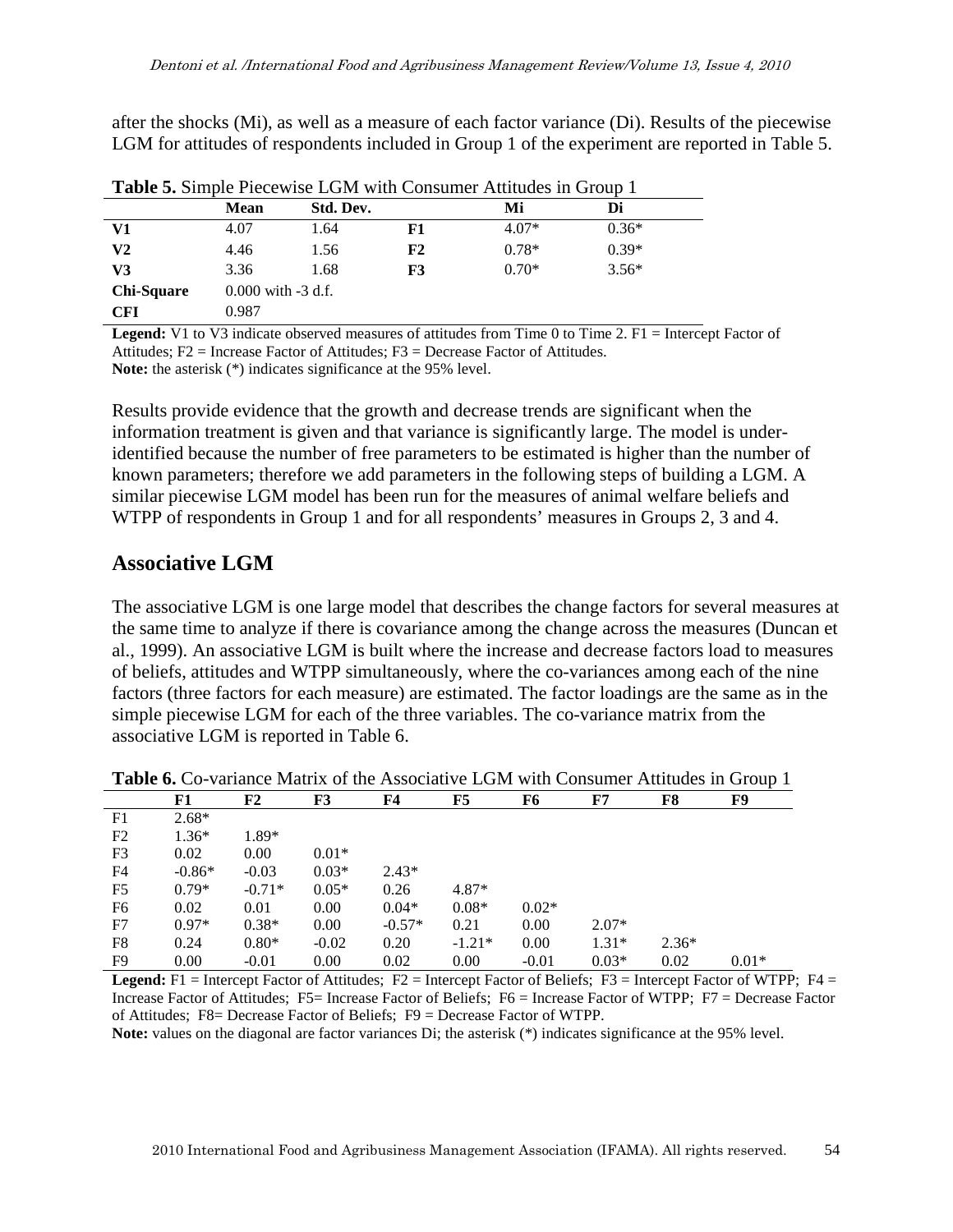Results provide evidence that there is covariance among the increase and decrease factors across the three measures of beliefs, attitudes and WTPP. The associative LGM model has also been run with data of the measures from respondents in Groups 2, 3 and 4.

# **Multi-Group Associative LGM**

The multi-group associative LGM is used to analyze if there are differences across the parameters from respondents' data in Group 1 and Group 3, which provide evidence also to test the stated hypotheses in the paper. In particular, a control has been performed to establish if there are differences across factor means and factor variances across Group 1 and Group 3, where respondents in Group 1 received positive information which is unrelated to animal welfare and respondents in Group 3 received positive information related to animal welfare. To control for these differences across parameters in the two groups, an equality constraint is imposed to the model. Therefore, the LM test is performed to explore which constraints have to be released in order to obtain a significant fit improvement. Results are presented in Table 1 in the paper.

The same procedure has been used to compare differences in parameters across Group 2 and Group 4. An interpretation of these results is provided in the text of the paper.

# **Curve-of-Factors LGM**

The curve-of-factor LGM describes the change of several measures with only one set of factors to analyze if the same pace of change is the same across several measures or not (Duncan et al., 1999). In this case, a curve-of-factors LGM is built to analyze if a unique set of factors can describe the change occurring across beliefs, attitudes and WTPP. When running the model with data from respondents in group 1, as the overall fit of the model with data is low (chi-square= $248.68$  with 30 d.f. and p-value<0.001; CFI=0.697; RMSEA= 0.285), results show that the changes in the three measures cannot be effectively described by only one set of factors and so that there are differences in the pace of change across beliefs,

attitudes and WTPP. The same curve-of-factors LGM is also run with only two out of the three variables and repeated the same analysis with measures of respondents in Group 2, 3 and 4. In each evaluated case, the curve-of-factors LGM failed to provide an adequate fit.

# **Predictive LGM with WTPP**

As the curve-of-factors LGM suggests that no unique change factor can effectively describe the change in beliefs, attitudes and WTPP simultaneously, an analysis of what are the predictors of the change factor for each measure independently has been done.

First, a predictive LGM is run with the WTPP measures by adding all the expected predictive variables (i.e., demographics, chicken consumption habits, food values) to the simple piecewise WTPP model and estimating the impact of each of these variables on the intercept, increase and decrease factors.

The output indicates that parameters are linearly dependent, and so that the output of this model cannot be trusted. From the EQS 6.1 output, results indicate that linearly dependent parameters